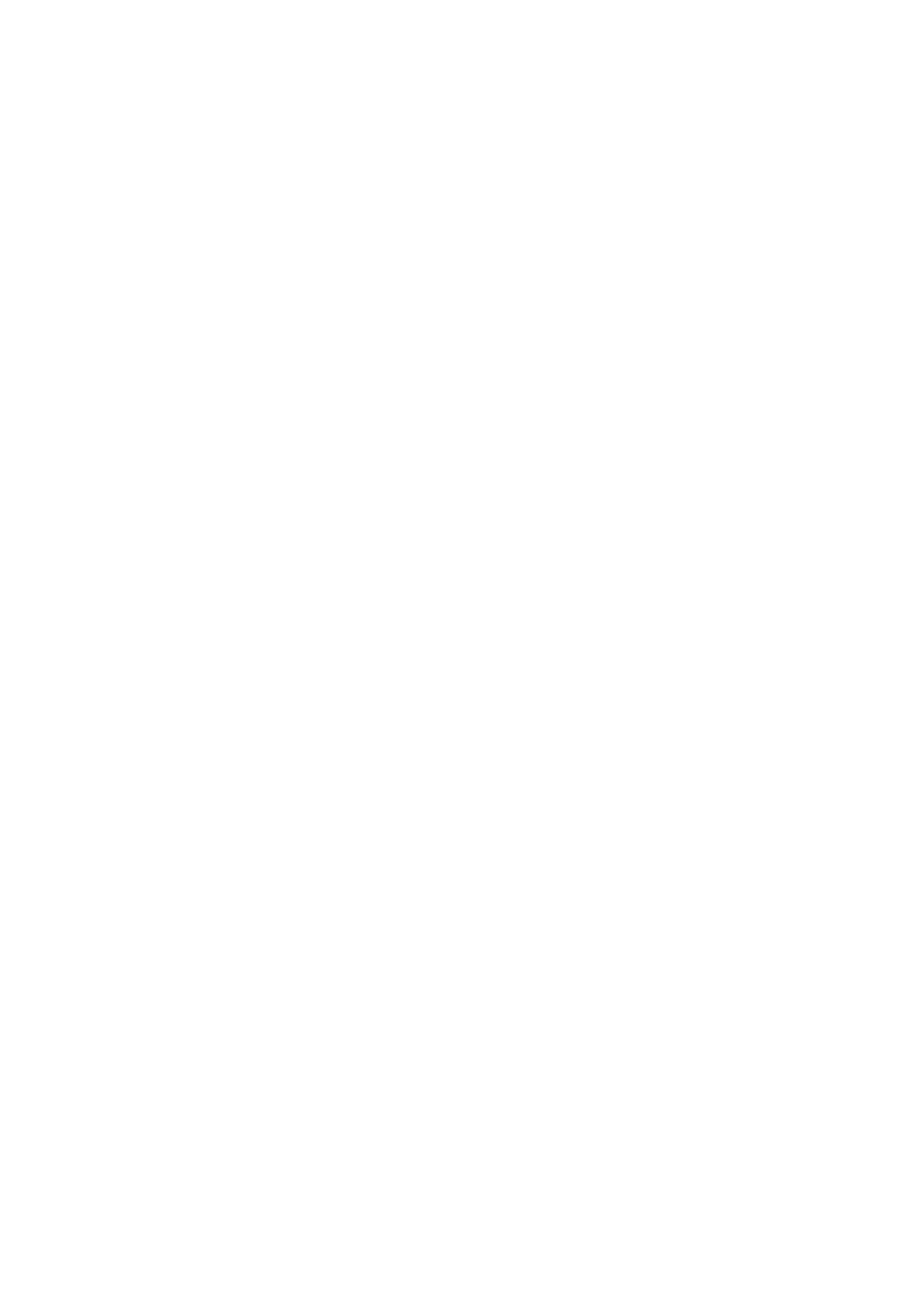# **Content**

| 1                       |                          |                                                                                                  |                     |
|-------------------------|--------------------------|--------------------------------------------------------------------------------------------------|---------------------|
| $\mathbf{2}$            |                          | Bioenergy Greenhouse-Gas Emissions from Land Use Changes2                                        |                     |
|                         | 2.1<br>2.2<br>2.3        | Agro-economic models for ILUC<br>2.3.1<br>Deterministic Approaches: Simplified Modeling<br>2.3.2 | $\overline{7}$<br>8 |
| 3                       |                          |                                                                                                  |                     |
|                         | 3.1<br>3.2<br>3.3        |                                                                                                  |                     |
| $\overline{\mathbf{4}}$ |                          | <b>Options and Problems to Include Quantitative iLUC Factors in</b>                              |                     |
|                         |                          |                                                                                                  |                     |
|                         | 4.1<br>4.2<br>4.3<br>4.4 |                                                                                                  |                     |
| 5                       |                          | Pairing and Trading: "Offsetting" Options for ILUC Risks24                                       |                     |
|                         | 5.1<br>5.2               | The Virtual LUC Bubble: Offsetting Through Increased Yields25                                    |                     |
| 6                       |                          | <b>Beyond Quantification: Policy Options to Address ILUC without</b>                             |                     |
|                         | 6.1<br>6.2               | Cultivation Area Prioritization: Feedstocks from Land Not in                                     |                     |
|                         | 6.3<br>6.4               | LUC Emissions in Carbon Footprints for all Products from Biomass<br>Feedstocks                   |                     |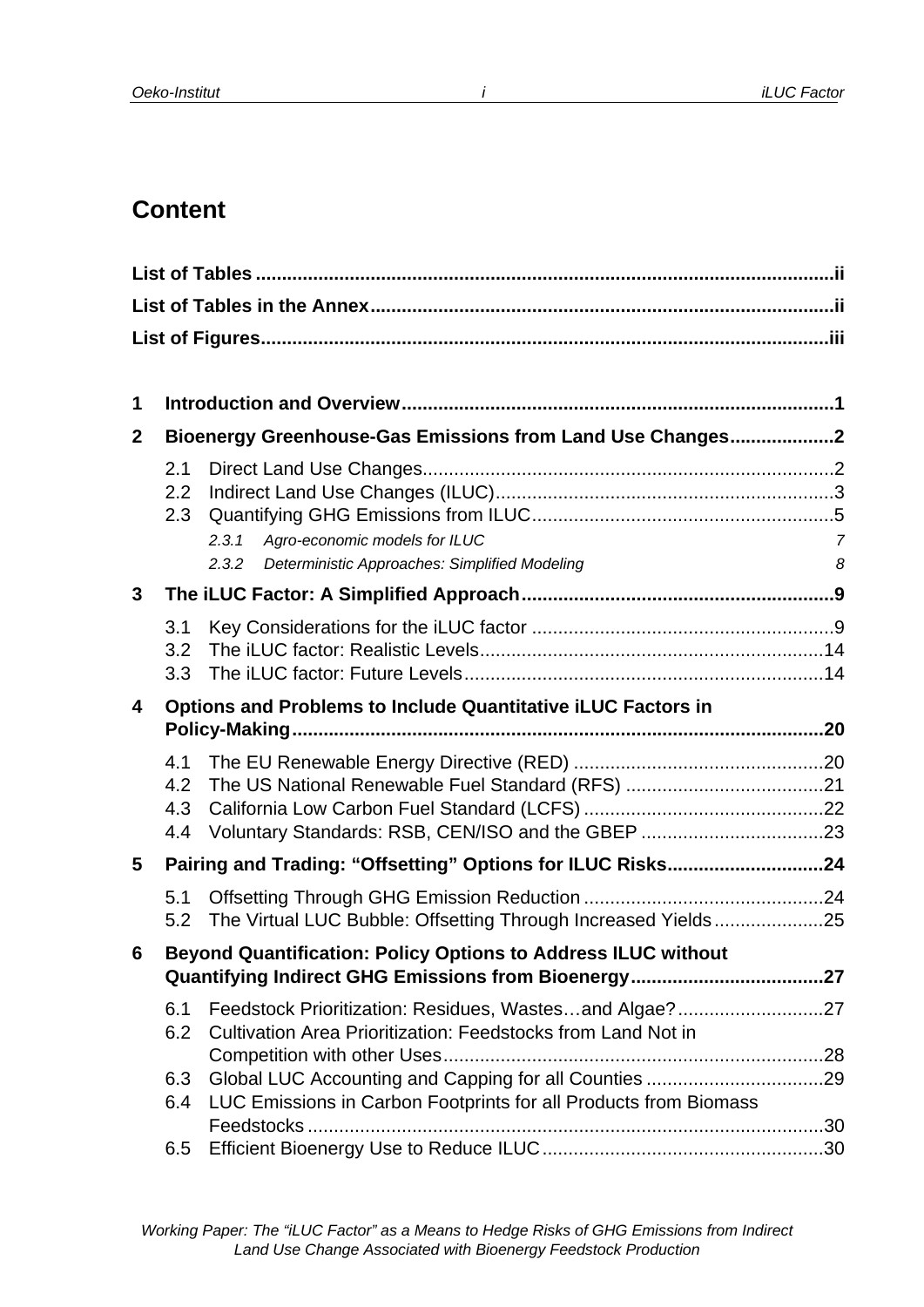# **List of Tables**

| Table 1 |                                                                                  |  |
|---------|----------------------------------------------------------------------------------|--|
| Table 2 |                                                                                  |  |
| Table 3 | Matrix for World Mix of Land associated with ILUC and respective CO <sub>2</sub> |  |
| Table 4 |                                                                                  |  |
| Table 5 | Life-Cycle GHG Emissions of Biofuels and Impacts from ILUC in 2010  17           |  |
| Table 6 | Selected Life-Cycle GHG Emissions of (Bio)Fuels in the LCFS Carbon               |  |

# **List of Tables in the Annex**

| Table A-1 | Carbon Emissions from Direct LUC and World Mix of Land Used for |  |
|-----------|-----------------------------------------------------------------|--|
| Table A-2 |                                                                 |  |
| Table A-3 | Carbon Emissions from Direct LUC and World Mix of Land Used for |  |
| Table A-4 |                                                                 |  |
| Table A-5 | Carbon Emissions from Direct LUC and World Mix of Land Used for |  |
| Table A-6 |                                                                 |  |

*ii*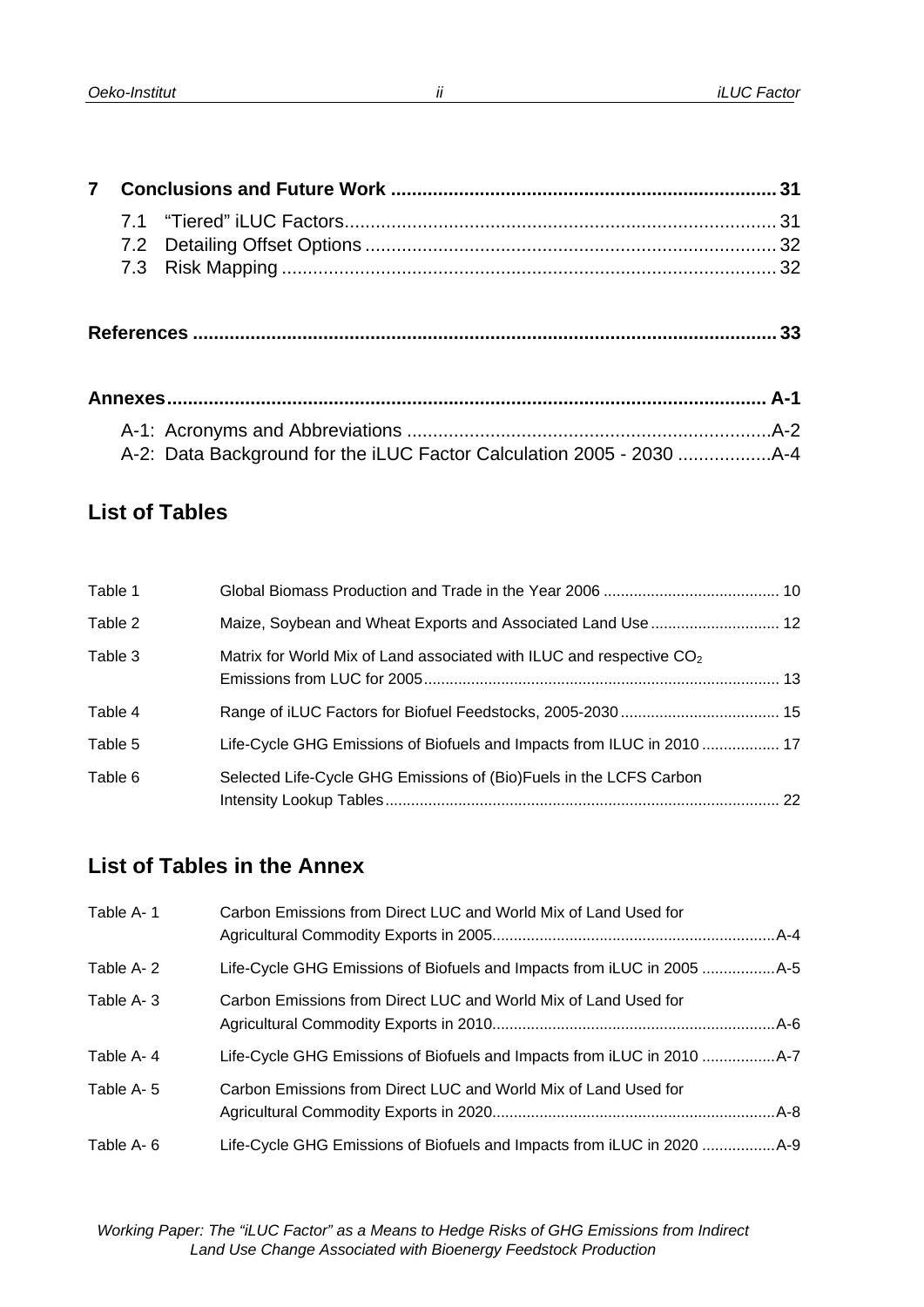| Table A-7  | Carbon Emissions from Direct LUC and World Mix of Land Used for            |  |
|------------|----------------------------------------------------------------------------|--|
| Table A-8  | Life-Cycle GHG Emissions of Biofuels and Impacts from iLUC in 2030         |  |
| Table A-9  | Carbon Emissions from Direct LUC and World Mix of Land Used for            |  |
| Table A-10 | Life-Cycle GHG Emissions of Biofuels and Impacts from iLUC in 2030         |  |
| Table A-11 | Carbon Emissions from Direct LUC and World Mix of Land Used for            |  |
| Table A-12 | Life-Cycle GHG Emissions of Biofuels and Impacts from iLUC in 2030         |  |
| Table A-13 | Yield Assumptions for the iLUC Factor Calculations from 2005 to 2030  A-16 |  |

# **List of Figures**

| Figure 1 |                                                                       |  |
|----------|-----------------------------------------------------------------------|--|
| Figure 2 |                                                                       |  |
| Figure 3 | Life-Cycle GHG Emissions of Biofuels and Impacts from ILUC in 2010 18 |  |
| Figure 4 |                                                                       |  |

*iii*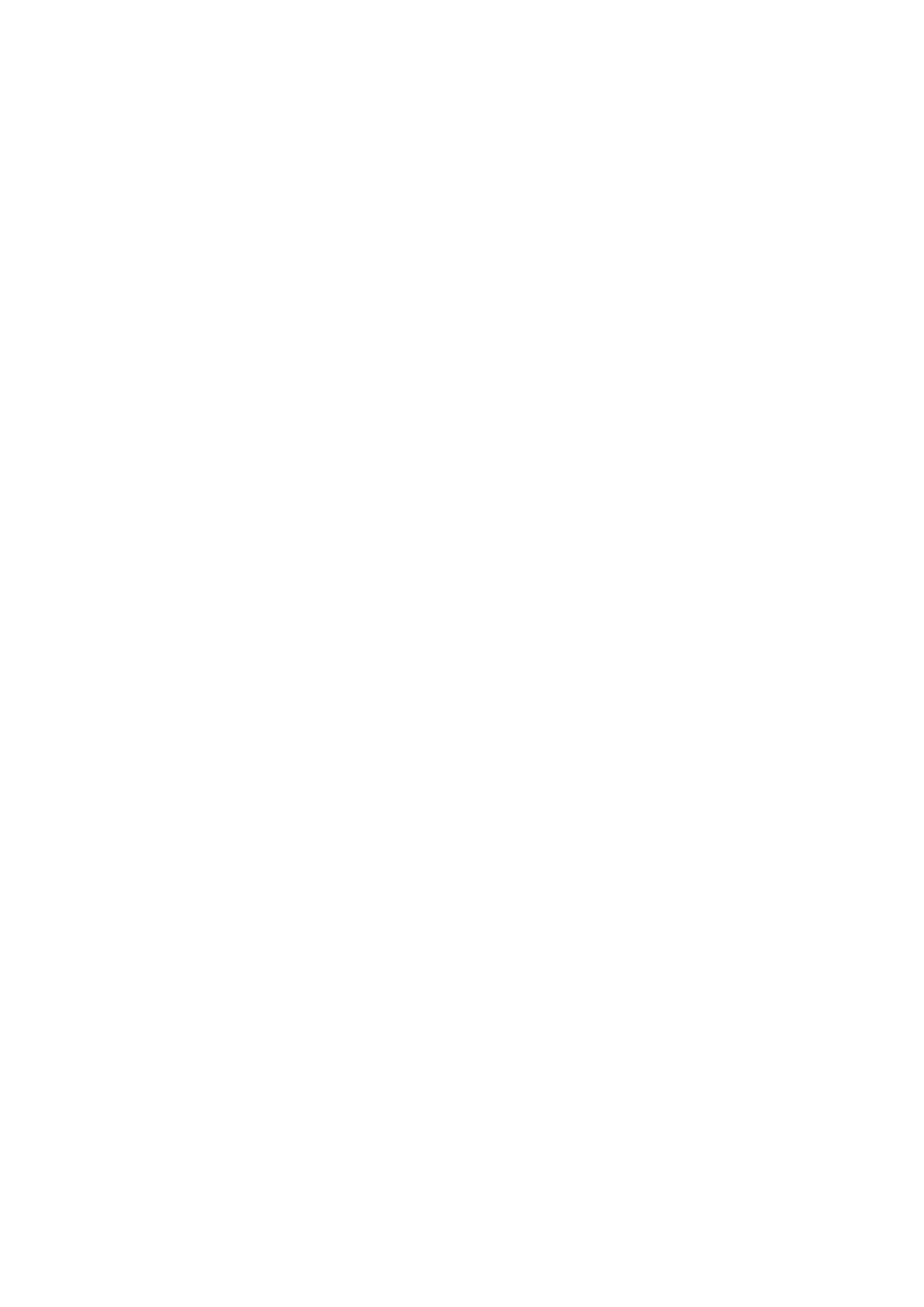## **1 Introduction and Overview**

The use of biomass for energy production is rising globally in parallel to increasing oil prices, and concerns about energy security, and climate change. Many countries recognize biomass as a domestic energy resource, and some see opportunities for exports of liquid biofuels. With political goals of e.g., the EU to increase the use of biofuels in the transport sector from a current rate of 2% up to 10% in 2020, and domestic biofuel quota systems being introduced in many other countries as well, there is little doubt that biomass use for liquid transport fuels, as well as for electricity and heat production, will continue to rise in the future, and that global trade with bioenergy will rise in parallel. This will pose both opportunities and risks for sustainable development for regions, countries, and the world as a whole.

In this context, the German Federal Environment Agency (UBA), on behalf of the Federal Ministry for Environment (BMU), funded research on sustainable global biomass trade, carried out by Oeko-Institut and IFEU.

This "bio-global" project covers methodical aspects concerning climate protection, biodiversity, water and land use, but also aspects related to bioenergy trade and legal issues (e.g., WTO, bilateral agreements)1.

A key element in that research is to consider and elaborate on opportunities for sustainable biomass feedstock provision which have no negative or even positive environmental, biodiversity, climate, and social trade-offs.

With regard to the greenhouse-gas (GHG) emission balance of bioenergy, the possible effects of direct and especially **indirect** land use changes (ILUC) associated with cultivating biomass feedstocks are vigorously discussed (Section 2).

The core of this paper introduces a **deterministic** approach developed by Oeko-Institut within the Bio-global project to include GHG emissions from ILUC in **regulatory policies** for biofuels (Section 3), and updates previous versions of this paper which have been published earlier by introducing a **revised 2005 iLUC factor estimate** (Section 3.2), and giving an outlook to the range of possible **future iLUC factor** values from 2010 to 2030 (Section 3.3).

The paper further discusses briefly **policy options** to include an iLUC factor in regulatory schemes for biofuels (Section 4), sketches **approaches to "offset"** ILUC emissions (Section 5), and alternative policy concepts which avoid quantifying ILUC effects (Section 6).

Finally, some conclusions are drawn and future work on ILUC is outlined (Section 7).

The Annex gives the data background for calculating the iLUC factor.

l

<sup>1</sup> For details, see OEKO/IFEU (2010)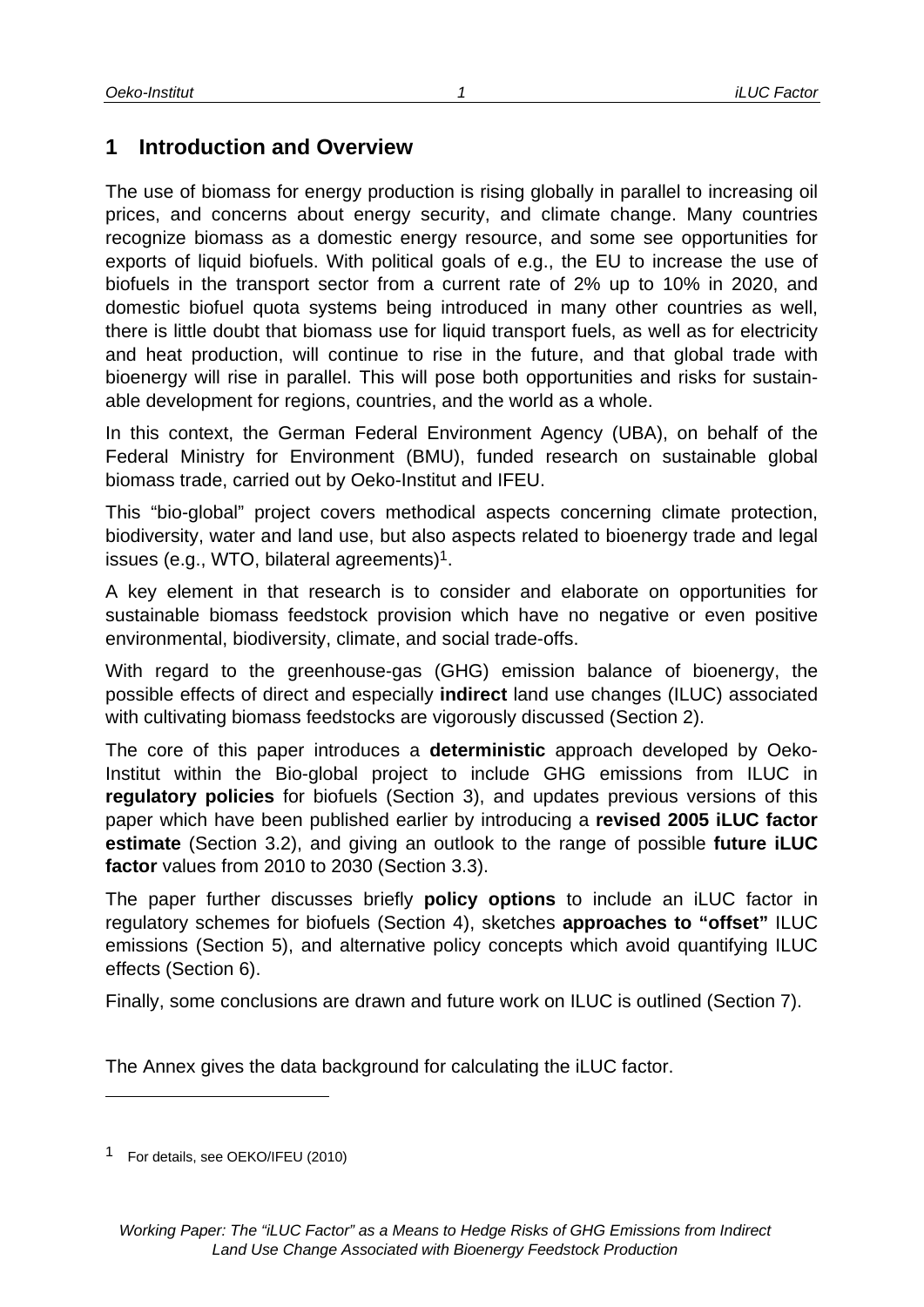## **2 Bioenergy Greenhouse-Gas Emissions from Land Use Changes**

The evidence of significant greenhouse gas (GHG) emissions from potential land use changes (LUC) has been increasingly recognized in the recent literature2.

Cultivating biomass feedstocks for bioenergy in general and for biofuels in particular needs land, which might cause LUC regarding

- **direct** effects on the site of a farm or plantation, and
- **indirect** effects through "leakage", i.e. displacement of previous land use to another location where **direct** LUC could occur.

Both effects could have significant impacts on the overall GHG balance of bioenergy and biofuels, so that a methodology is needed to include both in GHG accounting.

## **2.1 Direct Land Use Changes**

The GHG emissions of biomass feedstock production resulting from **direct** land use changes (dLUC) can be determined from the carbon balances of the previous land use and the land use for biocrops regarding **above**-ground carbon content of existing vegetation (if any), as well as the **below**-ground (soil) carbon3. Each balance might be negative or positive, so that the **total direct** C balance could also be negative or positive.

To derive the respective balances, the **default data** of the Intergovernmental Panel on Climate Change (IPCC 2006) for direct land use and soil-carbon changes can be used, and a time horizon of 20 years to allocate the net  $CO<sub>2</sub>$  balances to annual bioenergy production, i.e. the total net  $CO<sub>2</sub>$  emissions from dLUC is distributed over the total energy yield from biocrops for a 20 year time horizon.

As it is reasonable to assume that the location of any biomass feedstock production is known, one immediately **knows also which dLUC occurred**: is arable land converted, or pasture or permanent grassland, peatland, savannah, or (tropical) forests (OEKO/IFEU 2010)? Thus, using the IPCC default data, the GHG emissions from dLUC can be derived with rather low uncertainty4.

<sup>2</sup> See e.g., CDB (2009); Dale (2008); Ecofys (2009a); ELOBIO (2009); ESA (2010); Fargione et al. (2008); Fehrenbach/Fritsche/Giegrich (2008); GBEP (2009a+b); IEA (2009a+b); IFEU (2009); JRC (2008); Lapola (2010); MIT (2009); MNP (2008); OEKO (2008 + 2010a); ORNL (2009); PBL (2010a-e); RSB (2009); RFA (2008); Searchinger et al. (2008 + 2009); Searchinger (2009 + 2010); UNEP/RSB/IPIECA (2009); WBGU (2008)

 $3$  It should be noted that direct LUC not only affects the C balance, but could also cause emissions of CH<sub>4</sub>, and  $N_2O$ . For reasons of data availability, only  $CO<sub>2</sub>$  from the net C balance is considered here for the direct and indirect GHG emissions from LUC.

<sup>4</sup> It should be noted that the IPCC default data have an **inherent uncertainty**, though, as they were derived for accounting of LUC in national GHG reporting under the UNFCCC which has a spatial scope of 100,000 to several million hectares. Their application to site-specific situations of a biomass feedstock plantation with a spatial scale in the order of 100 to 1,000 hectares introduces a possible range of error.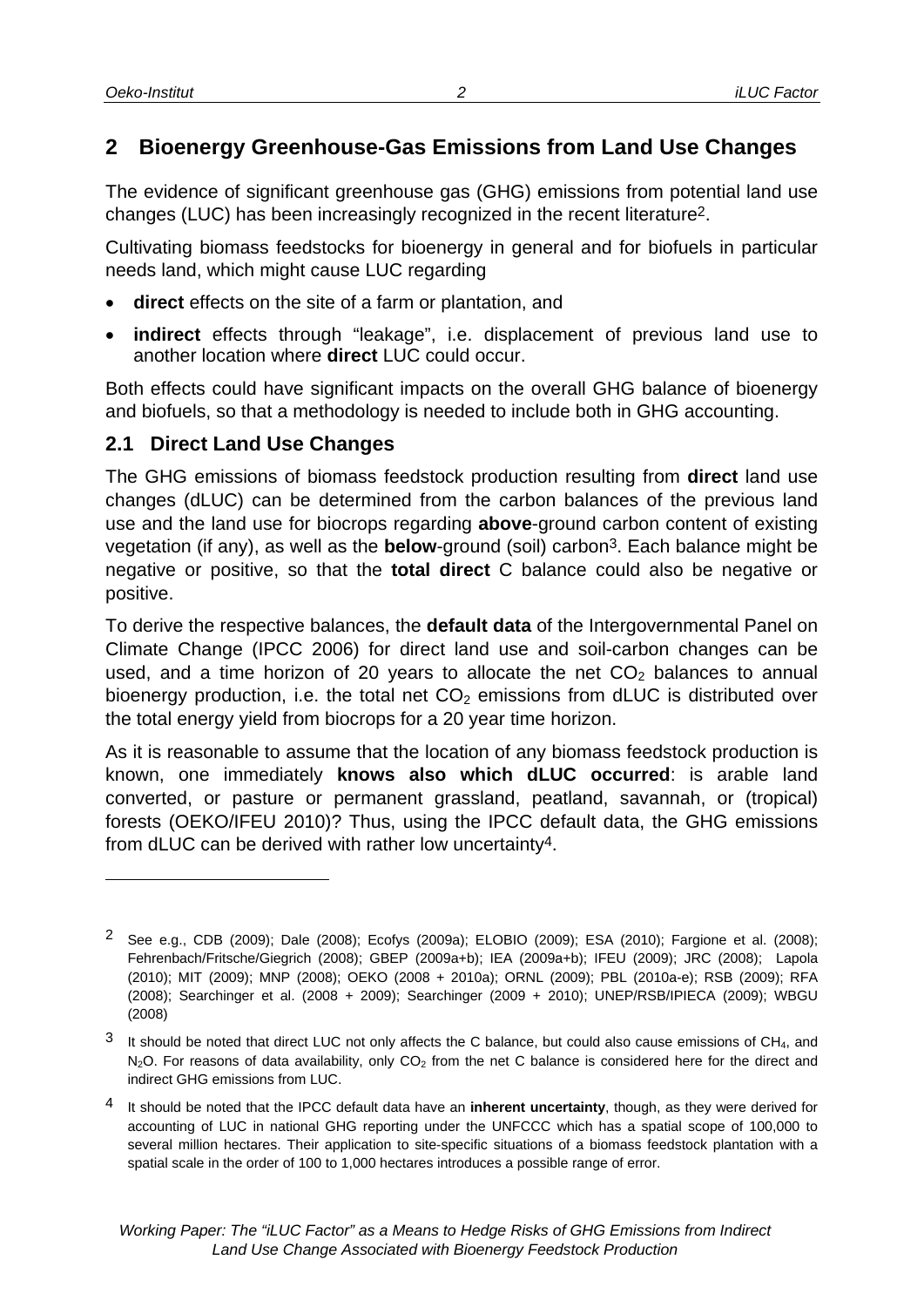#### **2.2 Indirect Land Use Changes (ILUC)**

From a **global** perspective which takes into account **all** land use from all production sectors of biomass (agri- and horticulture, fishery, forestry), increasing biomass feedstock production has only **direct LUC** effect, as all interaction of markets, changes of production patterns and the respective conversion of land from one (or none) use to another will be accounted for.

The problem of possible **indirect** effects arises when a **partial** view of the

- **production** sectors (e.g. only agriculture), and/or
- biomass product **market** (e.g. only biofuels), and/or
- land use (e.g. only a certain region/country)

is taken in considering impacts. An example for this is a GHG reduction requirement which only addresses biofuels, i.e. not considering food and feed production.

Thus, it is a **problem of scope** – when the system boundary for an analysis is reduced, a "blindness" to possible impacts outside of the scope is the consequence.

In focusing only on the production of biomass feedstocks for bioenergy in general, or biofuels in particular, the direct effects outside of the scope become "indirect":

In that view, cultivating biomass feedstocks can have **indirect** LUC (ILUC) effects through displacing current agricultural (food, feed) or forest (fiber, timber) production to **other** areas5 - e.g. grasslands or forested land – which causes **dLUC there**6.

As the displacement could move previous agricultural production to areas outside of a country, could occur with significant time lags, and could be distributed through global trading, ILUC **cannot** be determined with respect to any individual feedstock production activity – it is "non-local".

The non-locality of indirect effects is a result of the non-locality of global commodity markets – unless one assumes a **full** global "tracing and tracking" for the origin of **all** traded commodities, one **cannot know** whether a production increase of an agricultural commodity such as wheat (and possibly a respective conversion of previously unused land) in a given country is "caused" by a rise in demand for bread in

<sup>5</sup> A key assumption for this is that demands for displaced production **remain on the same level, or even grow** – otherwise, the displacement could be reduced or even zero. For food and feed, though, demands are expected to rise more or less in the next decades, depending on population growth, income, and diets (which are interlinked). Still, one needs to consider the **price elasticity** of demands – if prices for e.g. food and feed rise due to land or price competition with biofuels, the demand for food/feed might be reduced to some extent, compared to the demand without additional biofuel production. Similarly, prices can have an effect on diets (share of dairy and meat), which in turn can "dampen" the actual displacement.

<sup>6</sup> Note that indirect effects could occur also with regard to biodiversity impacts (CBD 2008; Hennenberg et al. 2009; OEKO/IFEU 2010), and food security implications (ELOBIO 2009b; Faaij 2008; FAO 2008+2009; IIASA 2009; Ratmann/Szklo/Schaeffer 2010).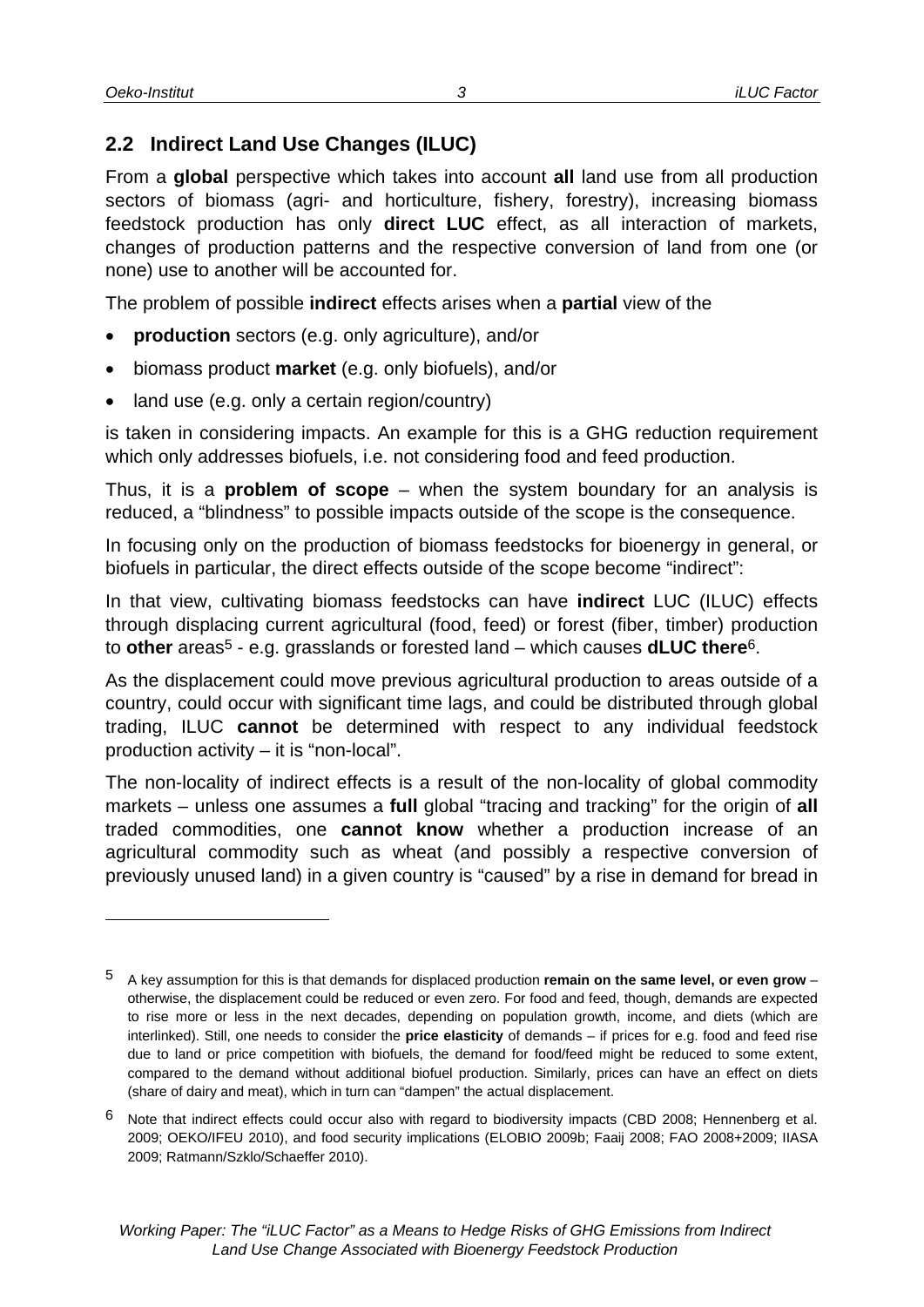another country, or by a change in trade relations, or by a rising demand for bioethanol produced from wheat somewhere else. Even if the feedstock into the ethanol plant would be "traced back" to its source(s), only full global tracing could reveal any implications this feedstock demand has on all other production – and not only for wheat, but also for interrelated feedstocks such as maize (corn) or rye which have a functional equivalent to wheat on the different markets and uses.

Besides assuming such a full track and trace system for all biomass production in all sectors, the **only** undisputed option to avoid (or control) indirect effects is to extend the scope to all land use for all commodities in all countries, i.e. taking a global perspective on all biomass production sectors7.

For a variety of reasons, such a "full" scope is neither feasible in a **policy** context nor practical in the near future – the global governance of land and carbon is still in its infancy (WBGU 2009), and the monitoring of all land use changes has severe restrictions in spatial and time resolution, and the correlation between LUC and economic activities in a given country or region within a given time is **far beyond** all data availability.

In consequence, one will have to "deal" with indirect effects of incremental land use, and find ways to identify and quantify ILUC effects as long as specific policy goals such as net GHG reduction are related to e.g., biofuels<sup>8</sup>.

In that regard, biomass for energy (or biofuels) is **only one** option for land use among others, and markets for bioenergy feedstocks and agricultural or forestry commodities are closely linked already and will become more so in the future.

Thus, LUC effects which are "indirect" to bioenergy are "direct" effects of changes in agriculture (food, feed), and forestry (fiber, wood products), and vice versa.

Before going into the problems of quantifying ILUC effects, a clarification is needed on what ILUC means in terms of "strictness":

In a **strict** definition, ILUC could occur for **all** biomass feedstocks derived from **any** land which has been used previously for food/feed or fiber production, or from land which has the **potential** to be used for food/feed/fiber production. In that regard, **all** arable or pasture land used for **additional** biomass feedstock production will induce at least some ILUC due to displacement, even if such displacement is hypothetical only. The underlying hypothesis of the strict definition is that **any** arable or pasture land has potential to be used for food/feed production, so that its **opportunity value** would be reduced by using it for biomass feedstock production.

*4*

<sup>7</sup> For a more detailed discussion of the carbon accounting under various regimes which lead to "indirectness" of  $CO<sub>2</sub>$  emissions due to limitations in the accounting system (boundaries, time dependencies etc.), see Joanneum (2010). This paper gives an excellent discussion of the issue with a focus on wood.

 $8$  It is important to understand that for any partial analysis, ILUC is not only a possibility for incremental biofuel production, but a consequence of **any incremental** use of productive land.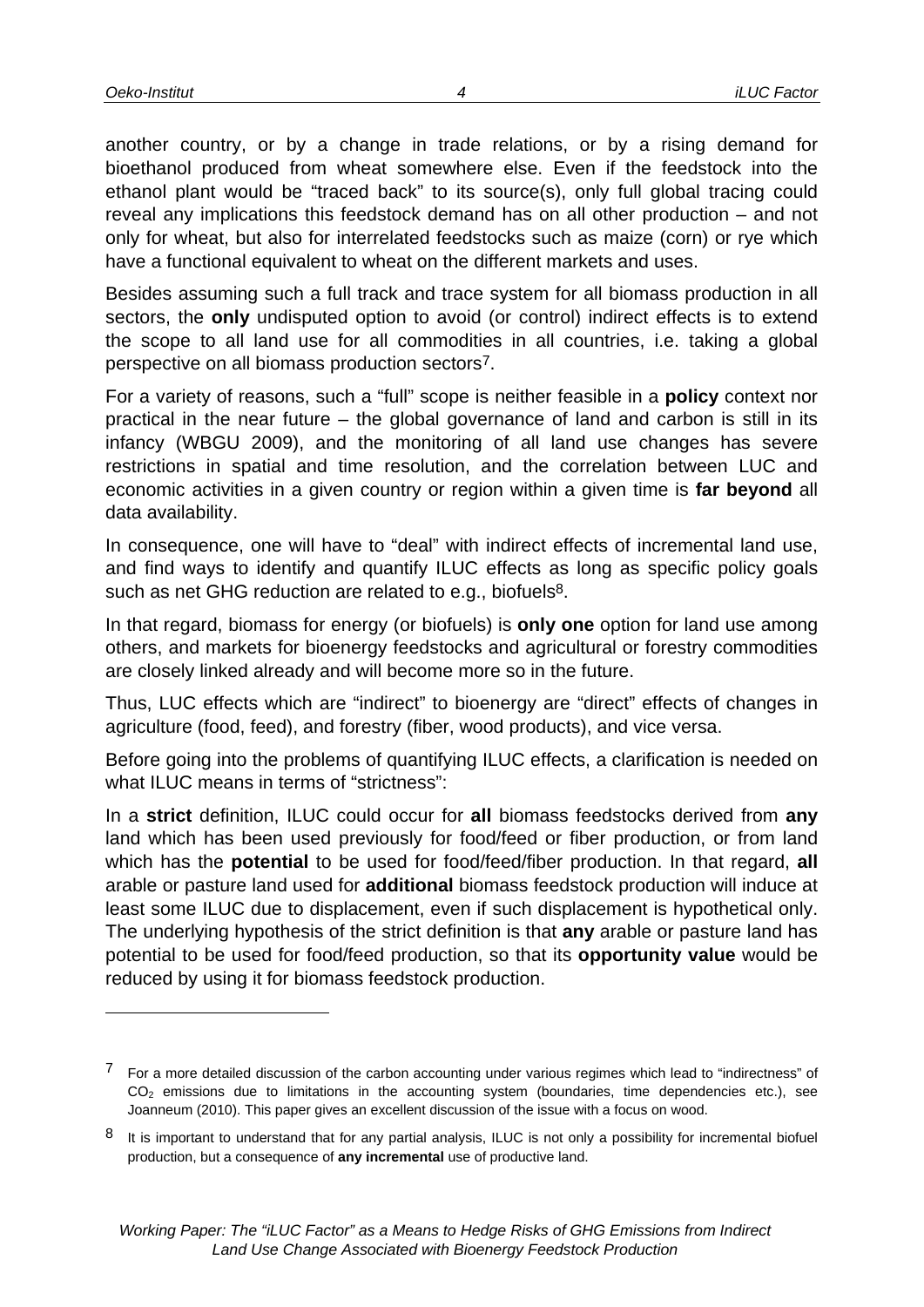Others consider the opportunity value of all arable or pasture land as a potential (nonpermanent) **sink** of atmospheric C due to (natural) biomass growth.

A more "loose" definition assumes displacement from biomass feedstock production only for land which **actually was used** previously for food/feed/fiber production, thus excluding set-aside and abandoned land as well as biomass feedstocks derived from intensified land use which, due to higher yields, "frees" land for other uses.

In both definitions, though, biomass feedstocks derived from unused<sup>9</sup> biogenic residues and wastes and from abandoned and unused degraded land have a zero displacement risk, thus inducing **no** indirect land use change.

In the following, the "loose" ILUC definition will be used, as the paper addresses mainly the policy options in which analytical issues such as opportunity values and hypothetical future situation are of less importance.

#### **2.3 Quantifying GHG Emissions from ILUC**

Given the principal "non-local" nature of ILUC, the task to calculate possible GHG implications from ILUC is to establish quantitative relations between

- the additional biomass feedstock production and respective displacement of previous land use(s), and
- the displaced production and its possible direct LUC effects<sup>10</sup>.

The first relation can, in principle, be derived from **economic models** for agricultural production which try to establish the trade relations between countries, commodities, and markets. In those models, land is an (economic) input factor for producing commodities so that any change in markets, trade, and production can be computed back into changes in land use.

The second relation needs **biophysical models** to derive direct LUC and the respective  $CO<sub>2</sub>$  emission balance.

Thus, the quantification of GHG emissions from ILUC requires to couple economic models with a biophysical component or to pre-calibrate biophysical models with economic data – in both cases, different model "worlds" are **coupled**11.

l

 $9$  The term "unused" reflects that in case of existing uses of biogenic residues (e.g. straw for animal bedding, forest thinnings for pulp & paper ), displacement could occur which would not follow land use change logics, but material flow substitution. Thus, it is important to clearly define that non-displacing residues are not in competition with other uses. For wastes which are subject to disposal, displacement could result in positive effects, e.g. reducing CH<sub>4</sub> emissions from landfilling. For wastes being subject to recycling, the material flow substitution logic need to be applied to check whether displacement causes positive or negative effects.

<sup>10</sup> See also Ecofys (2009a) and RSB (2009).

<sup>11</sup> For a discussion see Banse/Eickhout (2009).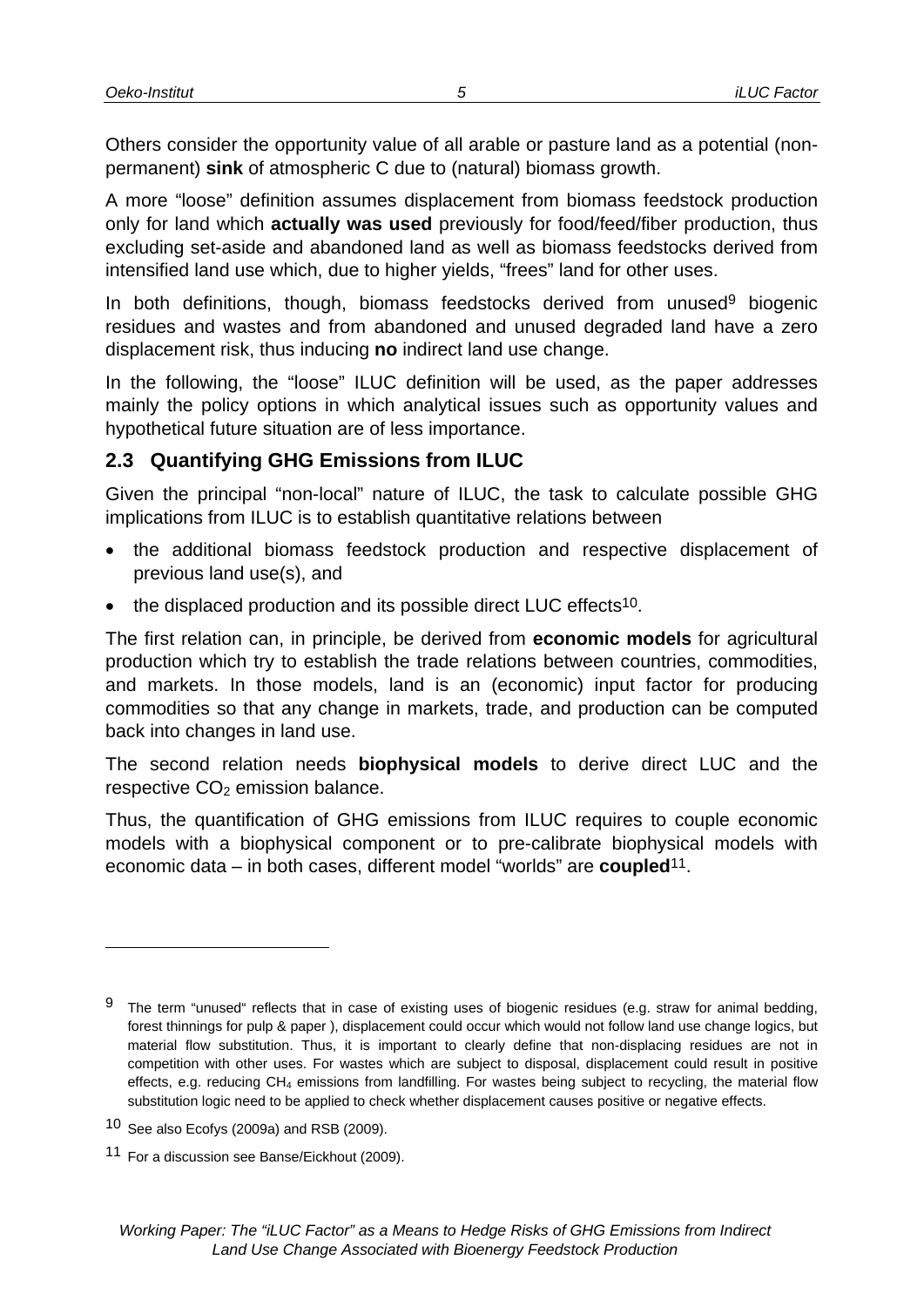This implies a need for coherent data definitions, and compatible spatial as well as time resolution of both "worlds", which puts quite some burden on constructing and maintaining the interfaces between the models. In reality, this requirement can be met only partially due to data availability and model structure restrictions.

Accordingly, there is a lively debate in the literature (and beyond) on how to model (and interpret) ILUC and the respective potential GHG emissions12.

A recent study of CE Delft for a consortium of European NGOs discussed ILUC values (from various approaches and models) which could be included in possible future revisions or extensions of the RED methodology to calculate life-cycle GHG emissions for biofuels (CE 2010). The following figure represents the respective data for GHG emissions from ILUC.





l

*Source: CE (2010); AGLINK data on LUC were converted by CE into GHG emissions* 

<sup>&</sup>lt;sup>12</sup> The key references for this debate are given in footnote 2.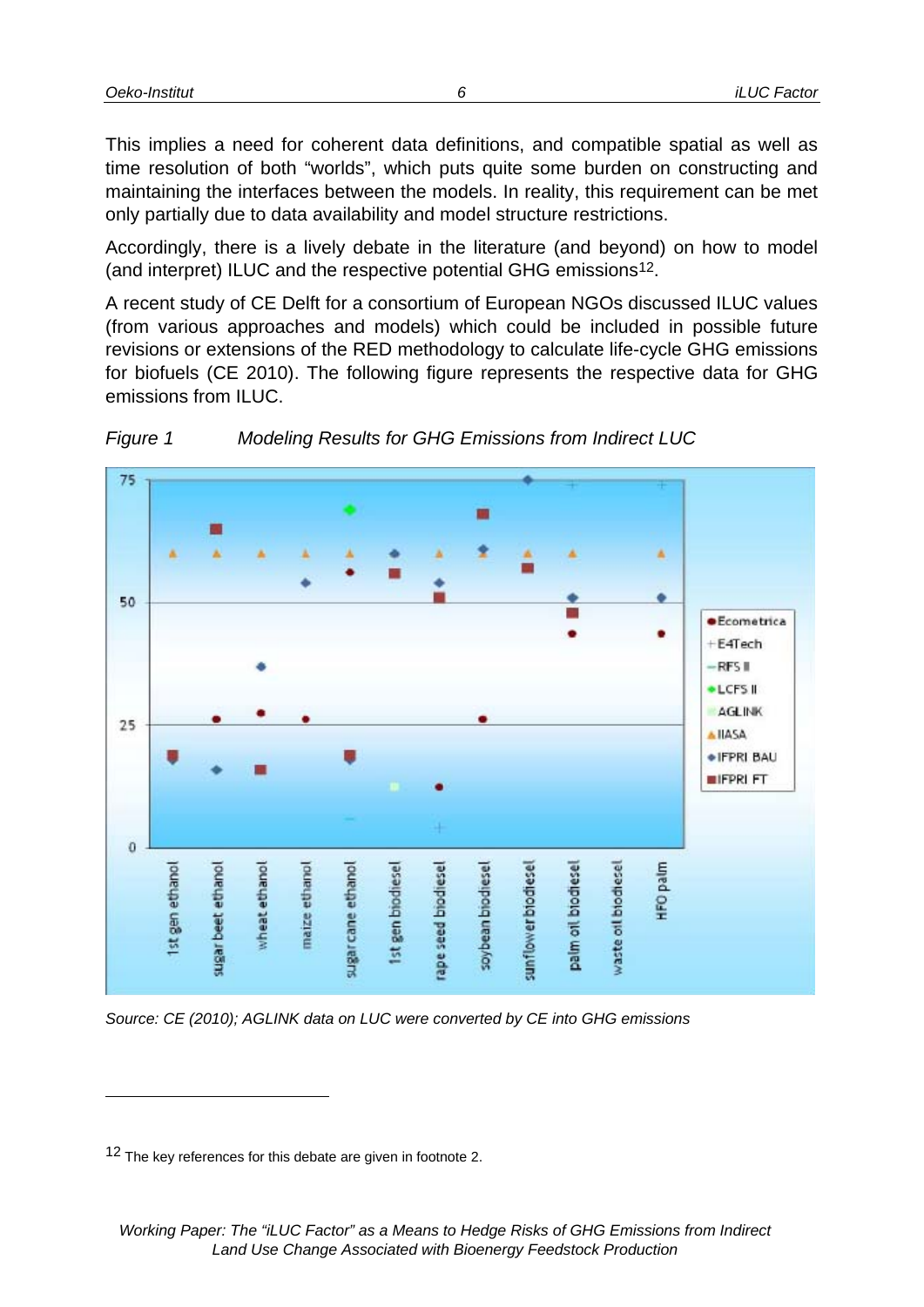This figure should only give an impression on the overall "spread" of results from various models – it can be seen that there is a range of roughly 10 to 100 grams of CO2 per MJ of biofuel resulting from ILUC.

#### **2.3.1 Agro-economic models for ILUC**

Without going into details<sup>13</sup>, it can be argued that agro-economic models depend extensively on critical input parameters such as land and commodity prices, and internal resolution and structure (e.g., conversion of pasture land, handling of byproducts etc.). Basically, such models derive "indirect" impacts from the difference of two model scenarios - one scenario with a bioenergy policy (or assuming that the global system is exposed to a "shock" from producing a certain amount of biofuels), and one scenario without (e.g., a reference case excluding the bioenergy policy, or the respective amount of biofuels).

The models **simulate** future worlds, and the quality of the simulation depends on appropriate data inputs, their (recursive) handling to derive future trends, and the overall completeness of interactions between commodities and markets handled within the model<sup>14</sup>.

By **necessity**, the outcome of such modeling varies between models, studies, and scenarios resulting from modeling.

Furthermore, it is currently not possible to run one model with the database of another one (or vice versa) or several models with on identical database to identify modelspecific deviations (or shortcomings) – this is part of an ongoing discussion, especially in the Europe (EEA, EU Commission, JRC)<sup>15</sup> and the US (DOE, EPA)<sup>16</sup>.

There is some exchange between these discussions, and international bodies such as FAO and OECD, and their respective research teams, participate as well<sup>17</sup>.

<sup>13</sup> For a recent review of models for ILUC, and the respective implications for policy, see PBL (2010c).

<sup>&</sup>lt;sup>14</sup> For example, the role of by-products from biofuel feedstock conversion is a key issue – until recently, only few agricultural models considered this, although the treatment of by-products will have a dominant role regarding ILUC results (PBL 2010e).

<sup>15</sup> As part of the work of the Joint Research Centre (JRC) for the European Commission with regard to including ILUC in the EU Renewable Energy Directive (RED, see Section 4.1), a literature review of estimates on future land use changes associated with increasing the biofuels share in the EU fuel matrix was carried out (JRC-IPTS 2010), but this study did not translate the LUC into GHG emissions.

<sup>&</sup>lt;sup>16</sup> The US discussion around ILUC is mainly focusing around the EPA approach (see Section 4.2) and the Californian LCFS (see Section 4.3). For the latter, an international expert group is currently working on improving the ILUC modeling for CARB.

<sup>&</sup>lt;sup>17</sup> This discussion is mainly organized in transatlantic workshops (JRC/EE/OECD 2009), but also as part of the IEA Bioenergy Task 38 exchanges (IEA 2009b).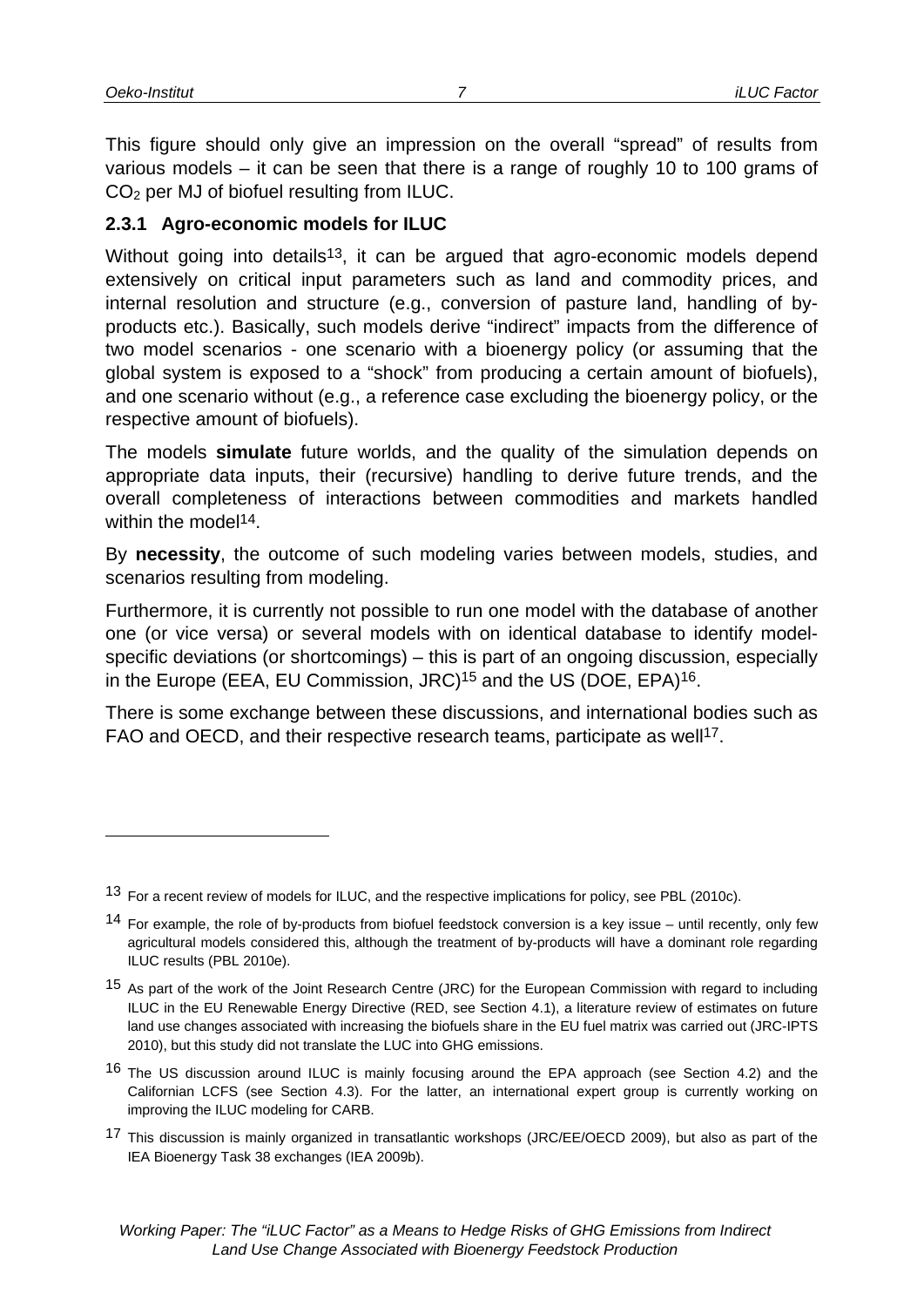In political discussions around ILUC, the range of results from ILUC modeling has been translated into "uncertainty" – which is **quite misleading**, as the future – by definition – cannot be known with any "certainty" today.

There is a fundamental gap between now and the future - say, 2020 - which no model will ever be able to bridge, even assuming the "best"" accuracy, resolution, and complexity of the database, or model algorithms.

Global commodity markets have an **intrinsic** uncertainty, because important drivers are unknown in their future values, or subject to a range of possible expressions – or, as Timothy Searchinger put it:

"*All models suffer from the uncertainty about whether past economic relationships will hold true in the future*". (Searchinger 2010; p. 9)

Thus, any future projection for markets will necessarily show a significant error range which will increase with projected time horizons.

#### **2.3.2 Deterministic Approaches: Simplified Modeling**

In contrast to data-intense and rather intransparent economic models, **deterministic** approaches use simplified calculations (mostly spreadsheet-based) in which the basic idea is that complex simulations of trade and respective LUC effects can be shortcut with a set of statistical data on trade, and assumptions on, e.g., future trade patterns, and displacement ratios for incremental land use for biomass feedstock production<sup>18</sup>.

An ongoing study for the UK Department of Transport tries to develop fuel-chain specific ILUC values using a "descriptive-causal" approach for several EU-relevant biofuel life-cycles.

A study objective is to demonstrate the validity of the approach, and a crucial part of the work is to capture views and insights of a range of stakeholders who have an understanding of the systems involved in ILUC to ensure that the ILUC factors calculated are based on the best available scientific and economic evidence (E4tech 2010).

As of now, this study resulted in various drafts for biodiesel from European rapeseed, and imported soybean and palm oil, as well as for ethanol from European wheat, and imported ethanol from sugarcane. Due to the ongoing work, no final results are available19.

<sup>18</sup> Besides the iLUC factor approach presented in Section 3, such approaches are e.g., Ecometrica (2009), and Scott-Wilson (2009), among others. A brief summary is given in Ecofys (2009a) and IFEU (2009).

<sup>&</sup>lt;sup>19</sup> As the authors of this paper are part of the external review committee for this study, we refrain from citing preliminary results. Any interested party can obtain available texts from the study's website (see E4tech 2010).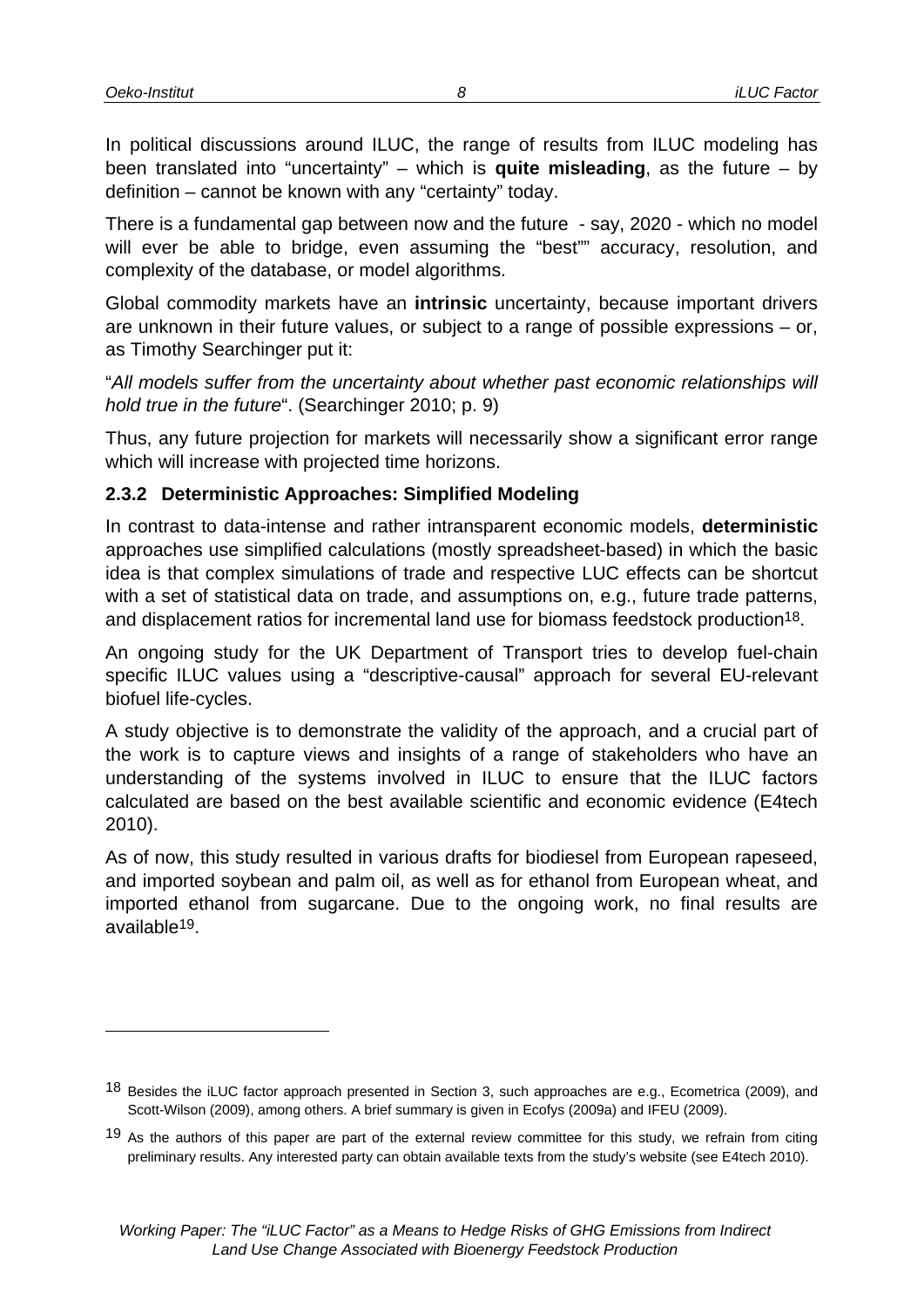## **3 The iLUC Factor: A Simplified Approach**

As one of the early approaches to determine GHG emissions from potential ILUC using deterministic**,** simplified analysis, Oeko-Institut developed a methodology to include potential GHG emissions from ILUC in **regulatory policies** for biofuels. This approach has first been called "risk adder" (Fehrenbach/Fritsche/Giegrich 2008), but was renamed during 2008 into **iLUC factor**20.

*9*

The key simplifying assumption of the iLUC factor approach to avoid complex modeling of agricultural markets (see Section 2.3.1) is that **current patterns** of land use for producing traded agricultural commodities are an adequate **proxy** to derive global **averages** of potential GHG emissions from indirect LUC.

The second underlying assumption is that for the near future, the **pattern of global trade** in agricultural commodities can be derived from observed trade trends.

#### **3.1 Key Considerations for the iLUC factor**

The iLUC factor approach assumes that the **potential** release of  $CO<sub>2</sub>$  from LUC caused by displacement is a function of the land used to produce agricultural products for export purpose, as trade flows will be affected by displacement<sup>21</sup>.

As the overall global agricultural production and trade system is changing only slowly over time due to internal inertia22, the **pattern** of agricultural production and trade from the last years can be assumed to be rather similar to the near future development.

Second, the "disturbance" of the global agricultural production and trade system arising from increase bioenergy (and especially biofuels) demands will remain **comparatively small in the next decade** or so, even if the EU and the US implement their policy targets for increasing biofuel use. The reason for this is that the share of biofuel feedstocks is, in quantitative terms, far below 10% of the overall mass of nonbioenergy feedstocks traded globally.

The following table shows the respective mass flows.

<sup>&</sup>lt;sup>20</sup> The renaming reflects the applicability in both "malus" and "bonus" schemes for GHG accounting: a malus system will **add** a certain amount of GHG emissions from ILUC to those biofuels which are derived from feedstocks with a **non**-zero risks for displacement, while a **bonus** system would **credit** zero-risk biofuels (e.g. from wastes, or feedstocks grown on degraded land) with the amount of indirect GHG emissions they **avoid.**

<sup>21</sup> Due to this key assumption, the iLUC factor approach cannot be applied to potential ILUC occurring **within** a country, as there is usually no intra-national trade information.

<sup>&</sup>lt;sup>22</sup> The inertia of the "overall" global system of agricultural trade is a result of the aggregation of a broad variety of decision-makers (e.g. millions of farmers, several thousands of commodity traders, hundreds of banks issuing credits for agricultural investment etc.), and the "dampening" of quick changes due to political decision making on trade. For example, the GATT/WTO negotiations on agricultural trade (tariffs, subsidies etc.) typically run for several years. There is quite a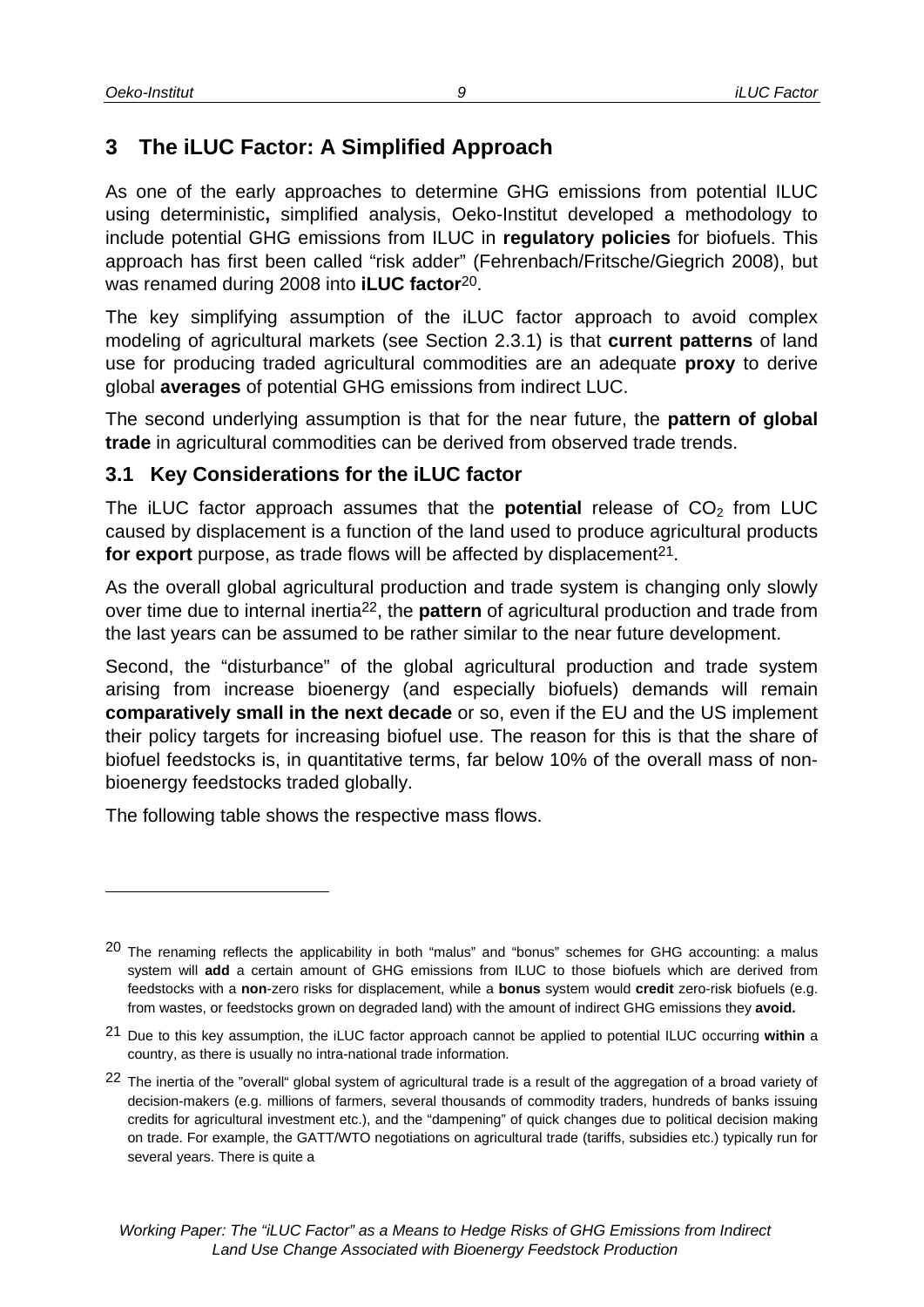| <b>Product</b>                       | World<br>production | Internatio-<br>nally traded | Unit                     | <b>International</b><br>trade/world<br>production |
|--------------------------------------|---------------------|-----------------------------|--------------------------|---------------------------------------------------|
| Industrial wood, forestry products   | 3009                | 424                         | <b>Million t</b>         | 14%                                               |
| Industrial logs                      | 1684                | 120                         | Million m <sup>3</sup>   | 7%                                                |
| Wood chips and chippings             | 232                 | 37                          | Million m <sup>3</sup>   | 19%                                               |
| Saw logs                             | 427                 | 120                         | Million m <sup>3</sup>   | 31%                                               |
| Cellulose pulp                       | 190                 | 42                          | Million t                | 22%                                               |
| Cardboard and paper                  | 354                 | 100                         | Million t                | 31%                                               |
| <b>Agricultural products</b>         | 2214                | 290                         | <b>Million t</b>         | 13%                                               |
| Corn                                 | 695                 | 83                          | Million t                | 12%                                               |
| Wheat                                | 606                 | 118                         | Million t                | 19%                                               |
| Oats, barley, rye                    | 175                 | 27                          | Million t                | 15%                                               |
| Rice                                 | 635                 | 28                          | Million t                | 4%                                                |
| Palm oil                             | 37                  | 23                          | Million t                | 62%                                               |
| Rapeseed, rapeseed oil               | 66                  | 11                          | Million t                | 17%                                               |
| <b>Bioenergy</b>                     | 1284                | 15                          | <b>Million t</b>         | 1%                                                |
|                                      |                     | 300                         | <b>PJ</b>                |                                                   |
| Ethanol                              | 51                  | 4,3 (120 PJ)                | $Million$ m <sup>3</sup> | 8%                                                |
| Bio diesel                           | 5                   | $< 0.5$ (15 PJ)             | Million t                | 8%                                                |
| Palm oil                             | 1,4                 | 1,1 (40 PJ)                 | Million t                | 79%                                               |
| Firewood                             | 1827                | 4 (40 PJ)                   | Million m <sup>3</sup>   | 0%                                                |
| Charcoal                             | 43                  | 1,4 (20 PJ)                 | Million t                | 3%                                                |
| <b>Pellets</b>                       | 8                   | 3,6 (60 PJ)                 | Million t                | 45%                                               |
| Indirectly traded bioenergy carriers |                     | 630                         | <b>PJ</b>                |                                                   |
| Industrial logs                      |                     | 480                         | PJ                       |                                                   |
| Wood chips and chippings             |                     | 150                         | PJ                       |                                                   |
| <b>Total bioenergy traded</b>        |                     | 930                         | <b>PJ</b>                |                                                   |

| Table 1<br>Global Biomass Production and Trade in the Year 2006 |  |
|-----------------------------------------------------------------|--|
|-----------------------------------------------------------------|--|

*Source: OEKO/IFEU (2010) based on Heinimö, J./Junginger, M. 2009: Production and trading of biomass for energy – An overview of the global status; in: Biomass & Bioenergy vol. 33, p. 1310-1320* 

As can be seen, the bioenergy mass share in total global biomass trade is so small that even massive increases will not – on average – result in significant changes of the global system23.

The globally traded bioenergy and biofuel feedstocks represent about 1 % of all global bioenergy production, and traded biofuel feedstocks account for approx. 5% of all traded agricultural products. If wood and timber products are added, biofuel feedstocks are 2% of all anthropogenic biomass production traded globally, while **all** bioenergy production represents 20% of all agricultural and forestry production.

<sup>23</sup> Within countries, though, the changes can be far higher, for example in Argentina, Brazil or India, or within the EU countries, and the US.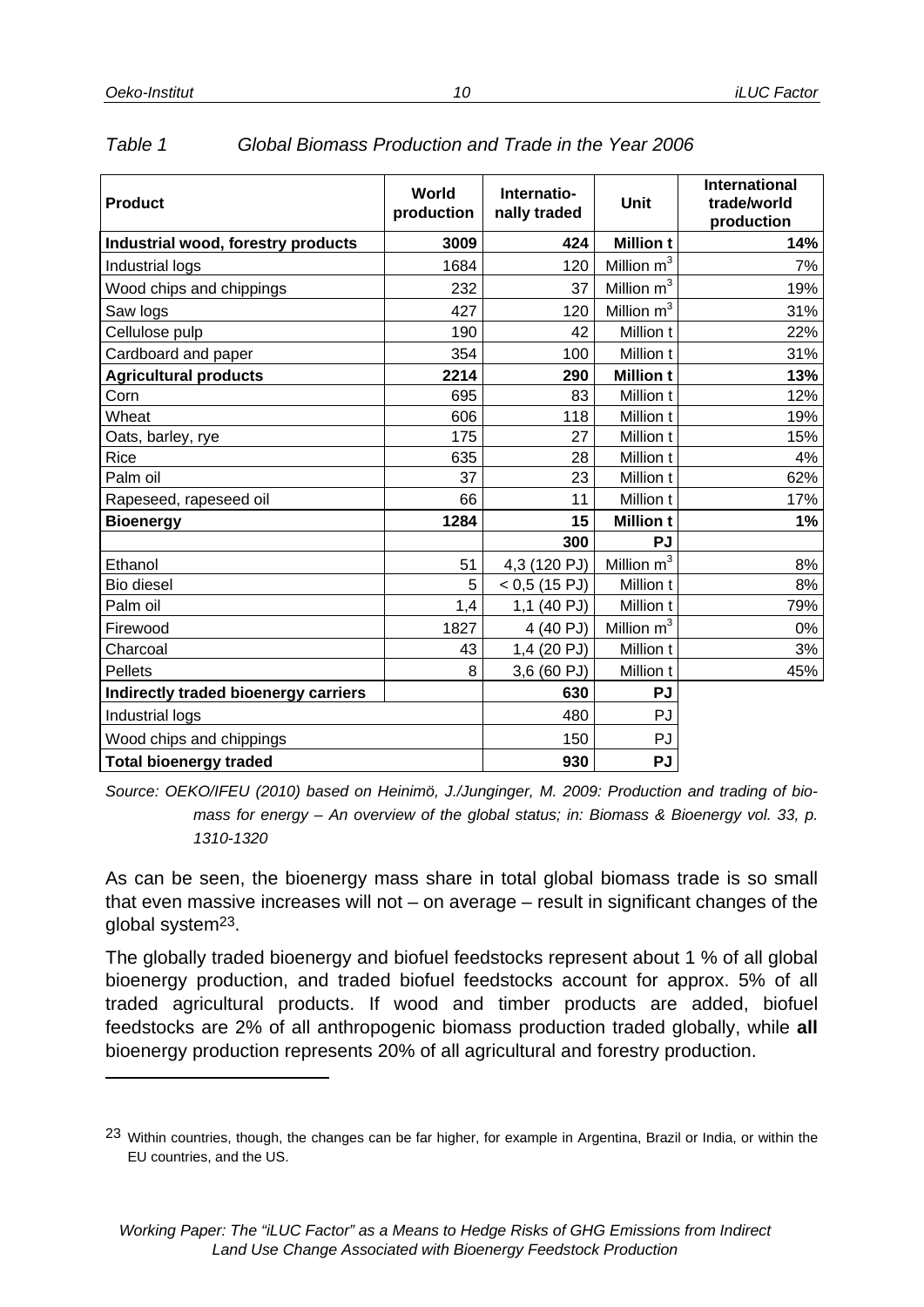Thus, there is a factor of 10 between overall bioenergy production, and traded biofuels and respective feedstocks. Even if trade in biofuels would increase by a factor of 5 in the next years, it would still represent a small fraction of overall biomass trade.

The iLUC factor approach takes into account that **all** countries trading agricultural products across borders might be subject to LUC from displacement, so that displacement can impact different land with different (above- and below-ground) carbon stocks.

Countries participating in global trade are potentially incited to increase food/feed production to "balance" the global market if increased feedstock production for biofuels displaces previous food/feed production through respective land use.

The iLUC factor as a deterministic approach aims to describe **average** impacts for a given year or period.

For that, the share of land utilized for producing the amount of food/feed displaced by increased bioenergy feedstocks production is derived from the share of land used in each country for agricultural exports, taking into account country-specific yields (based on FAO data for 2005)24.

Thus, the share of land in each export country was calculated using the respective amounts of traded key agricultural commodities **which are influenced** by bioenergy feedstock production, i.e. rapeseed, corn (maize), palmoil, soy, and wheat, and these amounts were divided by the respective country-specific yields25.

To simplify the overall data, only key countries/regions were considered: Argentina (AR), Brazil (BR), the European Union (EU), Indonesia (ID, together with Malaysia), and the United States of America (US). These countries/regions represent more than 80% (in mass terms) of the global trade in the selected agricultural commodities in 2005, thus giving a good proxy of the overall pattern of land use. The following table shows the first steps of this calculation for selected commodities.

<sup>24</sup> See Annex for detailed data on export shares, and yields derived from FAOSTAT.

<sup>&</sup>lt;sup>25</sup> Note that biofuel feedstocks can be cultivated also on (former) pasture and grasslands where they might displace not food/feed/fiber crops, but cattle ranching or sheep herding, etc. This could, in principle, be also factored into the global trade "pattern" derived here and the respective land use changes. Due to restrictions in time and available data, this could not be included in the calculations given here, though.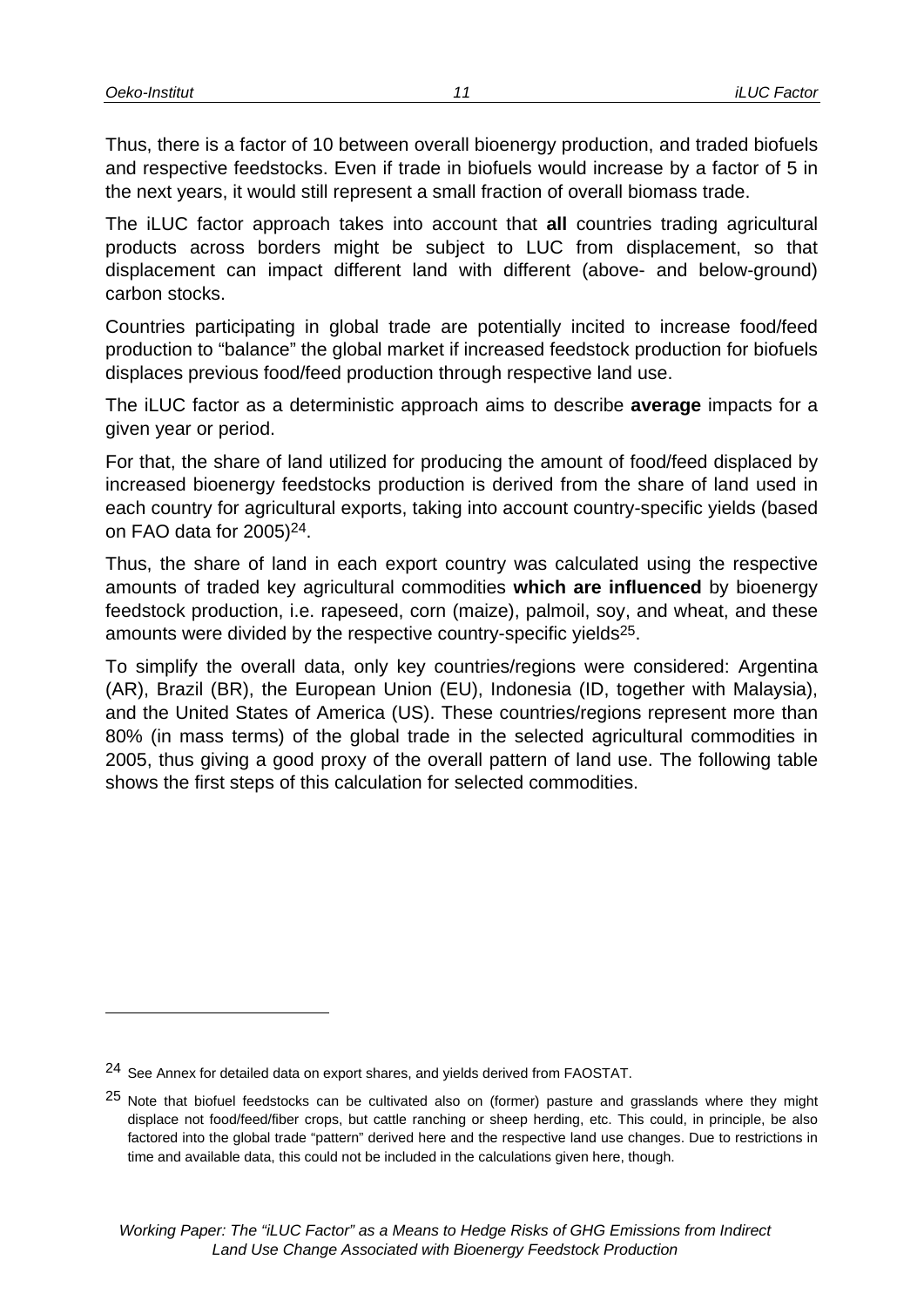|           | exports, million t |                  | land for exports, million ha |                     |  |
|-----------|--------------------|------------------|------------------------------|---------------------|--|
|           | 2005               | 2010*            | 2005                         | 2010*               |  |
|           |                    | maize            |                              |                     |  |
| <b>AR</b> | 14.6               | 16.0             | 2.0                          | 2.1                 |  |
| <b>BR</b> | 1.1                | 11.0             | 0.4                          | 2.8                 |  |
| EU        | 8.8                | 25.0             | 1.0                          | $2.8\,$             |  |
| ID        | $\mathbf 0$        | $\mathbf 0$      | $\mathbf 0$                  | $\mbox{O}$          |  |
| US        | 45.4               | 55.0             | 4.9                          | 5.5                 |  |
| total     | 69.9               | 107.0            | 8.3                          | 13.2                |  |
|           |                    | soybeans         |                              |                     |  |
| AR        | 9.9                | 12.0             | 3.6                          | 4.2                 |  |
| <b>BR</b> | 22.4               | 24.0             | 10.1                         | 10.2                |  |
| EU        | $\boldsymbol{0}$   | $\boldsymbol{0}$ | $\boldsymbol{0}$             | $\mathsf{O}\xspace$ |  |
| ID        | $\mathbf 0$        | $\mathbf 0$      | $\mathbf 0$                  | $\mathbf 0$         |  |
| US        | 25.7               | 30.0             | 9.0                          | 10.1                |  |
| total     | 58.0               | 66.0             | 22.7                         | 24.5                |  |
|           |                    | wheat            |                              |                     |  |
| <b>AR</b> | 10.4               | 10.0             | 4.1                          | $3.8\,$             |  |
| <b>BR</b> | 0.2                | $\mbox{O}$       | 0.1                          | $0.0\,$             |  |
| EU        | 22.6               | 32.0             | 3.2                          | 4.5                 |  |
| $\sf ID$  | $\mathbf 0$        | $\mathbf 0$      | $\mathsf 0$                  | $\boldsymbol{0}$    |  |
| US        | 27.2               | 35.0             | 9.4                          | 11.7                |  |
| total     | 60.4               | 77.0             | 16.7                         | 20.0                |  |

#### *Table 2 Maize, Soybean and Wheat Exports and Associated Land Use*

*Source: own calculation based on FAOSTAT data; \* = based on trend 2003-2007* 

The land use for agricultural exports determined for each country/region was then totaled, and the shares of countries/regions in that total was derived as the "world mix" of land used for total exports of the selected agricultural commodities.

The world mix is used as a **proxy** for the **average pattern** of all displaced land, i.e. the mix does not discriminate between agricultural commodities, but gives an **average per hectare**.

The logic of this key assumption is that the trade flow **pattern** and respective land use shares of agricultural commodities will be, on average, **the same** for the displaced commodities, expressed by the displaced land use. With future changes in trade patterns, and changes in associated LUC, the "world mix" of land use must be adjusted.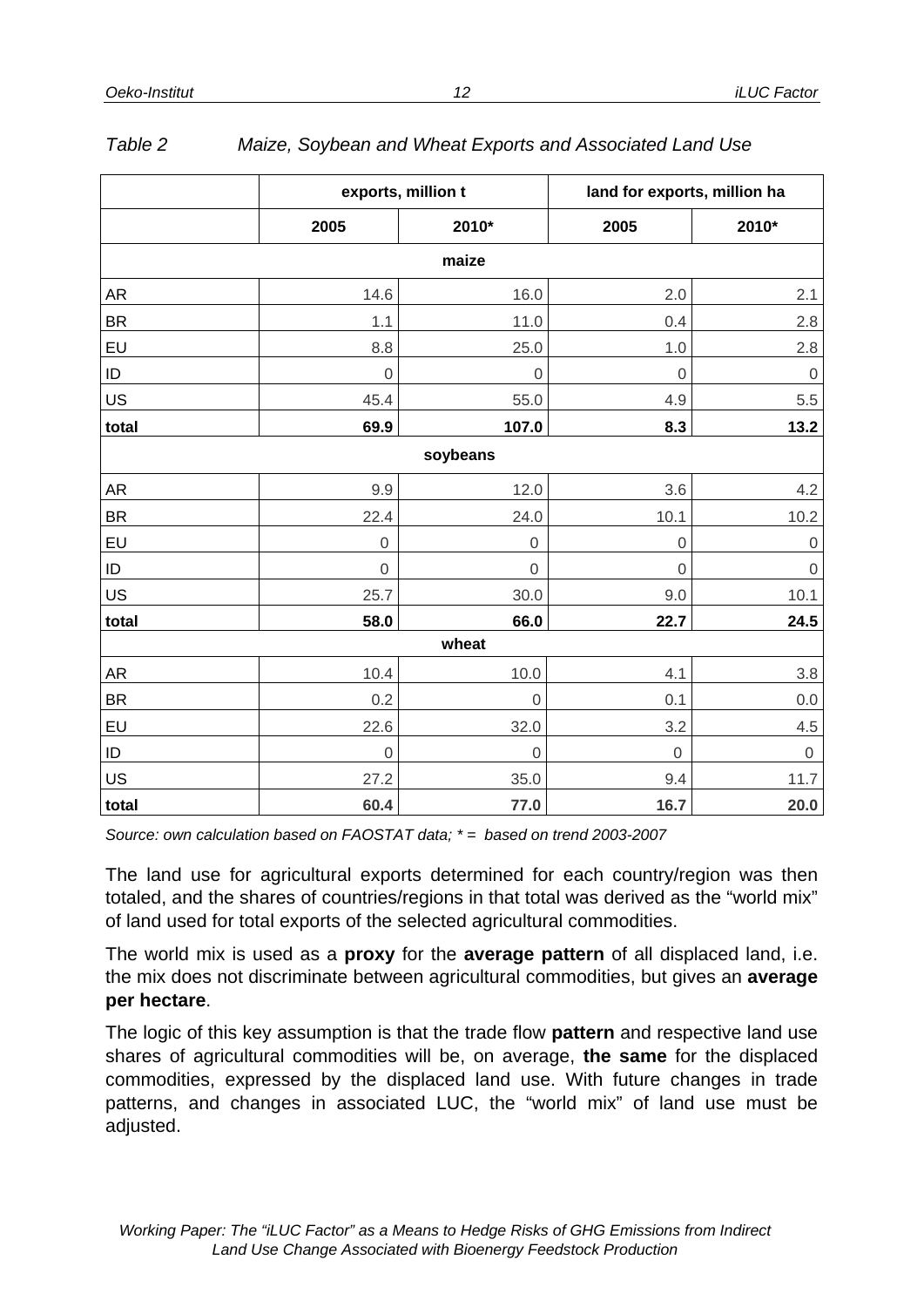The next step in deriving the iLUC factor is to combine the land use shares in the "world mix" with assumptions on **which direct** LUC occurred when producing export commodities, e.g.

- shares of arable and grassland to produce rapeseed and wheat in the EU, and maize (corn) in the US,
- share of converting grassland or savannah in AR or BR for soybean farming,
- tropical forests converted to oil palm plantations in Indonesia26.

The regional LUC assumptions were then coupled with the respective IPPC factors for C, and **weighted** with the share of the country/region in the world mix (see last column in Table 3). The result of this is the  $CO<sub>2</sub>$  emission from LUC associated with the average world mix, i.e. the average emissions per hectare of land used for globally traded commodities (see last two lines in Table 3).

|                                                             | assumption on C for LUC, based on IPCC |                          |                   |                           |                       |
|-------------------------------------------------------------|----------------------------------------|--------------------------|-------------------|---------------------------|-----------------------|
| region, crop, previous land use                             | above ground<br>[t C/ha]               | below ground<br>[t C/ha] | total<br>[t C/ha] | emission<br>[t $CO2/ha$ ] | share in<br>world mix |
| EU, rapeseed, arable land                                   | 5                                      | 50                       | 55                | 202                       | 2%                    |
| EU, rapeseed, grassland                                     | 6                                      | 63                       | 69                | 254                       | 2%                    |
| AR/BR, soybean, grassland                                   | 6                                      | 63                       | 69                | 254                       | 20%                   |
| ID, oil palm, trop. forest                                  | 165                                    | 100                      | 265               | 972                       | 3%                    |
| EU, wheat, arable land                                      | 5                                      | 50                       | 55                | 202                       | 4%                    |
| EU, wheat, grassland                                        | 6                                      | 63                       | 69                | 254                       | 2%                    |
| US, maize, arable land                                      | 5                                      | 50                       | 55                | 202                       | 20%                   |
| US, maize, grassland                                        | 6                                      | 63                       | 69                | 254                       | 26%                   |
| BR, sugarcane, arable land                                  | 5                                      | 50                       | 55                | 202                       | 7%                    |
| BR, sugarcane, grassland                                    | 6                                      | 63                       | 69                | 254                       | 9%                    |
| BR, sugarcane, savannah                                     | 66                                     | 68                       | 134               | 491                       | 5%                    |
| weighted world mix based on domestic land shares for export |                                        |                          |                   | 270                       | t $CO2/ha$            |
| theoretical 100% iLUC factor, per hectare per year          |                                        |                          |                   |                           | t CO2/ha/a<br>13.5    |

*Table 3 Matrix for World Mix of Land associated with ILUC and respective CO2 Emissions from LUC for 2005* 

*Source: own calculations based on IPCC (2006), and FAOSTAT (for world mix); red shading: high GHG emissions from LUC due to carbon-intense land* 

The **theoretical** "full" – i.e. 100% - iLUC factor would be applicable only if the certainty of displacing a given amount of biofuel feedstock production would be 100%, i.e. if

<sup>26</sup> These assumptions were checked against the 1980-2000 land conversion trends for several world regions established by Gibbs et al. (2010) using remote sensing data and using Lapola (2010) data for Brazil. This check lead to a revision of the earlier reported iLUC factor for 2005 - see column "2005 (old)" in Table 4.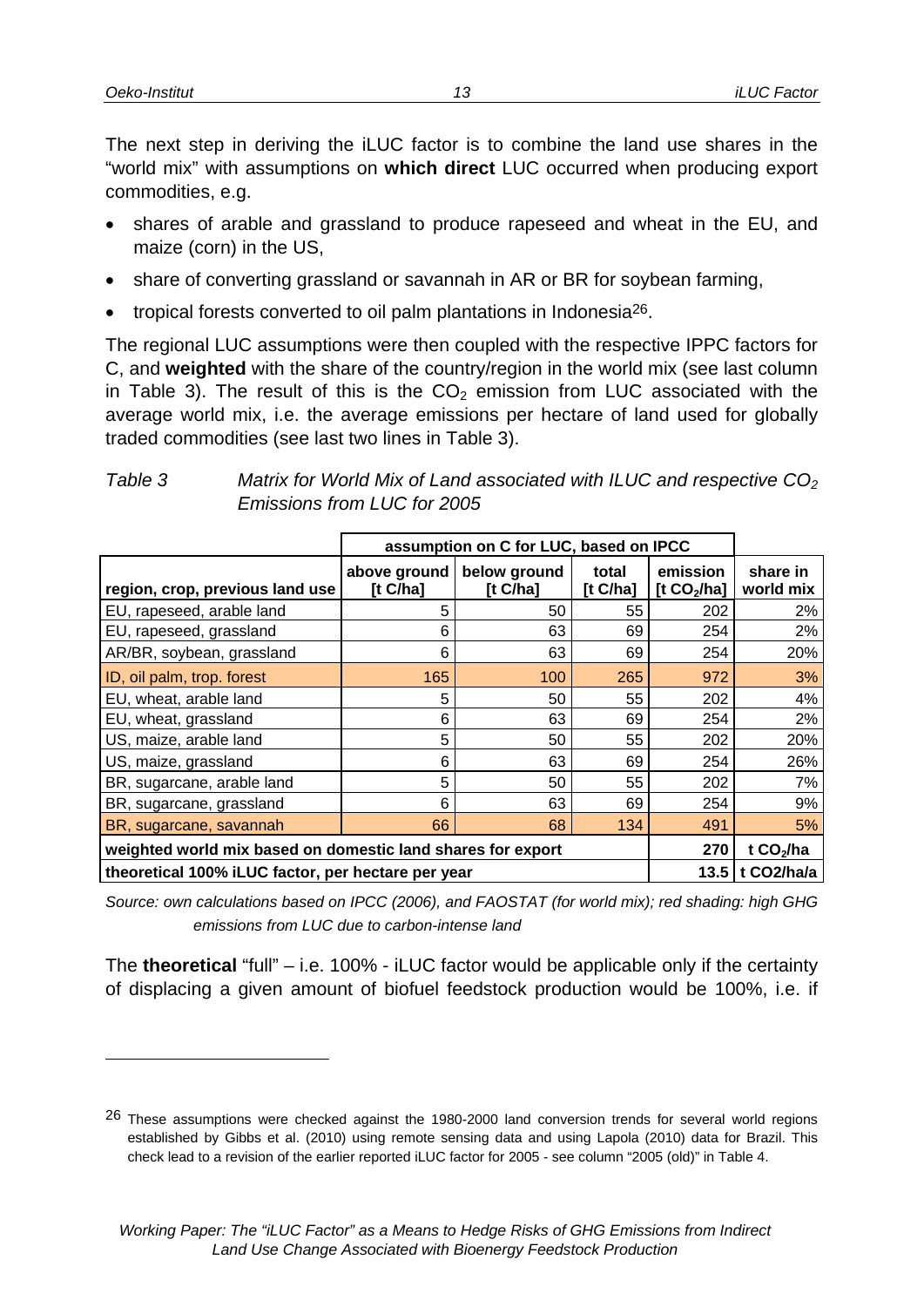**each** hectare of bioenergy feedstock production would displace **1** hectare of previous production.

## **3.2 The iLUC factor: Realistic Levels**

In reality, though, the ratio between the land used for biofuel feedstock production and displaced land (i.e., the ILUC risk level) **will be lower than 1**, as biofuel feedstocks come from a variety of sources, and circumstances, such as use of set-aside and abandoned land, intensification of existing cultivation schemes, and price-induced changes of commodity consumption must be considered as well.

It is assumed that in the longer-term, 25% of all biofuels will come from feedstocks grown on land "set free" through yield increases for which the "loose" definition assumes a zero displacement risk. The 25% figure is derived from an average yield increase of 1% per year until 2030 which is used in various studies (e.g. IEA 2009c).

Thus, the maximal iLUC factor will be only 75% of the theoretical full iLUC factor.

To derive **practical** values for the iLUC factor, i.e. numbers which could be used in a regulatory context, the following cases were defined:

- "low level", assuming that 25% of all biofuel feedstocks are subject to the theoretical full iLUC factor, which gives  $3.4$  t of  $CO<sub>2</sub>/ha/year$  for the year 2005
- "medium level", meaning a 50% share of all biofuel feedstocks are subject to the theoretical full iLUC factor, resulting in 6.8 t of  $CO<sub>2</sub>/ha/year$  for the year 2005.

Still, the displacement risk will change over time, i.e. the more biofuel feedstocks are produced from cultivating land being subject to competition, the higher the cumulative risk of displacement will become for the average biofuel feedstock, as land is a finite resources, and competing demands for land use increase as well.

Therefore, the iLUC factor should be **dynamic**, as presented in the following section.

# **3.3 The iLUC factor: Future Levels**

l

The approach for using the "world mix" of land use implied by agricultural exports and explicit assumption on respective LUC in each country/region can be projected also over time to derive future iLUC values for given risk levels.

For this, the yield data of the biofuel feedstocks were projected from the 2005 levels to 2030 (see Annex), and the IPCC factors for dLUC were held constant.

Next, the trade shares for 2010 were estimated based on FAOSTAT data trends from 2000 to 2008, and the possible changes in LUC due to national/regional land use policies27 factored in. For 2030, **a range** of LUC figures was derived in three scenarios to reflect possible longer-term developments:

<sup>27</sup> For example, Brazil has introduced a law on "agro-environmental zoning" for sugarcane expansion.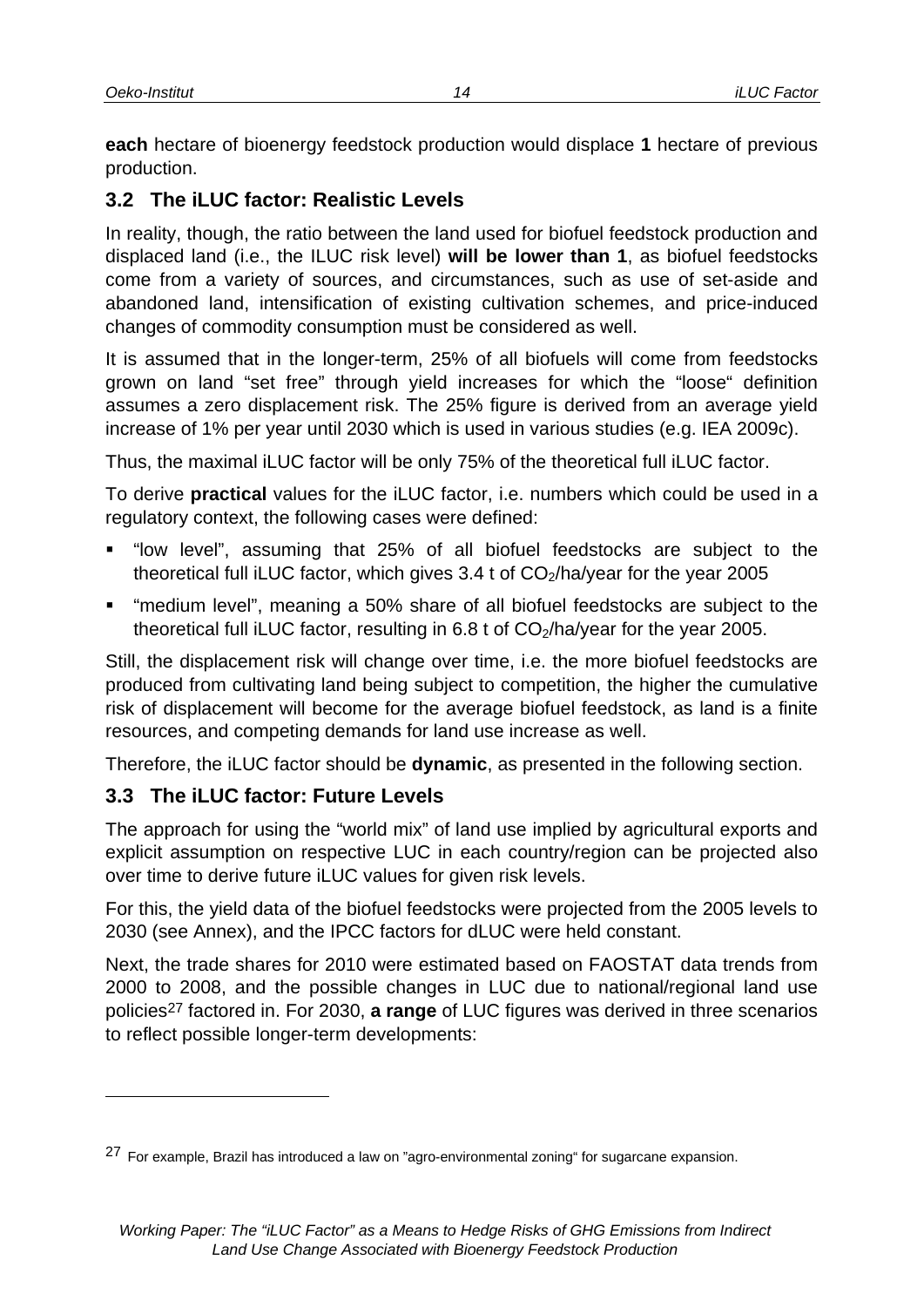- The "HIGH" case assumes that conversion of carbon-rich land especially in AR, BR and ID **cannot** be stopped, so this scenario indicates the maximum (upper) range of possible LUC emissions.
- The "LOW" case assumes that policies to **ban** conversion of carbon-rich land are successful, and also that degraded land is increasingly used for feedstock production. Thus, this scenario describes the "optimistic" (lower) range of possible GHG emissions from LUC.
- The "REF" case is the middle path between HIGH and LOW, but leaves out the use of degraded land.

The following table gives the development of the "world mix" of land use, assumed direct LUC, and the respective iLUC factor figures derived.

|                                 |                              | share in world land mix for agricultural exports |      |                     |                      |                     |  |  |
|---------------------------------|------------------------------|--------------------------------------------------|------|---------------------|----------------------|---------------------|--|--|
| region, crop, previous land use | 2005                         | 2010                                             | 2020 | 2030-<br><b>REF</b> | 2030-<br><b>HIGH</b> | 2030-<br><b>LOW</b> |  |  |
| EU, rapeseed, arable land       | 2%                           | 1%                                               | 0%   | 0%                  | 0%                   | 0%                  |  |  |
| EU, rapeseed, grassland         | 2%                           | 3%                                               | 2%   | 0%                  | 0%                   | 0%                  |  |  |
| AR/BR, soybean, grassland       | 20%                          | 20%                                              | 21%  | 23%                 | 20%                  | 26%                 |  |  |
| AR/BR, soybean, savannah        | 0%                           | 0%                                               | 2%   | 3%                  | 6%                   | 0%                  |  |  |
| ID, oil palm, grassland         | 0%                           | 0%                                               | 2%   | 4%                  | 0%                   | 5%                  |  |  |
| ID, oil palm, degraded land     | 0%                           | 0%                                               | 0%   | 0%                  | 0%                   | 3%                  |  |  |
| ID, oil palm, trop. rain forest | 3%                           | 3%                                               | 4%   | 4%                  | 8%                   | 0%                  |  |  |
| EU, wheat, arable land          | 4%                           | 3%                                               | 2%   | 0%                  | 0%                   | 0%                  |  |  |
| EU, wheat, grassland            | 2%                           | 3%                                               | 4%   | 5%                  | 5%                   | 5%                  |  |  |
| US, maize, arable land          | 20%                          | 20%                                              | 10%  | $0\%$               | 0%                   | 0%                  |  |  |
| US, maize, grassland            | 26%                          | 25%                                              | 30%  | 33%                 | 33%                  | 33%                 |  |  |
| BR, sugarcane, arable land      | 7%                           | 4%                                               | 2%   | 0%                  | 0%                   | 0%                  |  |  |
| BR, sugarcane, grassland        | 9%                           | 14%                                              | 18%  | 26%                 | 24%                  | 18%                 |  |  |
| BR, sugarcane, degraded land    | 0%                           | 0%                                               | 0%   | 0%                  | 0%                   | 10%                 |  |  |
| BR, sugarcane, savannah         | 5%                           | 4%                                               | 3%   | 2%                  | 4%                   | 0%                  |  |  |
| <b>iLUC</b> factor              | [t CO <sub>2</sub> /ha/year] |                                                  |      |                     |                      |                     |  |  |
| maximal iLUC                    | 10.2                         | 10.2                                             | 10.9 | 10.9                | 12.8                 | 8.3                 |  |  |
| <b>iLUC25%</b>                  | 3.4                          | 3.4                                              | 3.6  | 3.6                 | 4.3                  | 2.8                 |  |  |
| iLUC50%                         | 6.8                          | 6.8                                              | 7.3  | 7.3                 | 8.5                  | 5.5                 |  |  |

#### *Table 4 Range of iLUC Factors for Biofuel Feedstocks, 2005-2030*

*Source: own calculation; grey values are reported for information only.* 

The following figure gives a graphical representation of the respective iLUC factor results over time.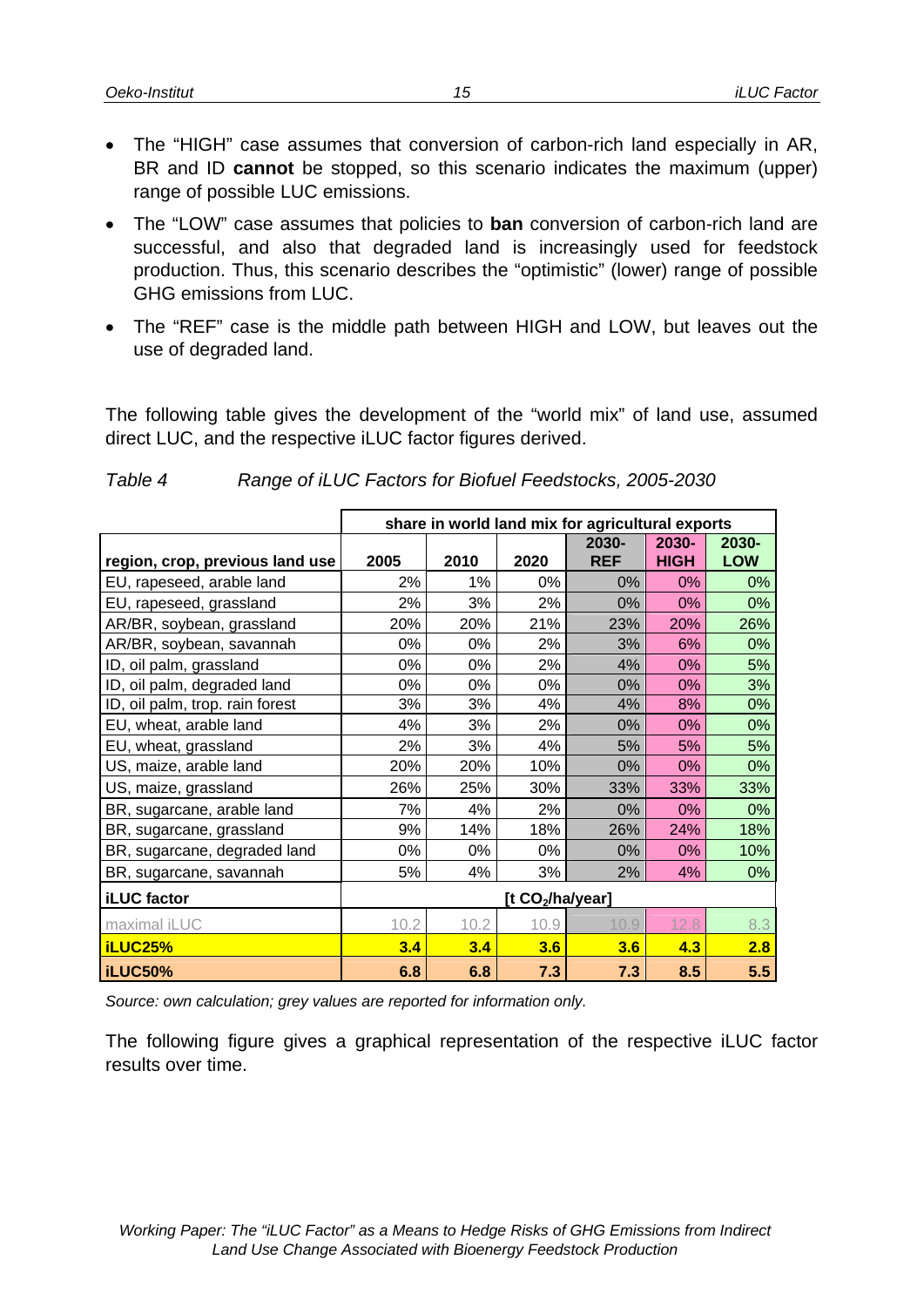

*Figure 2 Current and Projected Levels of the iLUC Factor* 

*Source: own calculation; the dashed lines indicate the 2005 iLUC factor levels for 25% and 50%* 

To translate the iLUC factor to a given biofuel, the land-based values given above (t CO<sub>2</sub>/ha/year) need to be divided by the fuel-specific yield (GJ<sub>biofuel</sub>/ha/year), resulting in energy-specific emission factors (g  $CO<sub>2</sub>/MJ<sub>biotuel</sub>$ ).

With a "typical" net energy yield of a biofuel life-cycle of 100  $GJ<sub>biotuel</sub>/ha$ , the 25% iLUC factor for 2010 translated into 34 g  $CO<sub>2</sub>/MJ<sub>biofuel</sub>$ , while the 50% iLUC factor would result in 68 g  $CO<sub>2</sub>/MJ<sub>biofuel</sub>$ .

In the following table, the life-cycle GHG emissions of "real" biofuels are shown, differentiating between the emissions from life-cycle analysis (LCA), LCA plus direct LUC (+dLUC), and this sum plus the 25%- and 50% iLUC factors, respectively (both for 2010). Note that biofuels using feedstocks from degraded land, the dLUC value is negative, while the iLUC factor is zero. Thus, the LCA emissions are reduced in the +dLUC column, and remain the same in the iLUC columns.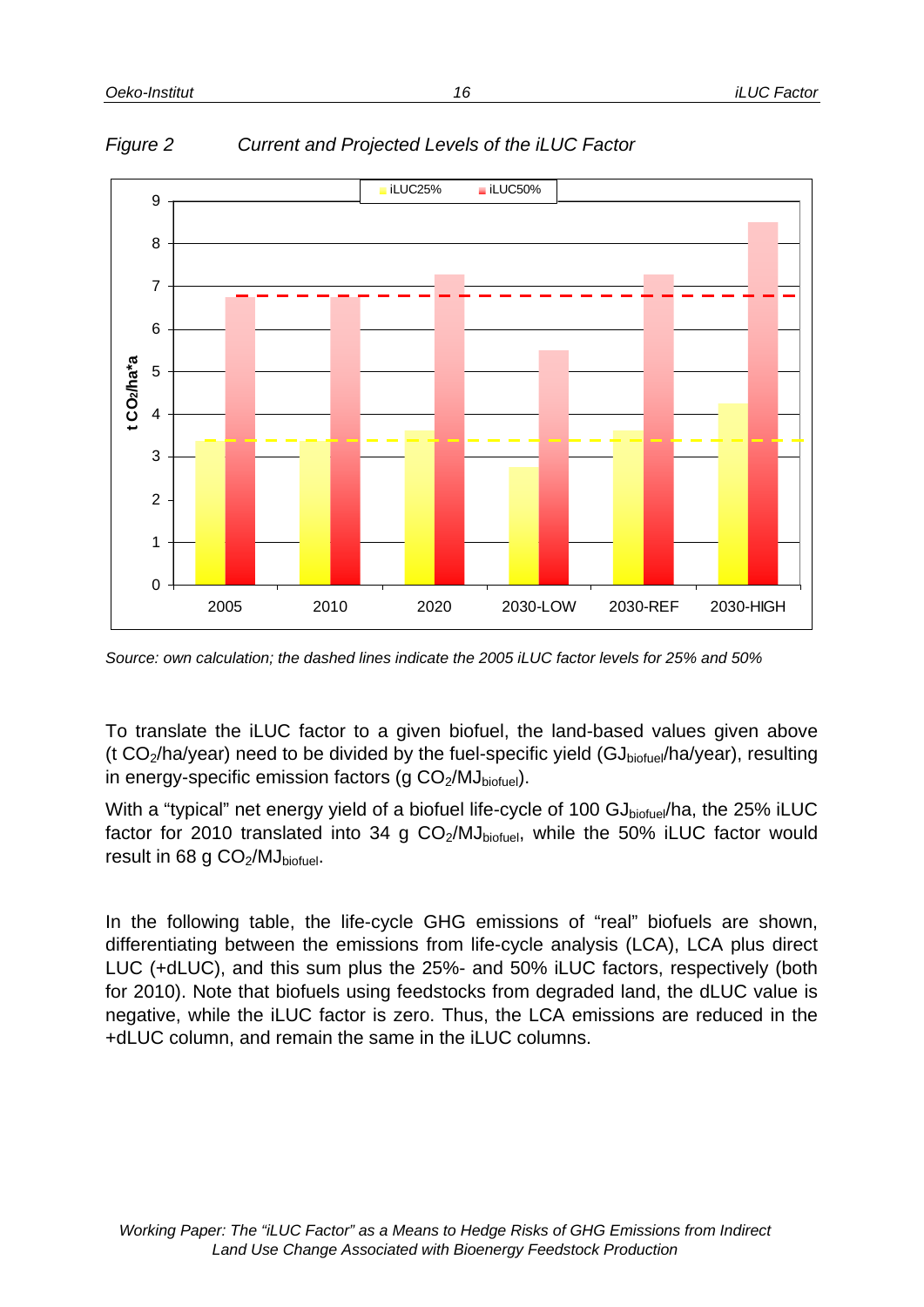|                       |            | GHG emission g CO <sub>2</sub> eq/MJ <sub>biofuel</sub> |       |       |            | reduction vs. fossil fuel |         |         |  |
|-----------------------|------------|---------------------------------------------------------|-------|-------|------------|---------------------------|---------|---------|--|
| Region, feedstock,    |            |                                                         | +iLUC | +iLUC |            |                           | +iLUC   | +iLUC   |  |
| previous land use     | <b>LCA</b> | +dLUC                                                   | 25%   | 50%   | <b>LCA</b> | +dLUC                     | 25%     | 50%     |  |
| EU, rapeseed, arable  | 40         | 40                                                      | 73    | 107   | $-54%$     | $-54%$                    | $-15%$  | 24%     |  |
| EU, rapeseed, grass   | 40         | 67                                                      | 100   | 134   | $-54%$     | $-23%$                    | 16%     | 55%     |  |
| EU, SRF*, arable      | 14         | $-2$                                                    | 36    | 75    | $-84%$     | $-103%$                   | $-58%$  | $-14%$  |  |
| EU, SRF*, grass       | 14         | 29                                                      | 67    | 106   | $-84%$     | $-67%$                    | $-22%$  | 22%     |  |
| AR/BR, soy, grass     | 20         | 51                                                      | 92    | 118   | $-76%$     | $-41%$                    | 7%      | 37%     |  |
| AR/BR, soy, sav.      | 20         | 188                                                     | 188   | 188   | $-76%$     | 118%                      | 118%    | 118%    |  |
| ID, oil palm, grass   | 43         | 12                                                      | 30    | 48    | -50%       | $-86%$                    | $-65%$  | $-44%$  |  |
| ID, oil palm, degr.   | 43         | $-55$                                                   | $-55$ | $-55$ | -50%       | $-163%$                   | $-163%$ | -163%   |  |
| ID, oil palm, forest  | 43         | 213                                                     | 213   | 213   | $-50%$     | 147%                      | 147%    | 147%    |  |
| EU, wheat, arable     | 45         | 45                                                      | 79    | 112   | -46%       | $-46%$                    | $-7%$   | 32%     |  |
| EU, wheat, grass      | 45         | 72                                                      | 106   | 139   | $-46%$     | $-15%$                    | 24%     | 63%     |  |
| BR, sugarcane, arable | 26         | 26                                                      | 47    | 68    | $-69%$     | $-70%$                    | $-45%$  | $-20%$  |  |
| BR, sugarcane, grass  | 26         | 43                                                      | 64    | 85    | $-69%$     | $-50%$                    | $-25%$  | 0%      |  |
| BR, sugarcane, degr.  | 26         | $-1$                                                    | $-1$  | -1    | $-69%$     | $-101%$                   | $-101%$ | $-101%$ |  |
| BR, sugarcane, sav.   | 26         | 120                                                     | 120   | 120   | $-69%$     | <b>41%</b>                | 41%     | 41%     |  |

#### *Table 5 Life-Cycle GHG Emissions of Biofuels and Impacts from ILUC in 2010*

*Source: own calculation with GEMIS 4.6; fossil comparators from EU RED; positive (bold in red) figures indicate that no emission reduction is achieved but an increase; \*= short-rotation forestry as feedstock for biomass-to-liquid (Fischer-Tropsch) diesel in year 2030* 

In the "reduction" columns on the right side, positive numbers for savings relative to fossil fuels mean that there is **no net** GHG saving.

Even if **no direct** land-use change is assumed, the iLUC factor will worsen the GHG balance for all non-zero displacement risk biofuels, depending on its level of application: with a 25% ILUC factor,  $1<sup>st</sup>$  generation biofuels from rapeseed, soy, wheat and maize (corn) will only in some cases reduce GHG emissions compared to their fossil fuel competitors, and all will not achieve the 35% reduction level required by the EU RED by 2012, nor the 50% reduction level required by 2017 onwards.

For the 50% iLUC factor, only sugarcane ethanol from degraded land and palmoil from grass- or degraded land could meet the 35% reduction requirement of the EU RED.

This is shown graphically in the following figure.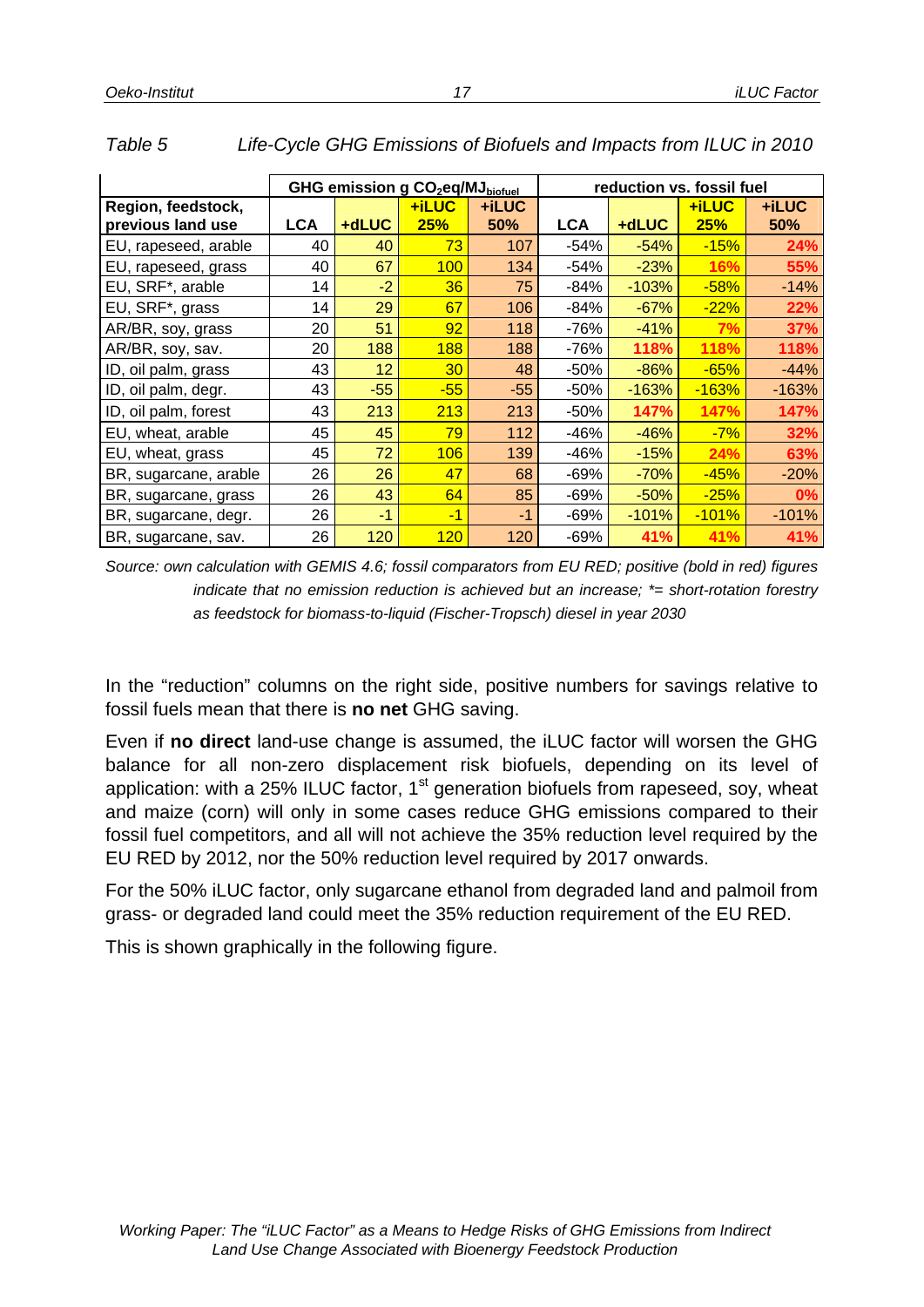$\Omega$ 

EU, RME, arable

 $\vec{p}$ 

RME, arable

EU, RME, grass

RME,

EJ,

grass

EU, SRF-BtL, arable

 $\vec{p}$ 

SRF-BtL, arable

EU, SRF-BtL, grass

SRF-BtL,

 $\overline{a}$ 

grass

AR/BR, SME, grass

SME,

AR/BR,

grass

20

40

60

80

**g CO2eq/MJbiofuel (life-cycle incl. by-product allocation)**

g CO2eq/MJbioruel (life-cycle incl. by-product allocation)

100

120

140

160







ID, PME, grass

PME,

 $\mathsf{D}$ 

grass

EU, wheat, arable

EU, wheat, arable

EU, wheat, grass

wheat,

 $\overline{m}$ 

grass

BR, sugarcane, arable

эŔ,

sugarcane, arable

BR, sugarcane, grass

BR, sugarcane, grass

How will the results for the iLUC factor presented here compare with other results, especially from more "sophisticated" models (see Section 2.3.1)?

The following figure summarizes such results from a variety of studies and models, and indicates that the life-cycle GHG emissions including ILUC are in the range of 50- 150 g CO2/MJbiofuel, which is the **same range** as the results from the iLUC factor approach.

**fossil fuel comparator**

**35% reduction level**

*18*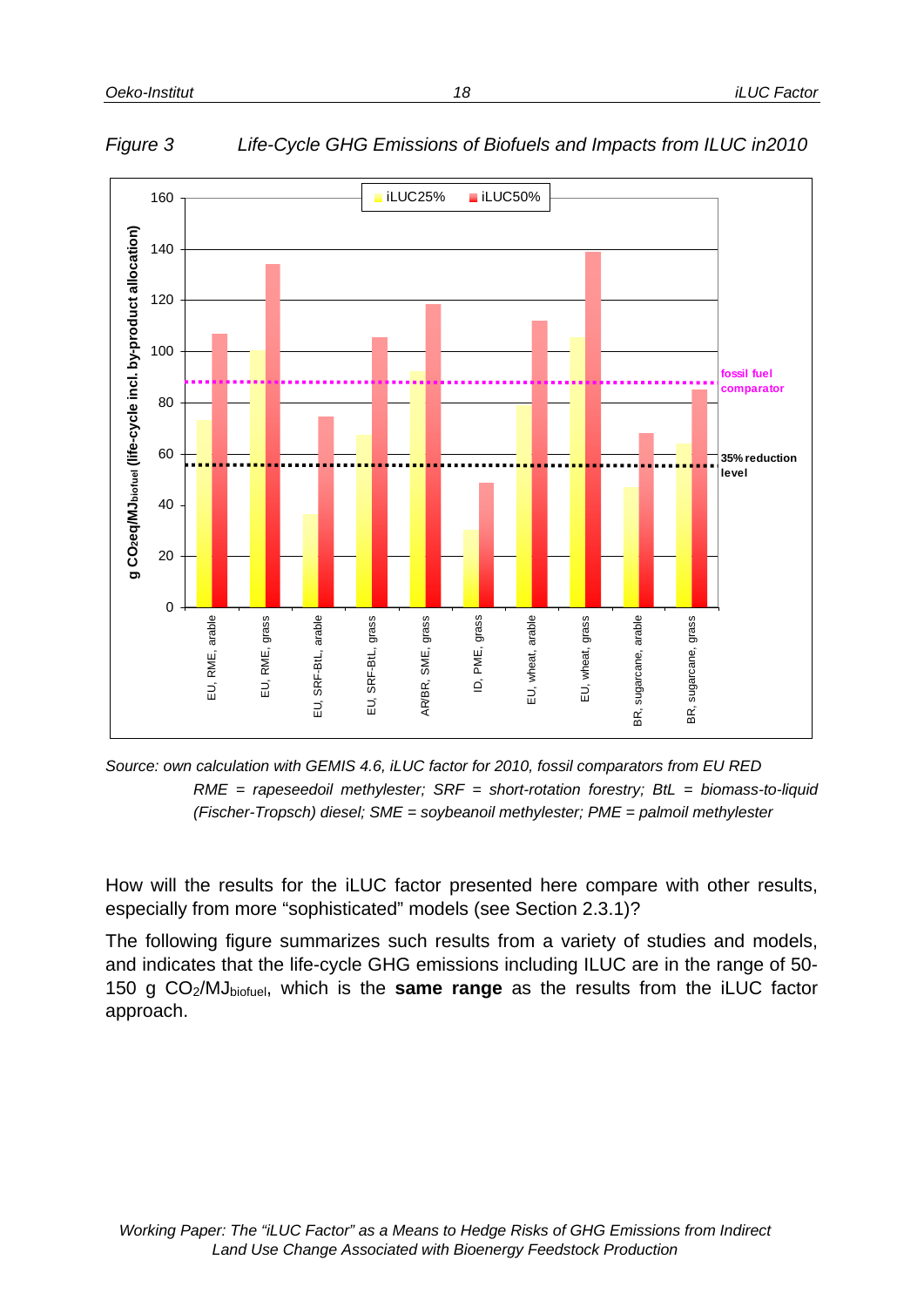

*Figure 4 Model Results for GHG Emissions of Biofuels including ILUC* 

*Source: PBL (2010b); the MIRAGE results are for 2nd generation biofuels only; for acronyms, see Annex* 

In that regard, the iLUC factor as presented here seems an **adequate proxy** for **policy makers** to address potential GHG emissions from ILUC.

Given the **deterministic** nature of the iLUC factor approach, it should contribute to minimize the discussion on "uncertainties", and to re-focus the debate on the key issue:

How and by whom can indirect effects from ILUC be translated into policy?

In the following sections, this will be discussed briefly.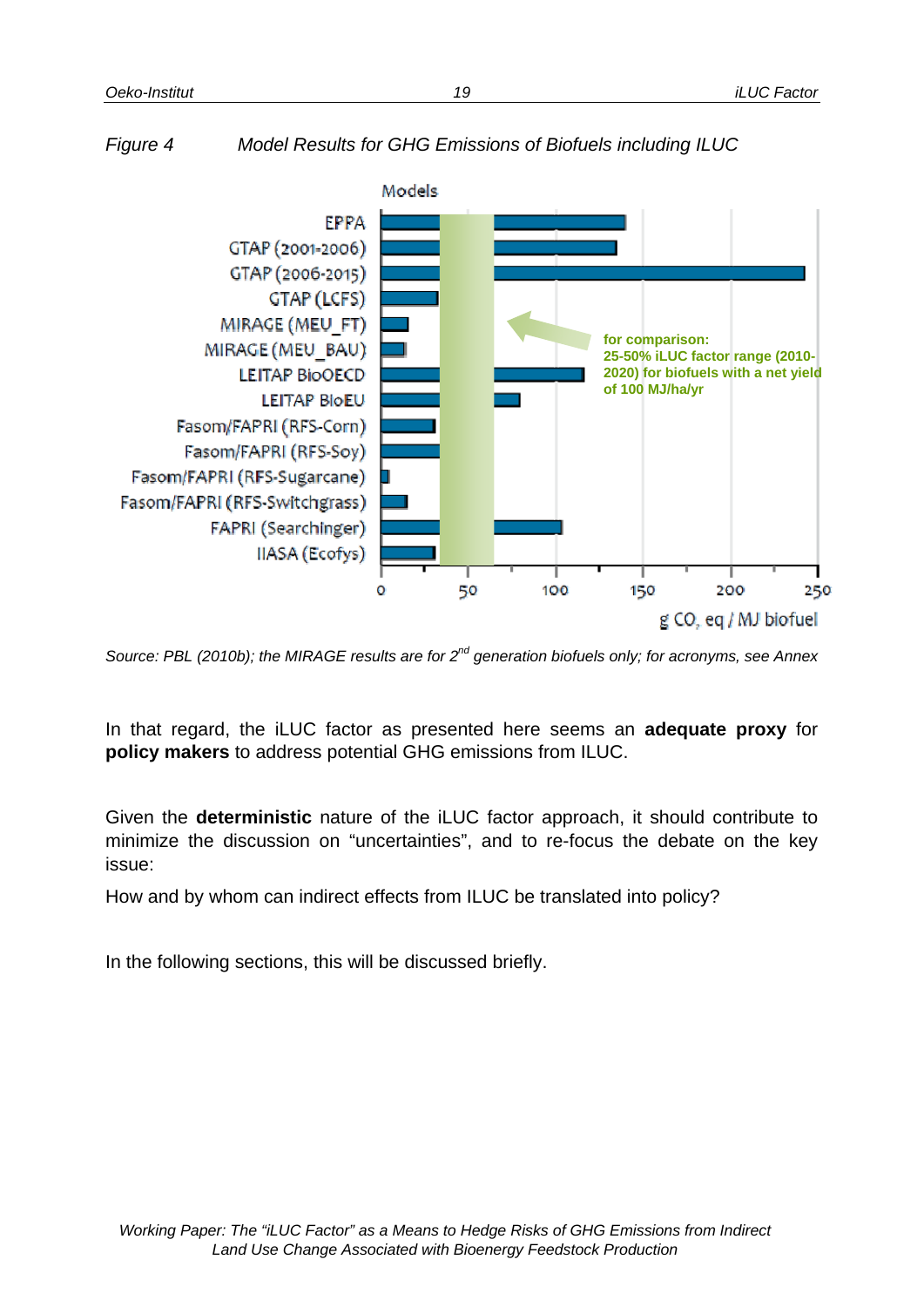# **4 Options and Problems to Include Quantitative iLUC Factors in Policy-Making**

Several European countries and the US (including several US States) started discussing and considering biofuel policies to regulate GHG emissions from ILUC in 2006-2007. In the following, a brief summary of the current status of such policies is given, and problems in translating ILUC factors into regulation are addressed especially for the EU.

## **4.1 The EU Renewable Energy Directive (RED)**

The EU Renewable Energy Directive (RED, see EC 2009) sets a binding target of 10% renewables in transport to be achieved in each Member State by 2020, with environmental criteria to be met **for biofuels and other bioliquids**28:

Up from 2011, the life-cycle GHG emissions of biofuels must be at least 35% less than fossil gasoline or diesel, rising to 50% reduction by 2017, and 60% for new installations after that.

The reduction requirements are against a "fossil fuel comparator" specified in the RED for gasoline and diesel, and include life-cycle and direct LUC emissions (with the base year of 2008), but do **not** consider ILUC yet.

During the intense discussions around and negotiations for the RED taking place in 2007 until the end of 2008, several parties and countries did propose to include an ILUC factor into the GHG balance of biofuels, but the final decision of the European Parliament and the Council refrained from doing so – only a report of the EU Commission is required until December 2010 which will review the impact of ILUC on GHG emissions and will address ways to minimize that impact, e.g. through legislation on ILUC, or other policy options.

In summer 2010, a formal consultation will be carried out in which the EU Commission seeks feedback from Member States and stakeholders on a variety of ILUC issues, including quantification, and regulative action29.

In preparing for the report and consultation, the EU Commission requested several studies<sup>30</sup>, but has not yet published any official material for the upcoming consultation.

In parallel to the EU Commission, Member State and NGOs are preparing studies on ILUC (see Section 2.3.2), and this working paper should also be seen in that context.

<sup>28</sup> Besides GHG emissions, RED also introduces other sustainability requirements, e.g. that biofuels and other bioliquids shall not be made from feedstocks obtained from land with high biodiversity value, nor from carbonrich or forested land, or wetlands. Currently, the Commission is trying to define "high biodiverse" grasslands.

 $29$  In Summer 2009, The EU Commission already held a "pre-consultation" on ILUC – for results, see http://ec.europa.eu/energy/renewables/consultations/2009\_07\_31\_iluc\_pre\_consultation\_en.htm

<sup>30</sup> For a listing, see http://ec.europa.eu/energy/renewables/studies/land\_use\_change\_en.htm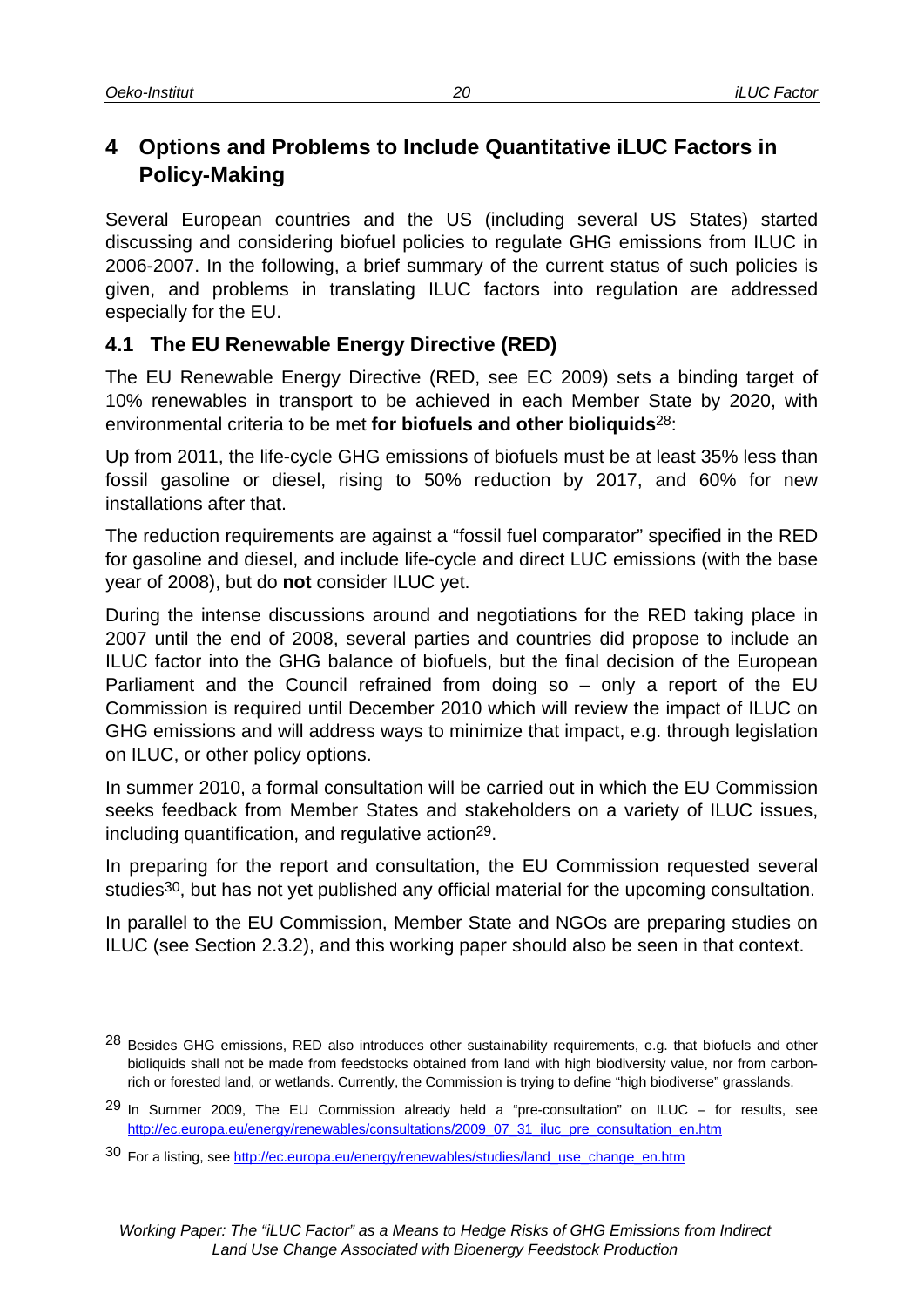Disregarding how and in which quantitative figures the possible GHG emissions from ILUC are expressed, it should be noted that the EU RED scheme in its current format is, in comparison to the Californian LCFS, **fundamentally flawed** with regard to favoring low-ILUC risk biofuels31:

The fixed RED thresholds set to 35% (in 2011) and 50% (in 2017) GHG emission reduction can be either met – and then a biofuel is eligible to be accounted under the 10% renewable fuel quota for 2020 – or not. There is **no dynamic** or flexibility to encourage biofuels which perform better than the required reduction thresholds.

Thus, if a quantitative ILUC factor – either as a bonus or a malus<sup>32</sup> - would be included in the current RED calculation scheme for GHG emission reduction, the net impact might be marginal (for ILUC factors around 10-50 g  $CO<sub>2</sub>eq/MJ<sub>biotuel</sub>$ ), as it would only change the in- or exclusion of biofuels in the 10% quota which are close the threshold. Those which are performing better would not be influenced at all.

Without an ILUC factor, though, the consequence of the RED calculation is that through the inclusion of **direct** LUC, low carbon stock land comes under pressure to be used in order to pass the threshold, which could lead to **increased indirect** land use change, as arable or low-C pasture land show low direct LUC emissions.

#### **4.2 The US National Renewable Fuel Standard (RFS)**

As part of revisions to the National Renewable Fuel Standard program (RFS) as mandated in the Energy Independence and Security Act of 2007 (EISA) which established eligibility requirements for renewable fuels, including mandatory life-cycle GHG reduction thresholds (specified by EPA), which determine compliance with four renewable fuel categories.

These GHG emission thresholds require a 20 % improvement compared to the 2005 life-cycle GHG emissions of fossil (gasoline or diesel) fuels for any renewable fuel produced at new facilities (those constructed after enactment), a 50% reduction in order to be classified as biomass-based diesel or advanced biofuel, and a 60% reduction in order to be classified as cellulosic biofuel.

For this, EPA published a final methodology and assessment in 2010 (see EPA 2010) which **includes ILUC** quantitatively<sup>33</sup>, and is performing further analysis and review with input from the US National Academy of Science.

l

<sup>31</sup> It should be noted that the EU Fuels Quality Directive (FQD) which was discussed and enacted in parallel to the RED in 2010, includes an obligation for fuel suppliers to monitor and reduce the GHG **intensity** of fuel sold on the EU market by 6% by 2020. Producing biofuels would be one option to meet this obligation, on the condition that biofuels demonstrate net GHG emission reductions. Thus, the FQD is similar to the LCFS approach in allowing a dynamic GHG accounting, and avoiding fixed "thresholds".

<sup>32</sup> see footnote 20

<sup>33</sup> see RFS values in Figure 4.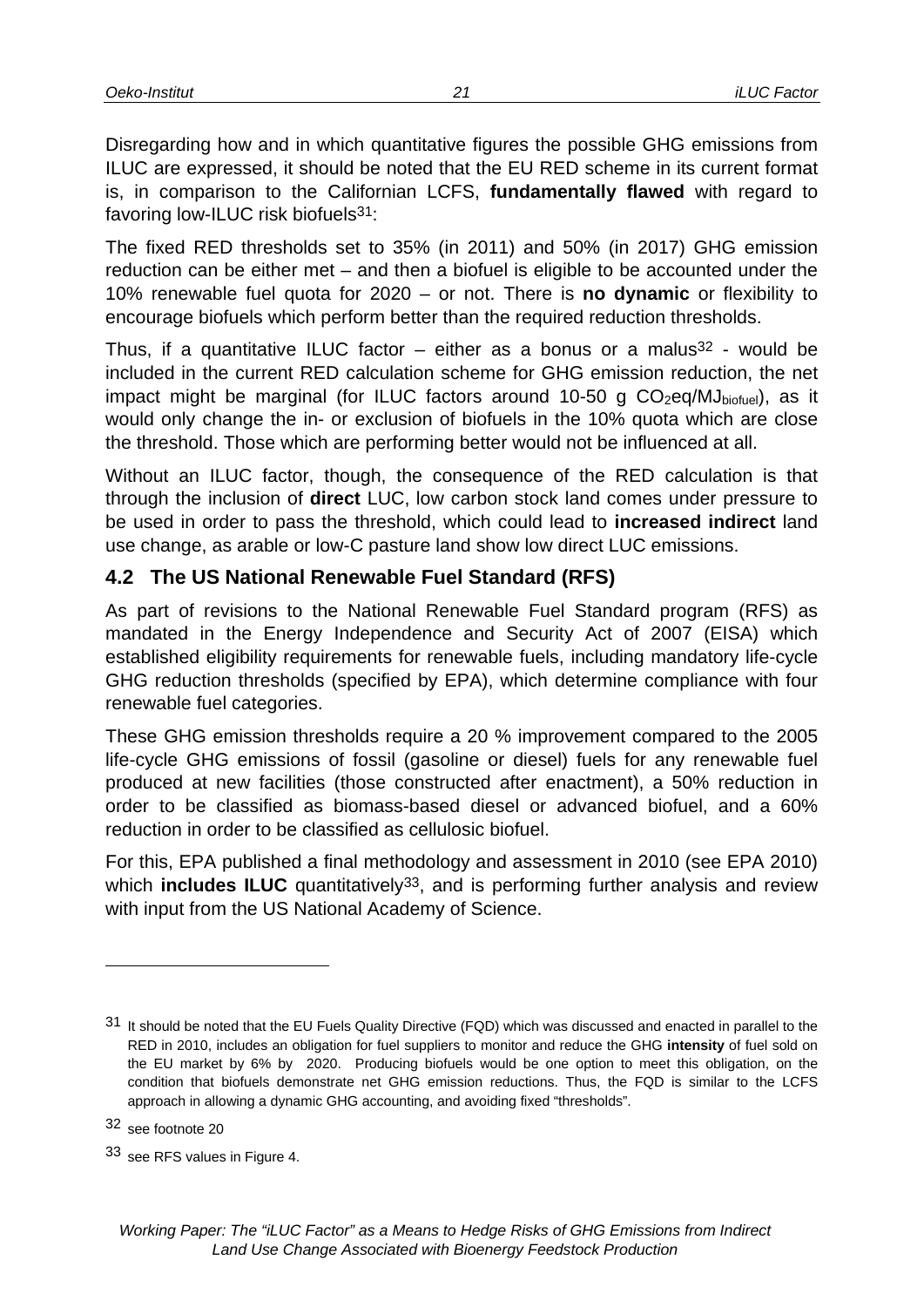## **4.3 California Low Carbon Fuel Standard (LCFS)**

On 1 January 2010, the California Low Carbon Fuels Standard (LCFS) regulation became effective after several years of intense discussion which especially focused on the quantification of GHG emissions from ILUC caused by increased use of biofuels.

The LCFS aims to reduce California's GHG emissions from transport fuels by reducing the **carbon intensity** of the overall fuels in the state. The reduction, starting in 2011, aims to achieve a 10% reduction by 2020.

The California Air Resources Board (CARB) determines the carbon intensity of all fuels, including biofuels, by calculating life-cycle GHG emission factors which include direct **and indirect** impacts, especially ILUC.

CARB created, similar to the default values of the EU RED, so-called "lookup tables" for the most relevant fuels in California – but in stark contrast to the EU, the CARB data already **include fuel-specific ILUC factors** which were determined based on modeling (CARB 2010).

A summary of selected GHG emission factors including ILUC from the CARB work are given in the following table.

|                                     |                                                                       | Carbon Intensity (CO <sub>2</sub> eq. in g/MJ <sub>fuel</sub> ) |                                                    |       |  |
|-------------------------------------|-----------------------------------------------------------------------|-----------------------------------------------------------------|----------------------------------------------------|-------|--|
| <b>Fuel</b>                         | <b>Pathway Description</b>                                            | <b>Direct</b><br><b>Emissions</b>                               | <b>Land Use or Other</b><br><b>Indirect Effect</b> | Total |  |
| Gasoline                            | average crude oil delivered to CA<br>refineries, average efficiencies | 95.9                                                            | $\Omega$                                           | 95.9  |  |
| <b>Ethanol from Corn</b>            | Midwest average 80% Dry Mill,<br>20% Wet Mill, Dry DGS                | 69.4                                                            | 30                                                 | 99.4  |  |
| Ethanol, CA<br>average              | 80% Midwest average 20% CA<br>Dry Mill, Wet DGS, NG                   | 65.7                                                            | 30                                                 | 95.7  |  |
| <b>Ethanol from BR</b><br>sugarcane | average production processes                                          | 27.4                                                            | 46                                                 | 73.4  |  |
| <b>Diesel</b>                       | average crude oil delivered to CA<br>refineries, average efficiency   | 94.7                                                            | $\Omega$                                           | 94.7  |  |
| <b>Biodiesel</b>                    | from Midwest soybeans                                                 | 21.3                                                            | 62                                                 | 83.3  |  |

*Table 6 Selected Life-Cycle GHG Emissions of (Bio)Fuels in the LCFS Carbon Intensity Lookup Tables* 

*Source: extracted from CARB (2010), colors added; CA = California; DGS = Distillers Grains and Solubles; NG = natural gas; BR = Brazil* 

Compared to the EU "fossil comparators", the Californian data on gasoline and diesel are approx. 10% higher, but the life-cycle GHG emissions of biofuels are rather similar to the data given here (see Table 5), with ILUC factors similar to the 25% iLUC factor determined in this paper for the 2010 time horizon.

While the LCFS is becoming operational in 2010, the data for the GHG balances are subject to further review and adjustment to reflect growing knowledge. In that regard,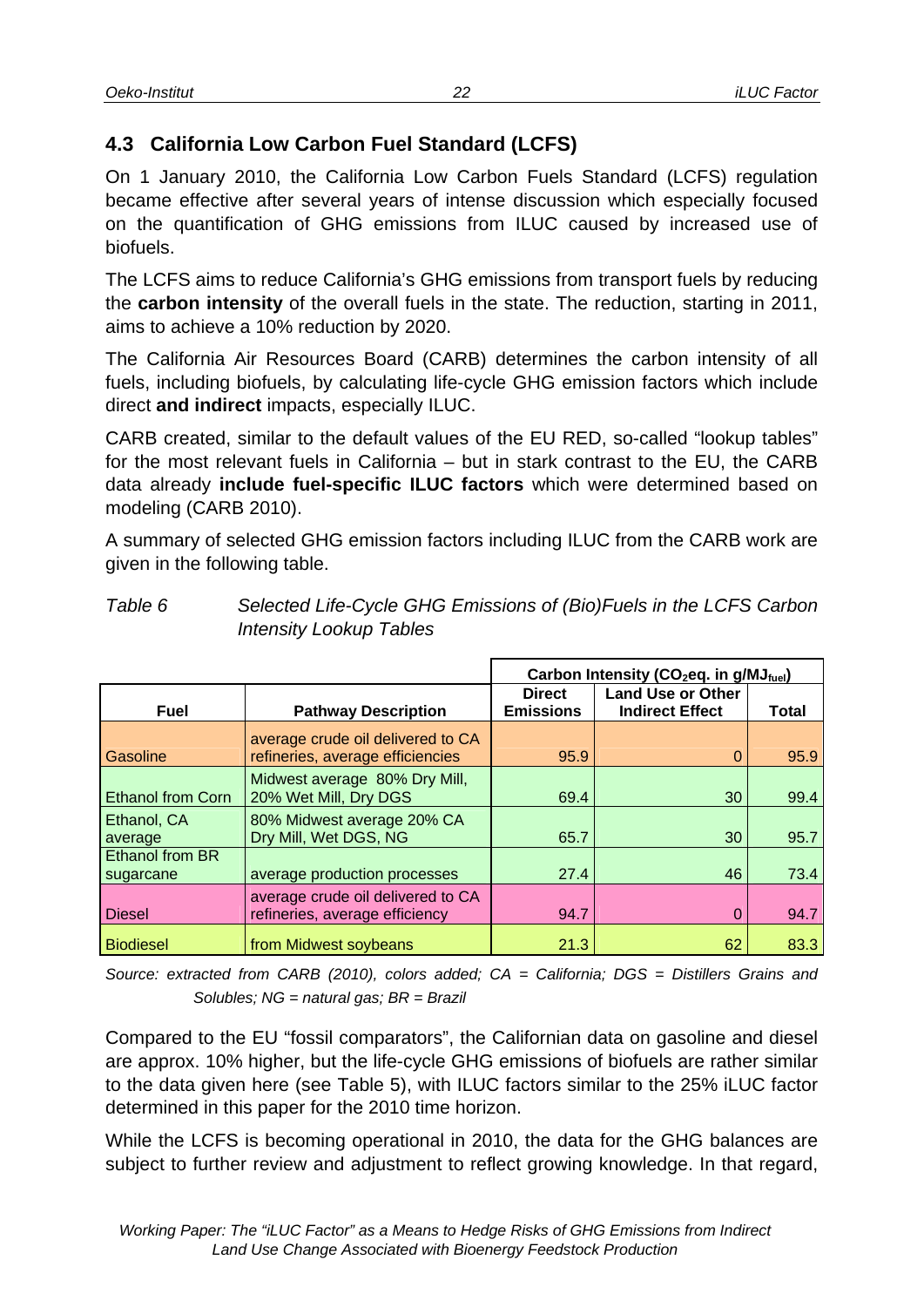CARB operates several expert groups and works with US EPA, universities, and other experts to improve its figures, and extend the work to other biofuel pathways.

CARB's Expert Group on Indirect Effects will prepare an input for this until end of 2010 on which CARB will consider changes or adaptations of its ILUC values.

It should be noted also that other US States have legislation under way which is quite similar to the LCFS, and most probably will use similar GHG values.

#### **4.4 Voluntary Standards: RSB, CEN/ISO and the GBEP**

In addition to governmental mandatory regulations, several initiatives exist to establish voluntary sustainability standards for bioenergy, and biofuels in particular34.

The most comprehensive initiative is the Roundtable on Sustainable Biofuels (www.rsb.org) which released, after extensive consultations, a version 1 of its standard in 2009, and currently carries out pilot applications, and operates several expert groups to detail the requirements, especially for GHG emissions.

With regard to ILUC, the RSB is not ready to include such a factor, but its inclusion in the standard is a possibility in the future<sup>35</sup>. The RSB sustainability standards require minimizing ILUC risks, though, and aim to do so using low-risk feedstocks (see Section 5) and/or offsets (see Section 6.1)..

In parallel, the European Standardization Body CEN (since 2009) and the International Standardization Organization (ISO, since April 2010) work on voluntary sustainability standards for bioenergy which also tries to address ILUC, but it will take several years before results of both can be expected<sup>36</sup>.

The Global Bio-Energy Partnership (GBEP, see www.globalbioenergy.org), an intergovernmental body established by the G8 countries in 2005 in which many industrial and developing countries and international bodies participate, is compiling sustainability standards and criteria for bioenergy, aiming at an agreed list by 2011 which could serve as a coordinated base for voluntary implementation by all countries.

The GBEP Sustainability Task Force is dealing with ILUC issues (GBEP 2009a+b), and will hold a 2<sup>nd</sup> international workshop on ILUC in late 2010.

<sup>34</sup> Feedstock-specific initiatives such as the Roundtable on Sustainable Palm Oil (**RSPO**), the Better Sugarcane Initiative (**BSI**), the Round Table on Responsible Soy **(RTRS)** and the Forest Stewardship Council (**FSC**) represent collaborations of supply chain stakeholders of the respective feedstocks, and have (or are in the process to) established sustainability requirements to be met **within the supply chains**. In most cases, independent verification is required to demonstrate compliance, but the initiatives differ in their specific requirements (see Dam et al. 2010 for more details).

<sup>35</sup> Internal discussions in the respective RSB expert groups on GHG calculation and indirect effects, no agreement is yet reached on those requirements.

<sup>36</sup> The CEN mandate is mainly to support the implementation of the RED, but CEN operates also a working group in indirect effects.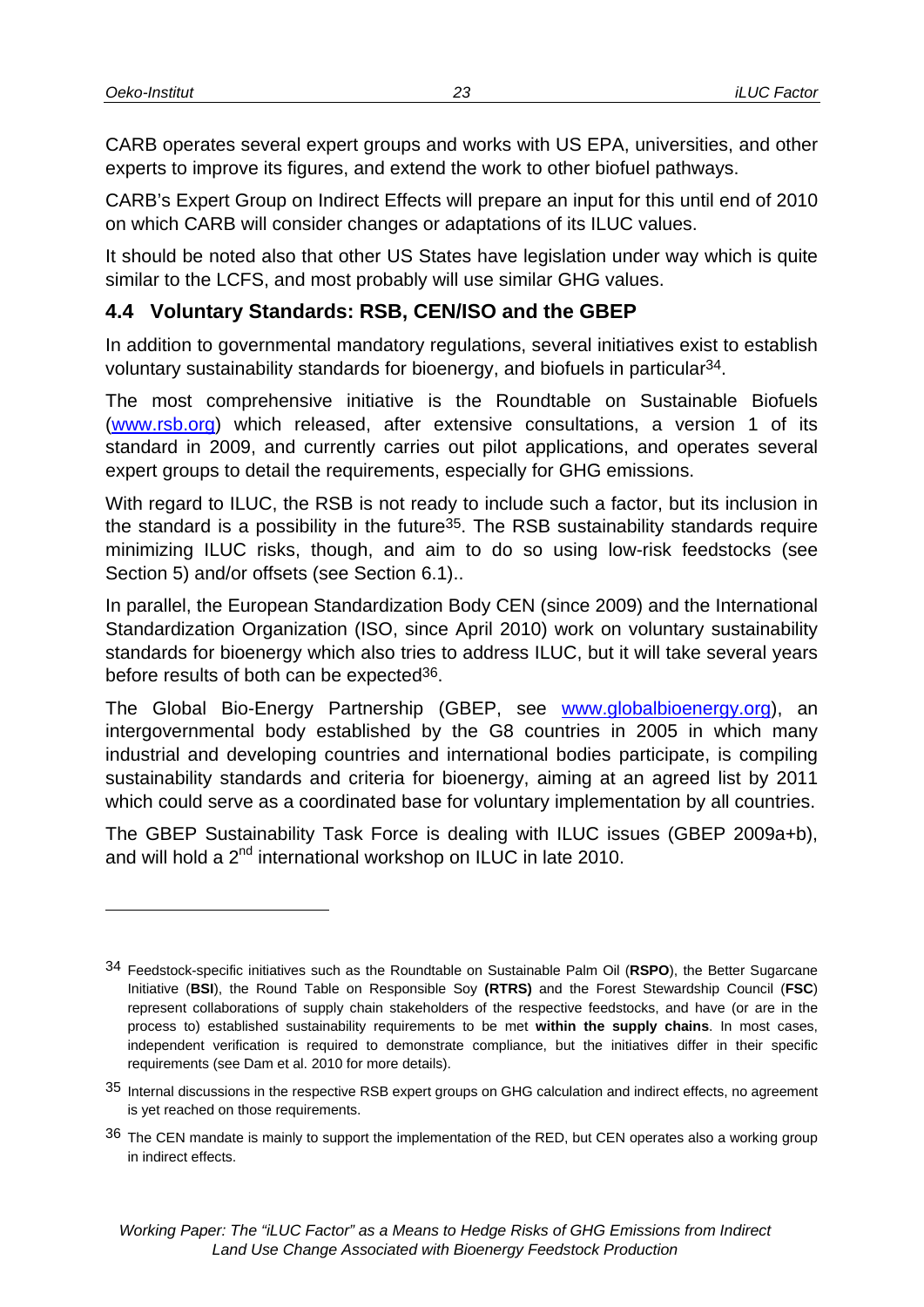# **5 Pairing and Trading: "Offsetting" Options for ILUC Risks**

The discussion of ILUC policies should also reflect how GHG emissions from ILUC could be reduced – disregarding how a quantification of such emissions would be done37. Evidently, any regulation which includes a quantitative ILUC factor might favor those biofuels which show low overall GHG emissions including those from ILUC – but as discussed briefly with reference to the EU RED calculation scheme, it could be that the impact might actually be marginal.

Whatever the ILUC factor may be, there are more options to reduce the "net" total GHG emissions from biofuels by expanding the accounting scope of the GHG balance. With GHG emissions being a global concern without spatial distinction, the share of GHG emissions from ILUC could be "offset" – either by GHG emission reductions somewhere else (in case of a quantified ILUC risk), or by reducing the net land use by considering virtual LUC "bubbles".

The latter has the benefit of not relying on a "full" calculation of GHG emissions from ILUC, as it already nets out land use before LUC emissions are calculated.

#### **5.1 Offsetting Through GHG Emission Reduction**

Given a quantitative expression of potential GHG emissions from ILUC, any biofuel with a positive GHG emission burden from ILUC could "offset" this share of total lifecycle emissions through GHG emission reduction achieved by another project, actor, or emission trading scheme.

On the project level, emission credits from the Clean Development Mechanism (CDM) or the future REDD scheme38. As ILUC-related GHG emissions are, in principle, the same emissions than those from any other source of  $CO<sub>2</sub>$ , the mechanisms acknowledged under the UNFCCC to "offset" GHG emissions are applicable also for ILUC emissions.

It must be noted, though, that both CDM and REDD projects are quite sensitive to the establishment of a **baseline** to which GHG reductions of a project must be **additional,** and it is not an easy task to determine baselines.

Another option to "offset" ILUC emissions is to make use of the European Emission Trading System (EU ETS) which allows "retiring" emission credits from trade, thus assuring that the respective GHG emission equivalent is not longer subject to emission within the EU ETS scope.

<sup>37</sup> Further options to reduce potential GHG emissions from ILUC without relying on quantitative expressions are discussed in Section 6.

 $38$  Reduced Emissions from Deforestation and Degradation – a mechanism under development under the UNFCCC which credits avoided  $CO<sub>2</sub>$  emissions especially from forests.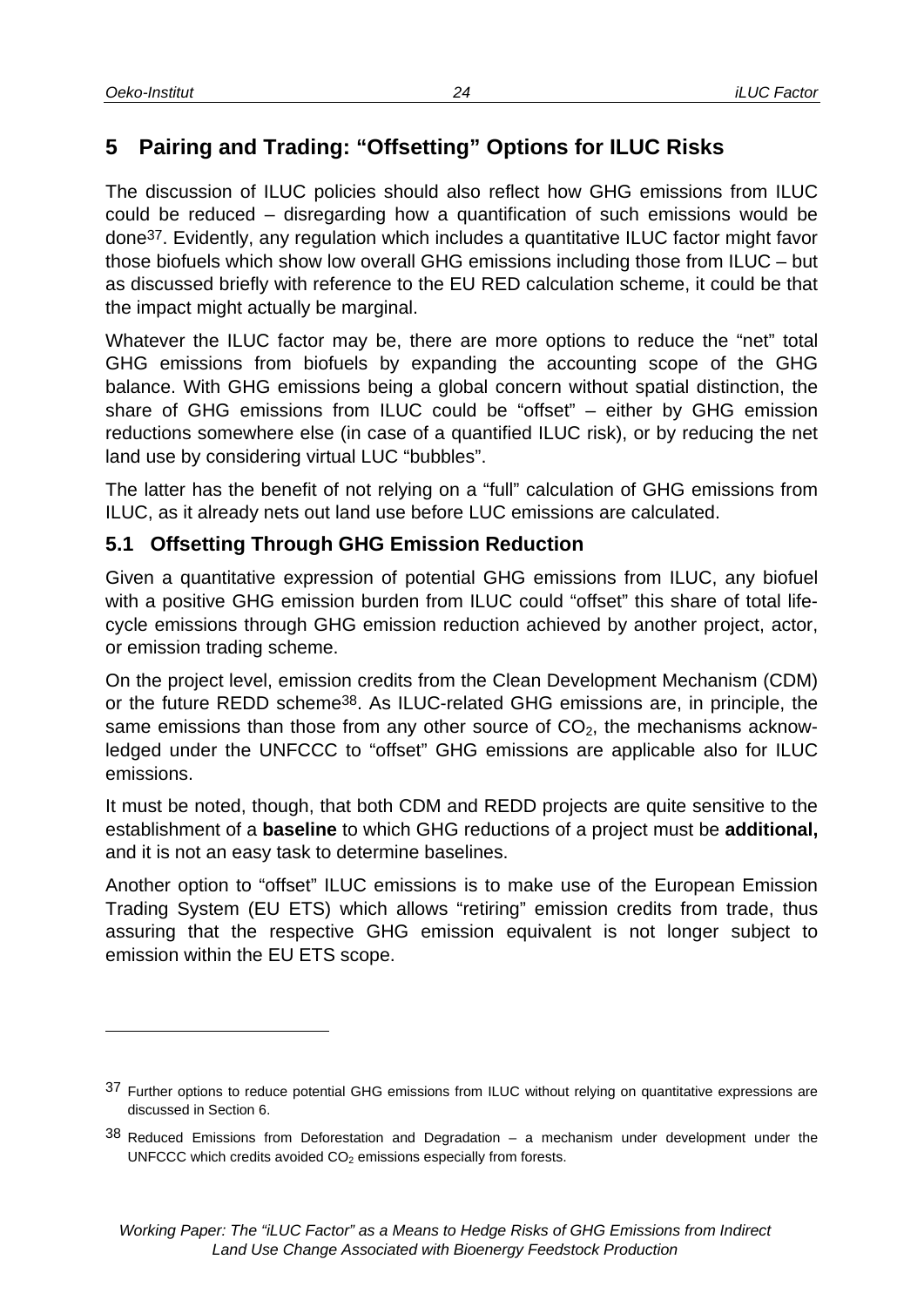With current price levels of  $CO<sub>2</sub>$  certificates in the order of 10-20  $\epsilon/t$ , offsetting ILUC emissions of a liter of biofuel through the EU ETS would be far **less than 1 cent** – not a major cost element when compared to typical production costs of 50 cents/l.

## **5.2 The Virtual LUC Bubble: Offsetting Through Increased Yields**

The second option to reduce ILUC risks is to consider **above-average** yield increases. As ILUC– whatever the quantification approach – is depending on the yields of **both** biofuel feedstocks and displaced agricultural production, there is, in principle, the possibility to avoid ILUC through yield increases if, at a given demand level of agricultural production, either the biofuel feedstock production or the displaced production would come **entirely** from land "set free" by such increases.

There are many parts of the world in which agricultural systems are quite extensive (low yields, few external inputs), especially in the cases of small-scale and subsistence farming. Furthermore, yields and external inputs (fertilizer, water…) for agricultural crops vary widely over production systems and regions, as FAOSTAT data show.

Methods to improve yields could increase external inputs (pesticides and fertilizers), make use of genetically improved plants and farming practices, intercropping, and growing leguminoses in parallel with crops which increased nutrient recycling through N fixation, among others.

Intensification and the respective amount of land possibly "set free" can be measured for a given production systems so that land used on one location for biofuel feedstock production would be "offset" by yield increases somewhere else. This **virtual LUC bubble** concept could, in principle, be applied on a regional or country level, but also on a project or farm/plantation level by "pairing" the biofuel feedstock producer with a yield-increasing farmer somewhere else.

In the simplest form, a farmer would intensify production on own land by e.g. 10% compared to a baseline, and could then cultivate biofuel feedstocks on 10% of the land without any ILUC risk39.

Similarly, the use of grassland for pasture could be intensified by a higher animal stock density, e.g. in replacing shares of grazing cattle with protein-rich feed, and determining the net land (and GHG emission) gains, if any40.

A more refined and statistically more significant model would **aggregate** farmers, crops, regions, and production cycles (at least several years) to determine ILUC-free land offsets which are **robust** against natural fluctuation in yields due to external

 $39$  The potential increase in direct and indirect N<sub>2</sub>O emissions from increased fertilizer application would have to be considered in the life-cycle GHG emissions as well.

<sup>40</sup> Again, the net balance must be established with considering all changes of inputs, and their life-cycle GHG and land implications. For example, the partial replacing of grazing by corn feed must consider the GHG emissions and land use from corn cultivation, the energy use for ventilation, lighting etc. Furthermore, the direct LUC emissions from converting grassland to biofuel feedstock production must be factored in.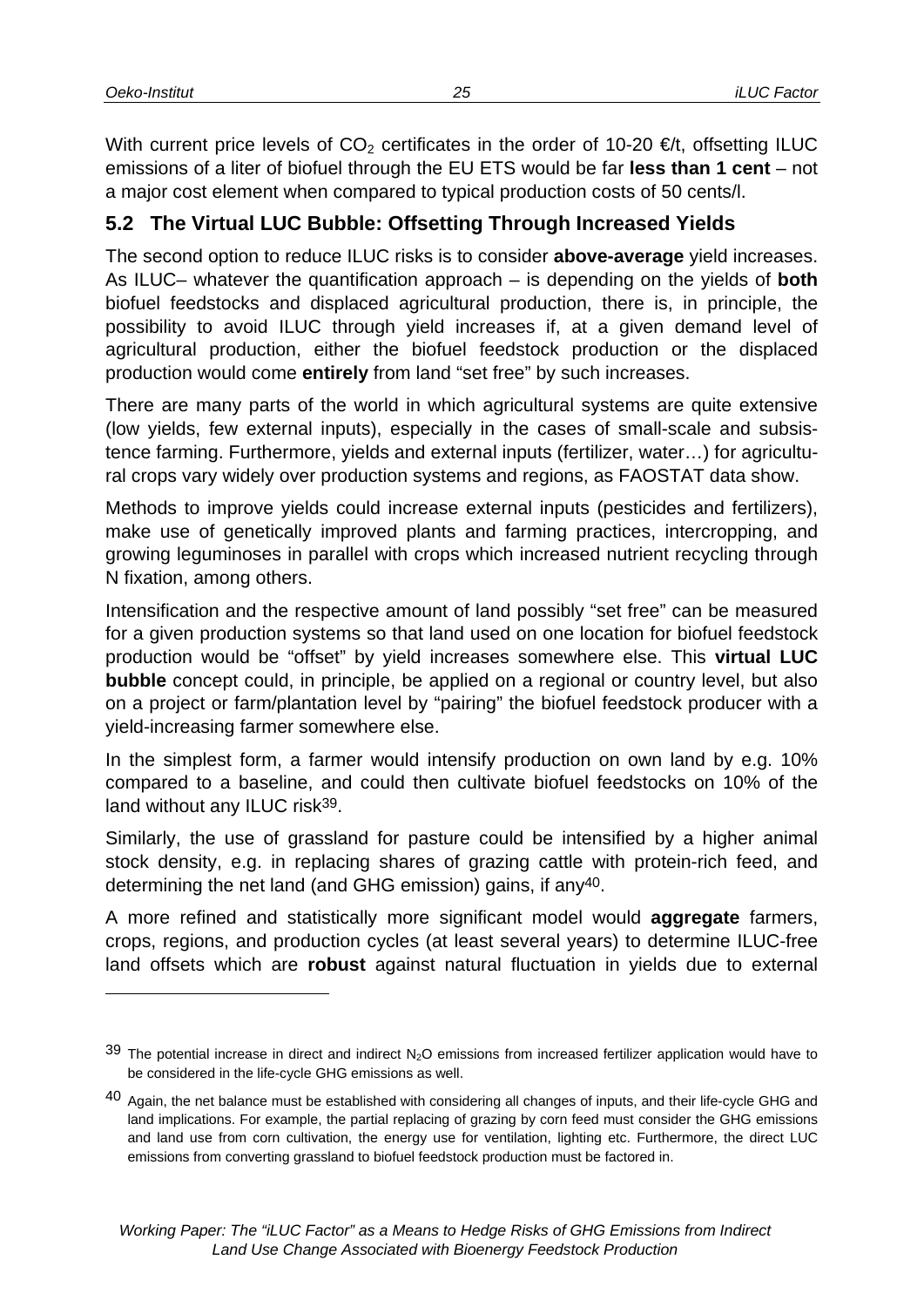factors such as weather, or pests. For schemes aiming to intensify pasture, similar aggregation would be needed.

There are various **problems** associated with the virtual LUC bubble concept, though:

- Yield increases to "free" land must be **additional to a baseline**. As yields show a variation over time even on the same land, establishing a reference is a challenge in its own, and a baseline would also need to consider "business-as-usual" trends for the future.
- The data on future (projected) yield increases is rather scarce, and evidently subject to debate (see e.g. Johnston et al. 2009). Climate change might well have a negative impact on yields, as Schlenker/Roberts (2009) showed for corn and soybeans in the US, and IFPRI (2009) for irrigated crops in South Asia.
- Intensification could cause **negative tradeoffs** for (agro)biodiversity by reducing the genetic pool, impacting species by direct effects of increased pesticide use and more intense harvesting cycles, or indirectly through N and P leaching which could pollute (ground) water.

The possible negative tradeoffs might be ultimately controlled through a certification system or regulatory requirements, but the problem of establishing adequate baselines and demonstrating additionality seems quite massive unless levels of aggregation are used which would allow to derive statistically significant figures and trends.

The RSB (see Section 4.4) is considering a variation of the virtual LUC bubble on the level of individual economic operators for its ILUC requirements, and the Responsible Cultivation Area approach (see Section 6.2) is testing to what extent one can measure intensification levels in practice.

Still, the overall concept of avoiding ILUC through "netting out" additional land use is a potentially valid approach which should receive further attention, study, and practical testing in the field.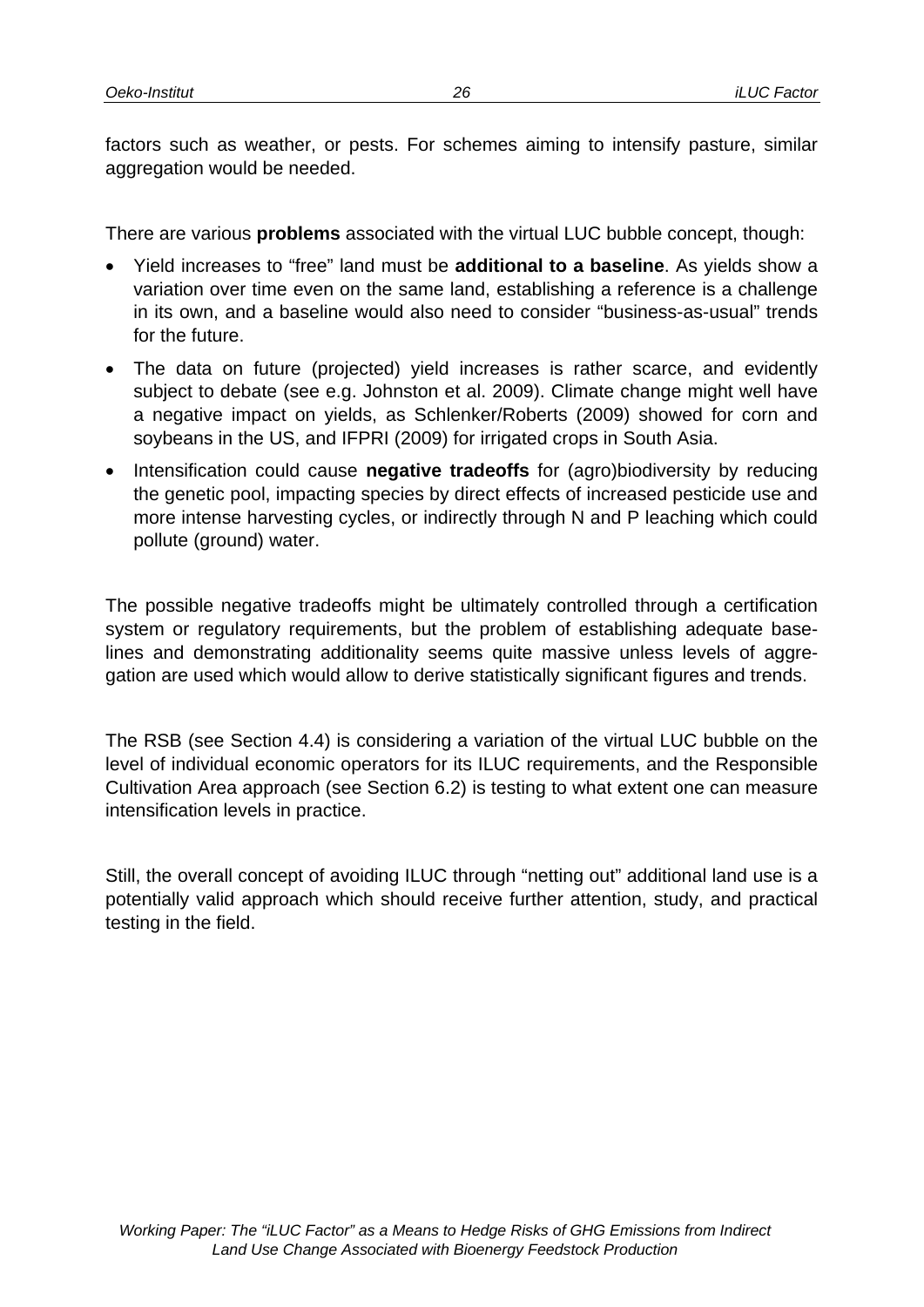# **6 Beyond Quantification: Policy Options to Address ILUC without Quantifying Indirect GHG Emissions from Bioenergy**

Given the ongoing scientific and especially political debate over quantifying ILUC or using "offsetting" approaches, it is noteworthy to consider alternative policies which address and reduce ILUC risks **without quantifying** displacement and potential GHG emissions from ILUC.

In principle, there are five basic options for this:

- 1. prioritizing low- or no-ILUC risk feedstocks in bioenergy and biofuels policies
- 2. prioritizing land for biofuel feedstocks which is not in competition with other uses
- 3. improving the carbon accounting under the UNFCCC to a fully global system, and establishing a global cap on LUC-related emissions for all countries
- 4. accounting for all LUC-related emissions in product carbon footprints for all products using biomass feedstock
- 5. increasing the overall efficiency of bioenergy (and especially biofuel) use.

These options will be discussed briefly in the following sub-sections. Other options not discussed here but being implemented are to address ILUC with specific laws and regulations, or funding and support schemes on better land use management and best agricultural practice for biofuels feedstock crops.

#### **6.1 Feedstock Prioritization: Residues, Wastes…and Algae?**

The iLUC risks are low or close to zero for bioenergy and biofuel feedstocks which do not require land for their production – thus, ILUC can be avoided through prioritizing the use of such feedstocks.

With some exceptions<sup>41</sup>, residues from biomass production and conversion, e.g., agricultural residues such as manure or excess straw, forestry residues such as thinnings and harvesting leftovers, food processing residues (e.g. risk husks, tallow), wood processing residues such as sawmill dust, are not in competition with other uses due to their low-to-zero economic value, or use restrictions due to physical properties (e.g. water content, particle size). These residues do not imply indirect effects on land, and therefore, their use as bioenergy or biofuel feedstocks is preferable even if no clear ILUC emission factor is known.

<sup>41</sup> A residue can have competing uses, ranging from improvement of soil organic carbon (e.g. straw) to fertilizers (e.g. potato leafs) and fiber (e.g. pulp & paper, wood panels). In those cases, indirect effects could occur from displacing those uses, with potential impacts on GHG emissions from e.g. fossil fuels being used to produce fertilizers, or additional cultivation of biomass is implied which could cause LUC.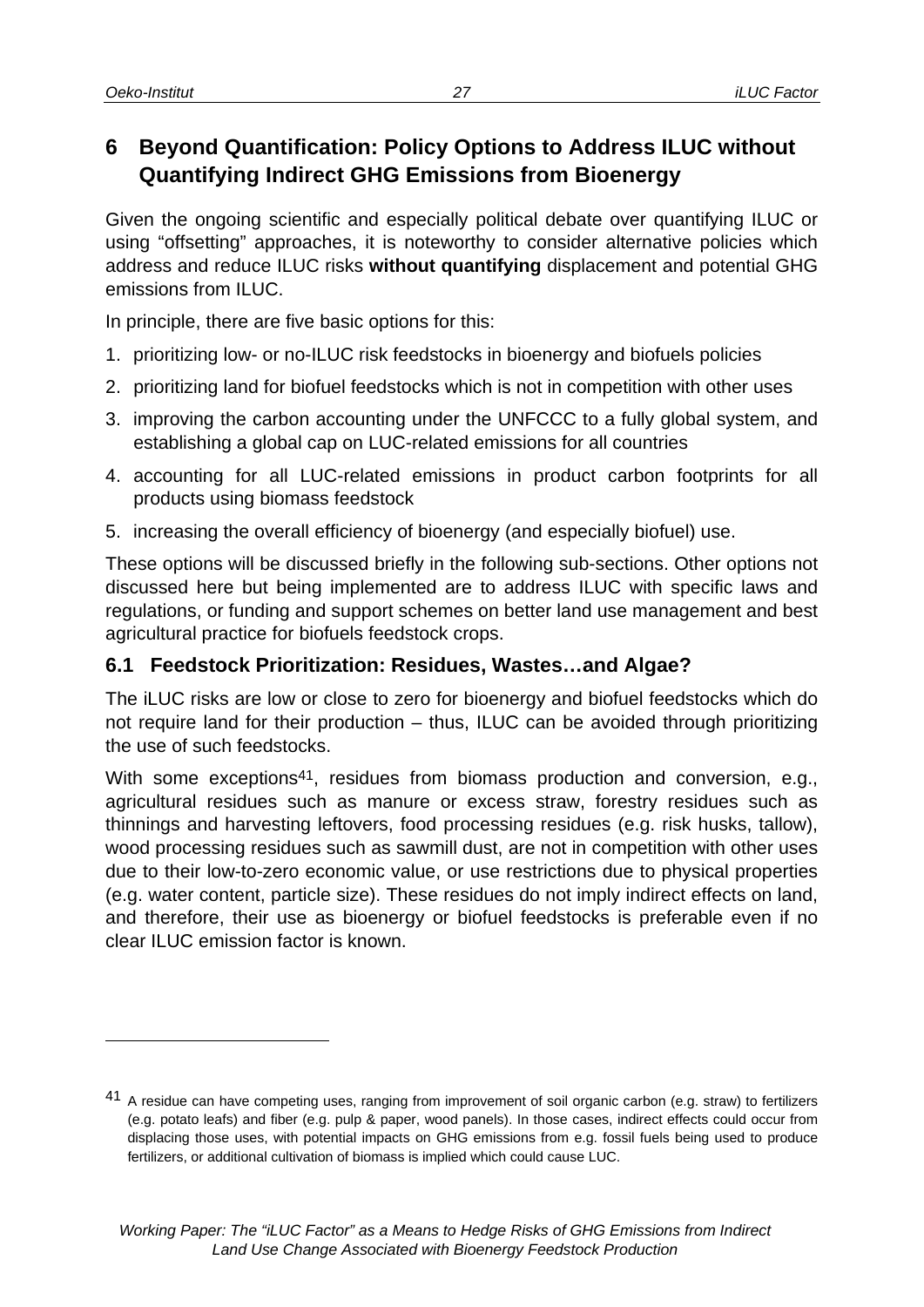Similarly, organic wastes from various conversion processes and use of food usually need treatment to be safely disposed. Their use as feedstocks could not only avoid ILUC, but might reduce other effects as well, e.g.  $CH_4$  emissions from landfilling.

Algae as possible no-ILUC feedstocks for biofuels became an issue in the last years, with high expectations especially for land-based micro-algae due to assumed very high yields, and their insensivity to productive land. Still, there is little evidence today that algae-based biofuels are near-term options, and their overall economic and environmental performance is questionable unless significant progress – by a factor of 10 or more - is made42.

#### **6.2 Cultivation Area Prioritization: Feedstocks from Land Not in Competition with other Uses**

The second option to reduce ILUC without quantifying GHG emissions is the cultivation of biomass feedstocks on land which – in the "loose" definition of ILUC - is not in competition with other uses, e.g. abandoned farmland and especially unused degraded land, could safeguard against ILUC effects from bioenergy development: As no displacement of previous cultivation occurs, biomass production from these lands will not result in any ILUC-related GHG emissions, and could reduce pressure on protected areas and unprotected biodiversity-relevant areas.

Thus, abandoned farmland and unused degraded land appear to be **priority areas** for biomass production. However, it is questionable to what extend these areas are available (OEKO 2010b). Furthermore, caution is required because some of these lands may constitute areas of high biodiversity value (Hennenberg et al. 2009), and degraded lands can be the base of subsistence for rural populations (Sugrue 2008).

In a two international workshops initiated by the Bio-global project, and held in collaboration with international partners, the overall concept has been discussed broadly<sup>43</sup>, and – again as part of the Bio-global project – three case studies were carried out in Brazil, China, and South Africa<sup>44</sup> which aimed at:

- providing GIS data for mapping of abandoned and degraded land and biodiversityrelevant areas on a national and sub-national scale, and to compare these data with globally available results of mapping;
- identifying potential sustainable bioenergy production areas with a focus on degraded land, abandoned farmland as well as natural unused areas, and identifying sustainable cultivation systems for these areas;

l

<sup>42</sup> See e.g. OEKO (2009a-c) and NRDC (2009).

<sup>43</sup> The workshops were a joint initiative of Oeko-Institut, RSB and UNEP in collaboration with CI, FAO, IUCN and WWF (see OEKO/RSB/UNEP 2008+2009a). A full documentation is available on the Bioenergy Wiki (see OEKO/RSB/CI 2008 + UNEP/RSB/UNEP 2009b).

<sup>44</sup> see OEKO (2010b) for a summary, and OEKO/IFEU (2010) for the project context. The full texts of the country case studies will be made available over Summer 2010 on www.oeko.de/service/bio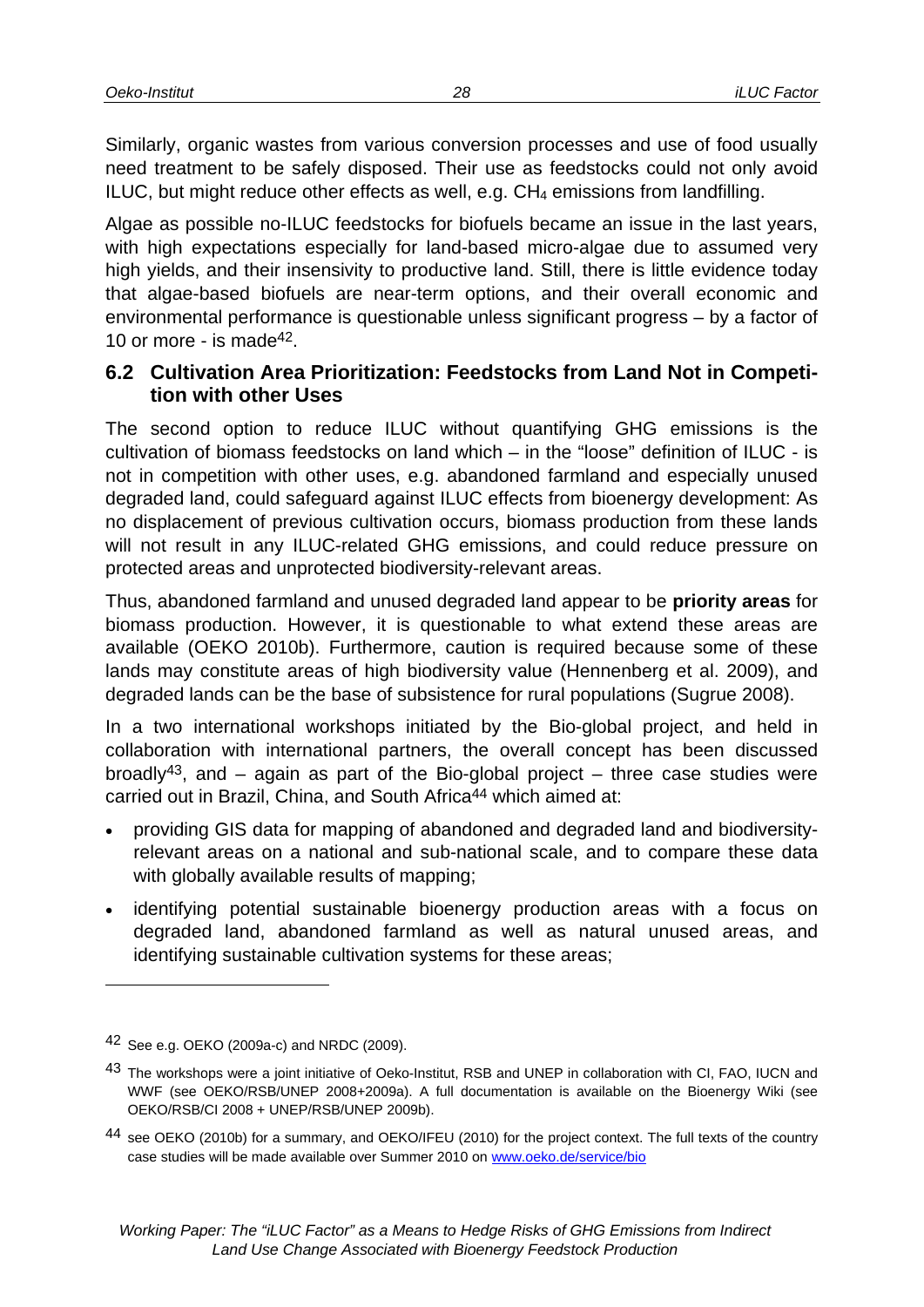checking the achieved results of GIS analysis (top-down) with selected data from the field, involving respective stakeholders (bottom up).

Evidence from this work indicates that indeed degraded land could be available for biomass feedstock production without competing with other uses, but the overall potential of land "really" being unused seems far smaller than previously assumed in many top-down studies.

Furthermore, many of those lands seem to be located in rather remote areas which especially lack transport infrastructure, thus increasing costs of starting production there. Degraded land also requires some sort of reclamation to support biomass cultivation, and yields will be often lower than on competing, fertile land, thus increasing production costs.

Without major incentives to move biomass production into such areas, few investments can be assumed. Therefore, a prioritization of degraded land must be substantiated by an adequate support scheme.

The concept of "Responsible Cultivation Areas" (RCA) is heading in a similar direction. RCA focuses on identifying underutilized, "degraded" or "unused land" and intensification or integration models to avoid additional land use for biomass crop cultivation, thus minimizing ILUC as well as negative social and environmental impacts. (Ecofys 2009b). Funded by industry (BP, Nesté Oil, Shell) and private foundations, the RCA approach has been developed by Ecofys, Conservation International, and WWF, and field-tested in some smaller areas in Brazil and Indonesia (CI 2010). Preliminary results indicate similar findings than those of the country studies mentioned above, and it will be quite interesting to follow the implementation of the RCA component "intensification", as this is burdened with specific problems (see Section 5.2).

#### **6.3 Global LUC Accounting and Capping for all Counties**

A third  $-$  and rather fundamental  $-$  option is to change the currently only partial accounting of  $CO<sub>2</sub>$  from LUC under the UNFCCC into a full, globally viable scheme, and to establish a binding "cap" on the overall  $CO<sub>2</sub>$  emissions from LUC for all countries (WBGU 2009).

This is clearly the preferable option, as it would extend the scope of LUC accounting to all "drivers" and, thus, effectively eliminate indirect effects.

Unfortunately, the UNFCCC process is rather slow, as the Copenhagen negotiations at COP15 in December 2010 and the follow-up process have shown. A full LUC accounting would clearly be opposed by some parties, and establishing a "cap" would face similar opposition than the non-LUC emission limits (or reduction targets) face already.

Still, it is important to recognize the link between ILUC and the UNFCCC implementation, even if it is only a long-term perspective to resolve ILUC problems.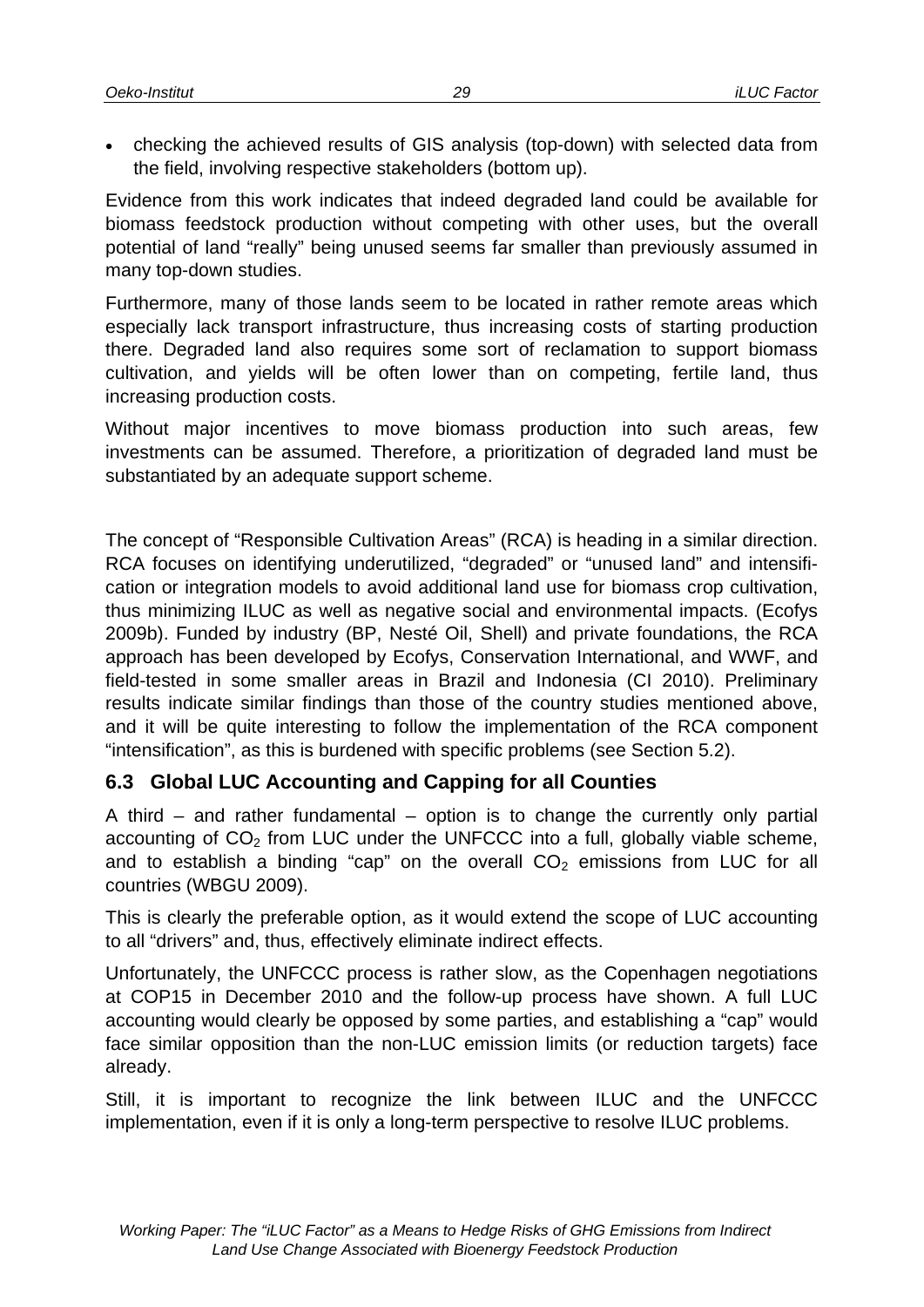#### **6.4 LUC Emissions in Carbon Footprints for all Products from Biomass Feedstocks**

A different option to account for all LUC-related emissions could, in principle, be implemented independently from the UNFCCC by requiring **product carbon**  footprints for all products using biomass feedstocks<sup>45</sup> which would also effectively expand the accounting scope dramatically, and avoid the loopholes of current sectoral accounting logics.

Such a system could be introduced gradually for the key products, and with the major producers of feed, food, fiber and bioenergy feedstocks agreeing on such a system, avoiding the consensus-building process between all countries while still capturing the majority of possible displacement effects.

The drawback of this approach is, besides its questionable chances of near-term implementation, that it would rely on customer decision making to avoid products with a high carbon footprint. Experiences with "green" electricity in various countries indicate that there seemingly are limits to the private willingness to factor GHG emissions into decision making if cost implications are significant.

In that regard, the carbon footprint option in itself might be applicable, but its effectiveness in reducing ILUC would depend on global customer acceptance.

## **6.5 Efficient Bioenergy Use to Reduce ILUC**

Last but not least, any increase in the overall efficiency of bioenergy (and especially biofuel) **use** would proportionately reduce ILUC risks, whatever its quantitative expression. For example, using liquid biofuels for transport is less efficient in terms of displaced fossil fuel per hectare of feedstock production than the same biofuel used in cogenerating electricity and heat, and electric cars running on high-efficient conversion of biomass feedstocks in to bio-electricity might be more favorable than using biofuels in cars with combustion engines<sup>46</sup>.

Similarly, the concept of biorefineries might reduce ILUC through improved conversion efficiency for all products delivered – but as biorefineries are still in the concept stage, it will take quite some time before biorefineries could make an impact, if at all.

More fundamentally, any improvement in the end-use efficiency of bioenergy and biofuels, from better insulation of homes, improved cooking stoves to less fuelconsuming airplanes, buses, cars, ships and trucks could contribute to reduce ILUC in proportion to the level of end-use reduction achieved<sup>47</sup>.

<sup>45</sup> The establishment of GHG footprints for biomass products is discussed in BMU/UBA/OEKO 2009

<sup>46</sup> This is being discussed more prominently in e.g., IEA (2009a), UNEP (2009) and WBGU (2009).

<sup>&</sup>lt;sup>47</sup> Although outside of the scope of this paper, it should be noted that dietary changes (from meat and dairy toward vegetables and fish) could effectively reduce ILUC also.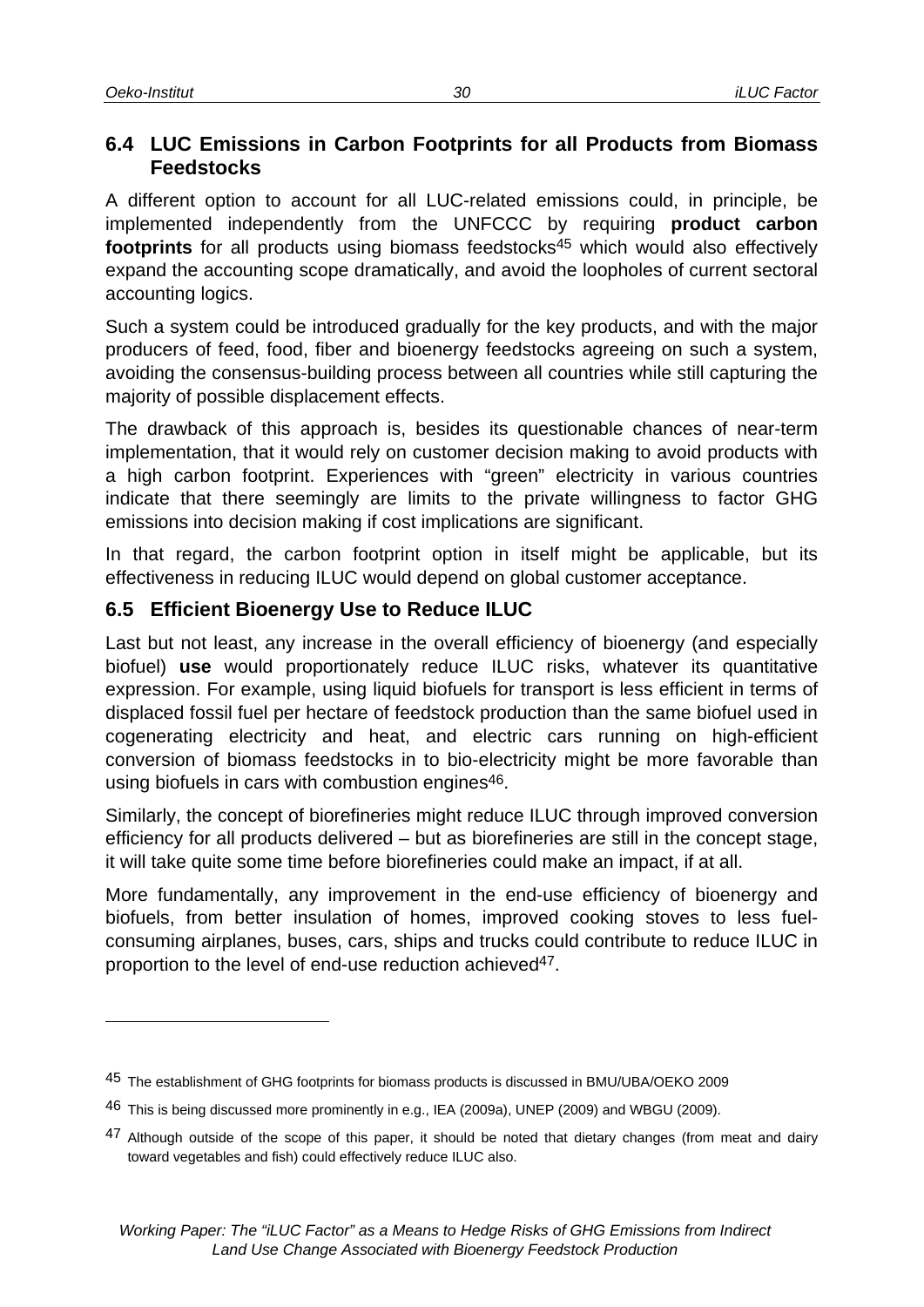## **7 Conclusions and Future Work**

This paper tried to introduce and detail a simplified approach to quantify GHG emissions from ILUC with regard to policy implementation in regulation<sup>48</sup>, and argues that the derived figures could, in principle, be implemented in respective policies.

Clearly, the approach can be refined and substantiated with better data on direct LUC trends from global monitoring, and be improved by adding more adequate estimates of future trade patterns.

The brief discussion of current policies and options to reduce ILUC resulted in a variety of approaches and options so that a quantified iLUC factor could be translated into practical regulation – both mandatory and voluntary – with few restrictions.

A more fundamental solution of ILUC could come from a revised LUC accounting under the international climate regime, but would require also a "cap" on LUC emissions which will be hard to negotiate within the near future.

#### **Thus, approaches such as the iLUC factor and the other options presented here will be needed as "second best".**

In 2010, both in the EU and in the US the quantification of ILUC will be discussed at least as prominently as in the last two years, and globally, the GBEP will contribute to a more intensive exchange of thoughts and views on ILUC.

Given this background, a few items of future work on ILUC are presented in the following.

#### **7.1 "Tiered" iLUC Factors**

l

The work on the iLUC factor and other ongoing studies – especially the UK ILUC study (E4Tech 2010) – together with the more "global" modeling carried out in the US by EPA and CARB should be developed further into an overall framework of "tiered" ILUC values for selected fuels, regions, and specific methods:

- Tier 1 would be a global average similar to the iLUC factor presented here
- Tier 2 would represent specific regionalized data e.g. for the EU, or the US
- Tier 3 would detail methodologies (e.g. different agro-economic or biophysical models).

<sup>48</sup> The iLUC factor approach is **not** meant as an **analytical** tool for policy analysis, as it treats in its current version - to be in accordance with the mandatory EU RED calculation requirements for GHG emission balances - the by-products of biofuel conversion systems by energy allocation. For policy analysis, this restriction is not necessary so that more adequate rules of accounting for by-products can (and should) be applied, as this is a key issue for the overall results (see e.g. E4Tech 2010; PBL 2010e).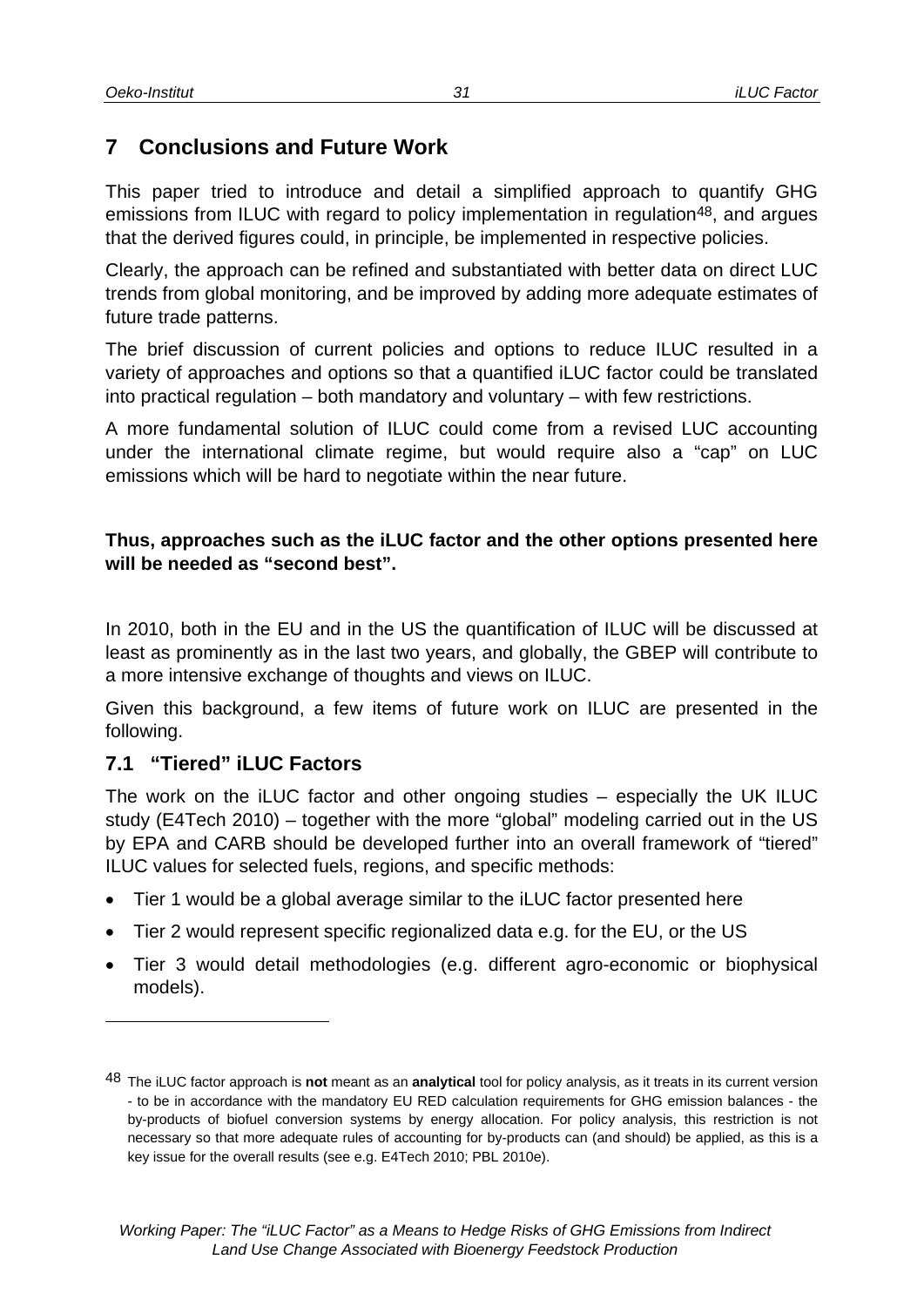This work would not "resolve" the dispute around ILUC, but could help to clarify limitations of approaches, increase understanding between different ways to calculate ILUC, and enhance overall consistency.

## **7.2 Detailing Offset Options**

As briefly discussed in Section 5, "offsetting" possible ILUC emissions is neither depending on calculating a GHG emission factor for ILUC, nor must it be a costly option.

Thus, the different concepts should be researched and detailed further to allow both governments and market actors to consider approaches such as the virtual LUC bubble, or the intensification component of the RCA as means to reduce ILUC risks in their respective decision-making.

#### **7.3 Risk Mapping**

Last but not least, the spatial understanding and resolution of ILUC should be improved by considering **risk mapping**, an approach being suggested in late 2009. Risk mapping aims to

- identify potential countries/areas under significant (highly probable) thread of iLUC impacts using a combination of agro-economic model results, national maps on crops suitability, infrastructure, and carbon stocks
- in order to check if "regionalized" ILUC predictions from models match GIS-based evidence, and to calculate the **risk distribution** for that.

Preliminary work in that direction is currently carried out by Oeko-Institut in cooperation with PBL, based on own funding.

Building on the outcome of this work might be a viable contribution to the further understanding and improvement of ILUC in general, and the "tier" approach suggested in the previous subsection.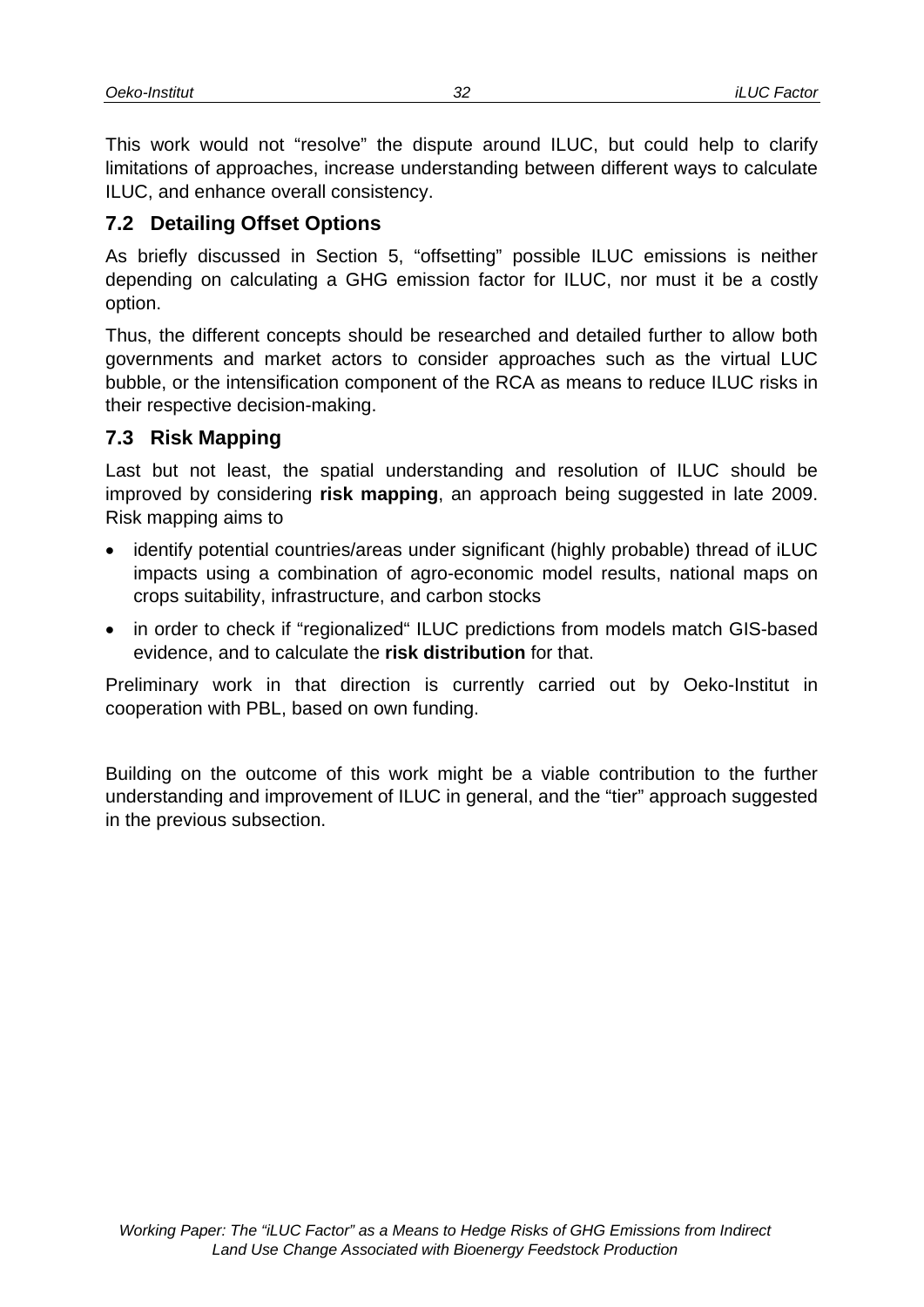# **References**

- Banse, M./Eickhout, B. 2009: From production to land use change: Combining economic and land use models - presentation at the JRC/EEA/OECD expert consultation on 'Review and inter-comparison of modeling land use change effects of bioenergy' in Paris on 29-30 January 2009 http://re.jrc.ec.europa.eu/biof/pdf/luc\_bioenergy\_policies\_paris/banse\_productio n\_land\_use.pdf
- BMU (German Federal Ministry for Environment)/UBA(German Federal Environment Agency)/OEKO (Oeko-Institut – Institute for applied ecology) 2009: "Product Carbon Footprint Memorandum - Position statement on measurement and communication of the product carbon footprint for international standardization and harmonization purposes"; Berlin

www.bmu.de/files/pdfs/allgemein/application/pdf/memorandum\_pcf\_en\_bf.pdf

- CARB (California Air Resources Board) 2010: Low Carbon Fuel Standard (LCFS) http://www.arb.ca.gov/fuels/lcfs/lcfs.htm
- CBD (Convention on Biological Diversity) 2008: The Potential Impacts of Biofuels on Biodiversity - Matters arising from SBSTTA recommendation XII/7, Note by the Executive Secretary; UNEP/CBD/COP/9/26 (draft)
- CDB (Commissie Duurzaamheidsvraagstukken Biomassa) 2009: Make agriculture part of the solution - Recommendation on Indirect Land Use Change (ILUC); The Hague www.corbey.nl/includes/download.asp?media\_id=585
- CE 2010: Biofuels: indirect land use change and climate impact; report prepared for BirdLife International, T&E, and EEB; Delft http://www.ce.nl/publicatie/biofuels%3A\_indirect\_land\_use\_change\_and\_climat e\_impact/1068
- CI (Conservation International) 2010: Identification of Responsible Cultivation Areas in Pará, Brazil - Pilot Test Focusing on Oil Palm; Washington DC
- Dale, Bruce E. 2008: Life-cycle analysis of biofuels & land use change; presented at the 5th Annual California Biomass Collaborative, Sacramento, California, May 28-30, 2008
- Dam, Jinke van et al. 2010: Initiatives in the field of biomass and bioenergy certification – 2010 update; IEA Bioenergy Task 40 www.bioenergytrade.org/downloads/overviewcertificationsystemsfinalapril2010. pdf

E4tech 2010: iLUC Study (various papers); London http://www.ilucstudy.com

- EC (European Commission) 2009: Directive 2009/28/EC of the European Parliament and of the Council of 23 April 2009 on the promotion of the use of energy from renewable sources; Official Journal of the EU, June 5, 2009 L 140, p. 16-62 http://eur-lex.europa.eu/LexUriServ/LexUriServ.do?uri=OJ:L:2009:140:0016:0062:EN:PDF
- EC (European Commission) 2010: Report from the Commission to the Council and the European Parliament on sustainability requirements for the use of solid and gaseous biomass sources in electricity, heating and cooling; SEC(2010)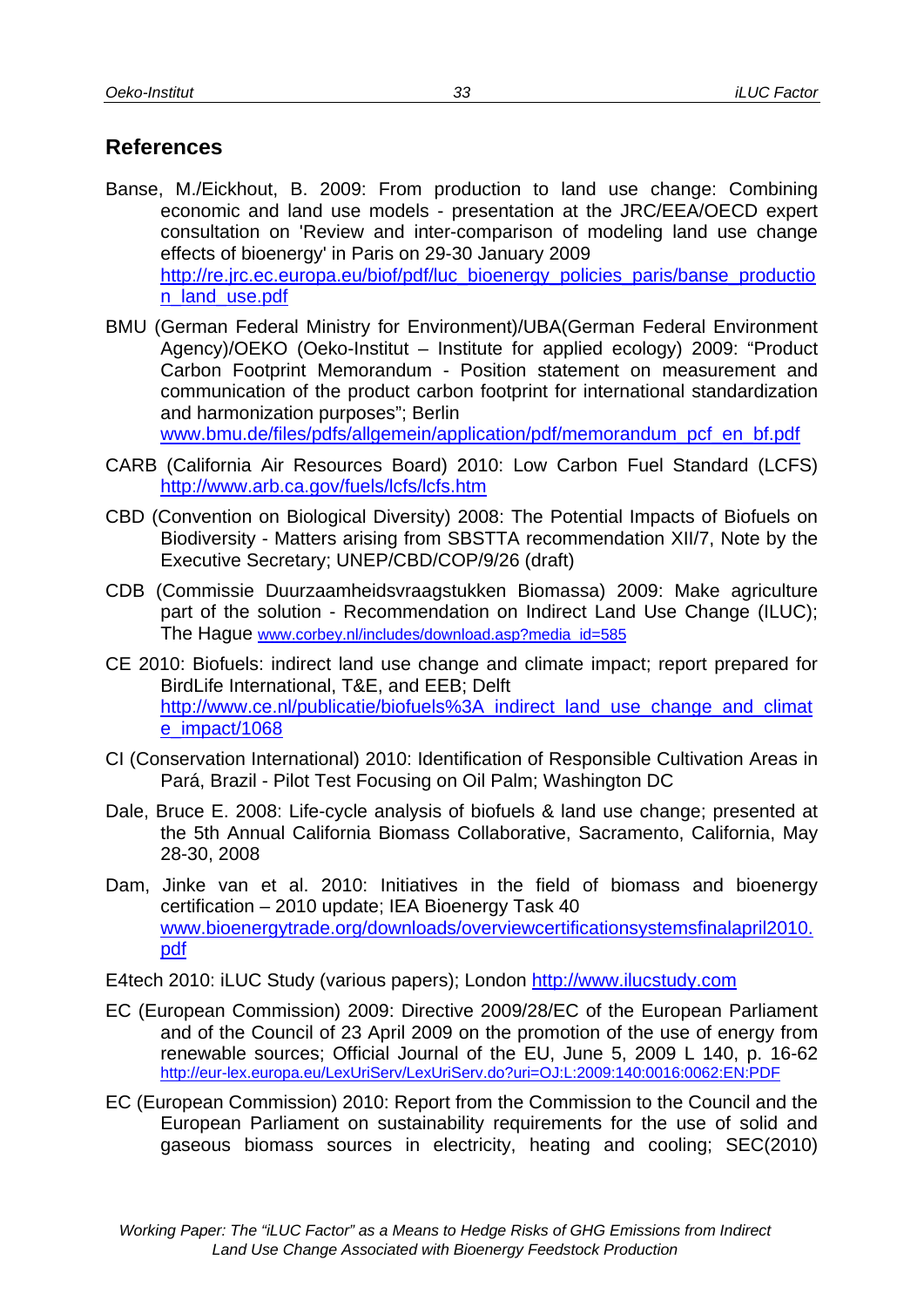65/SEC(2010) 66; Brussels

http://ec.europa.eu/energy/renewables/transparency\_platform/doc/2010\_report/ com\_2010\_0011\_3\_report.pdf

- Ecofys 2009a: Summary of approaches to account for and monitor indirect impacts of biofuel production; prepared for VROM http://www.mvo.nl/Portals/0/duurzaamheid/biobrandstoffen/nieuws/2009/12/PECPNL084225%2 0Indirect%20land%20use%20change%20review%20VROM%20\_11%20Nov%202009\_%20pri nt%20V.pdf
- Ecofys 2009b: Responsible Cultivation Areas Practical definition and methodology to identify areas for responsible energy crop cultivation; Dehue, B./Meyer, S; prepared for Shell Global Solutions and Neste Oil; Utrecht
- Ecometrica 2009: A Practical Approach for Policies to Address GHG Emissions from Indirect Land Use Change Associated with Biofuels; Technical Paper - TP-080212-A commissioned by Greenergy; London http://www.ecometrica.co.uk/attachments/Technical\_Paper\_- \_Practical\_Approach\_to\_ILUC\_V1.2.pdf
- ELOBIO (Efficient and Low-disturbing Biofuels policies) 2009a: "Land use special"<br>http://www.elobio.eu/fileadmin/elobio/user/docs/Elobio\_policy\_paper\_4\_final.pdf
- ELOBIO (Efficient and Low-disturbing Biofuels policies) 2009b: Implications of an accelerated biofuels production on food security and the environment - Sustainability certification of biofuels http://www.elobio.eu/fileadmin/elobio/user/docs/Elobio\_policy\_paper\_3.pdf
- EPA (US Environmental Protection Agency) 2010: Renewable Fuel Standard (RFS2): Program Amendments; Washington DC http://www.epa.gov/otaq/fuels/renewablefuels/regulations.htm
- ESA (Ecological Society of America) 2010: Biofuels: Implications for Land Use and Biodiversity; Dale, Virginia/Kline, Keith/Wiens, John/Fargione, Joseph; Biofuels and Sustainability Reports; Washington, DC http://www.esa.org/biofuelsreports/files/ESA%20Biofuels%20Report\_VH%20Da le%20et%20al.pdf
- EUCAR/JRC/CONCAWE 2007: Well-to-Wheels analysis of future automotive fuels and powertrains in the European context - Well-to-Wheels Report Version 2c; Ispra http://ies.jrc.ec.europa.eu/WTW
- EU-JRC/EEA/OECD Expert Consultation on "Review and inter-comparison of modelling land use change effects of bioenergy", OECD Conference Centre, Paris, January 29–30, 2009 http://re.jrc.ec.europa.eu/biof/html/luc\_bioenergy\_policies\_paris.htm
- Faaij, Andre 2008: Bioenergy and global food security; prepared for WBGU; Berlin http://www.wbgu.de/wbgu\_jg2008\_ex03.pdf
- FAO (Food and Agriculture Organization of the United Nations) 2008: The State of Agriculture 2008 - Biofuels: prospects, risks and opportunities; Rome ftp://ftp.fao.org/docrep/fao/011/i0100e/i0100e.pdf
- FAO (United Nations Food and Agriculture Organization) 2009: The State of Food and Agriculture 2009; Rome http://www.fao.org/docrep/012/i0680e/i0680e.pdf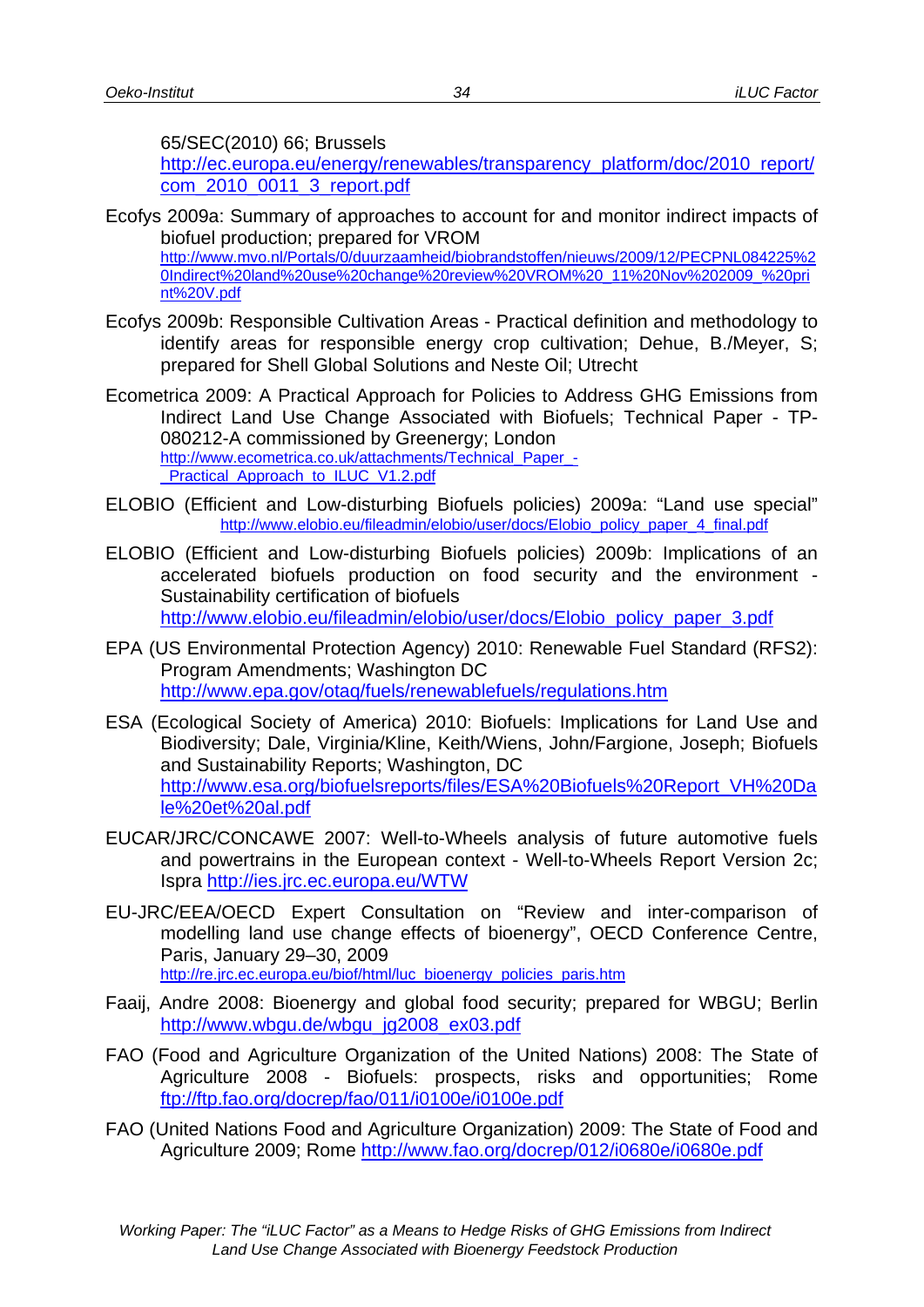- Fargione, J. et al. 2008: Land Clearing and the Biofuel Carbon Debt; in: Science vol. 319, p. 1235 – 1238 http://www.sciencemag.org/cgi/reprint/319/5867/1235.pdf and www.sciencemag.org/cgi/content/full/1152747/DC1
- Fehrenbach, H./Fritsche, U./Giegrich, J. 2008: Greenhouse Gas Balances for Biomass: Issues for further discussion; Issue paper for the informal workshop, January 25, 2008 in Brussels http://www.oeko.de/service/bio/dateien/en/ghg\_balance\_bioenergy.pdf
- Fritsche, Uwe 2007: GHG Accounting for Biofuels: Considering  $CO<sub>2</sub>$  from Leakage; Extended and updated version, Darmstadt (Germany), May 21, 2007; working paper prepared for BMU by Oeko-Institut; Darmstadt
- Fritsche, Uwe R. 2008: Beyond the German BSO: Scope of Further Work on Land-use Related GHG; presented at the Brussels Workshop 'Sustainability requirements for biofuels - German Perspectives', January 25, 2008 http://www.oeko.de/service/bio/dateien/en/presbeyond\_bso\_fritsche.pdf
- GBEP (Global Bioenergy Partnership) 2009a: Summary of the GBEP Workshop on Indirect Land Use Change: Status of and Perspectives on Science-Based Policies; held on May 15, 2009 in New York http://www.globalbioenergy.org/fileadmin/user\_upload/gbep/docs/2009\_events/ Workshop\_ILUC\_NY\_15May\_2009/GBEP\_iLUC\_workshop\_-\_Summary.pdf
- GBEP (Global Bioenergy Partnership) 2009b: GBEP Workshop on Indirect Land Use Change: Status of and Perspectives on Science-Based Policies; held on May 15, 2009 in New York www.globalbioenergy.org/events1/gbep-events-2009/other-events-2009/en/
- Gibbs, Holly 2009: Mapping Land Sources for New Biofuel Croplands; presentation held at the AAAS Annual Meeting, Feb. 14, 2009;
- Gibbs, Holly et al. 2010: Pathways of Agricultural Expansion Across the Tropics: Implications for Forest Resources; in: Proceedings of the National Academy of Science (forthcoming)
- Hennenberg, K./Dragisic, C./Haye, S./Hewson, J./Semroc, B./Savy,C./Wiegmann, K./Fehrenbach, H./Fritsche, U. R. 2009: The Power of Bioenergy-Related Standards to Protect Biodiversity; in: Conservation Biology (published online: 16 Dec 2009) http://www3.interscience.wiley.com/cgi-bin/fulltext/123216075/PDFSTART
- IEA (International Energy Agency) 2009a: Better Use of Biomass for Energy. Position Paper of IEA RETD and IEA Bioenergy. Final version as at 14 December 2009 http://www.iea-retd.org/files/IEA\_RETD\_BIOENERGY\_position\_paper091215.pdf
- IEA (International Energy Agency) 2009b: Bioenergy The Impact of Indirect Land Use Change - Summary and Conclusions from the IEA Bioenergy ExCo63 Workshop held at Rotterdam, 12 May 2009 http://www.ieabioenergy.com/DocSet.aspx?id=6214
- IEA (International Energy Agency) 2009c: Bioenergy a sustainable and reliable energy source. A review of status and prospects; Main Report http://www.ieabioenergy.com/LibItem.aspx?id=6479
- IFEU (Institute for Energy and Environment Research) 2007: Greenhouse Gas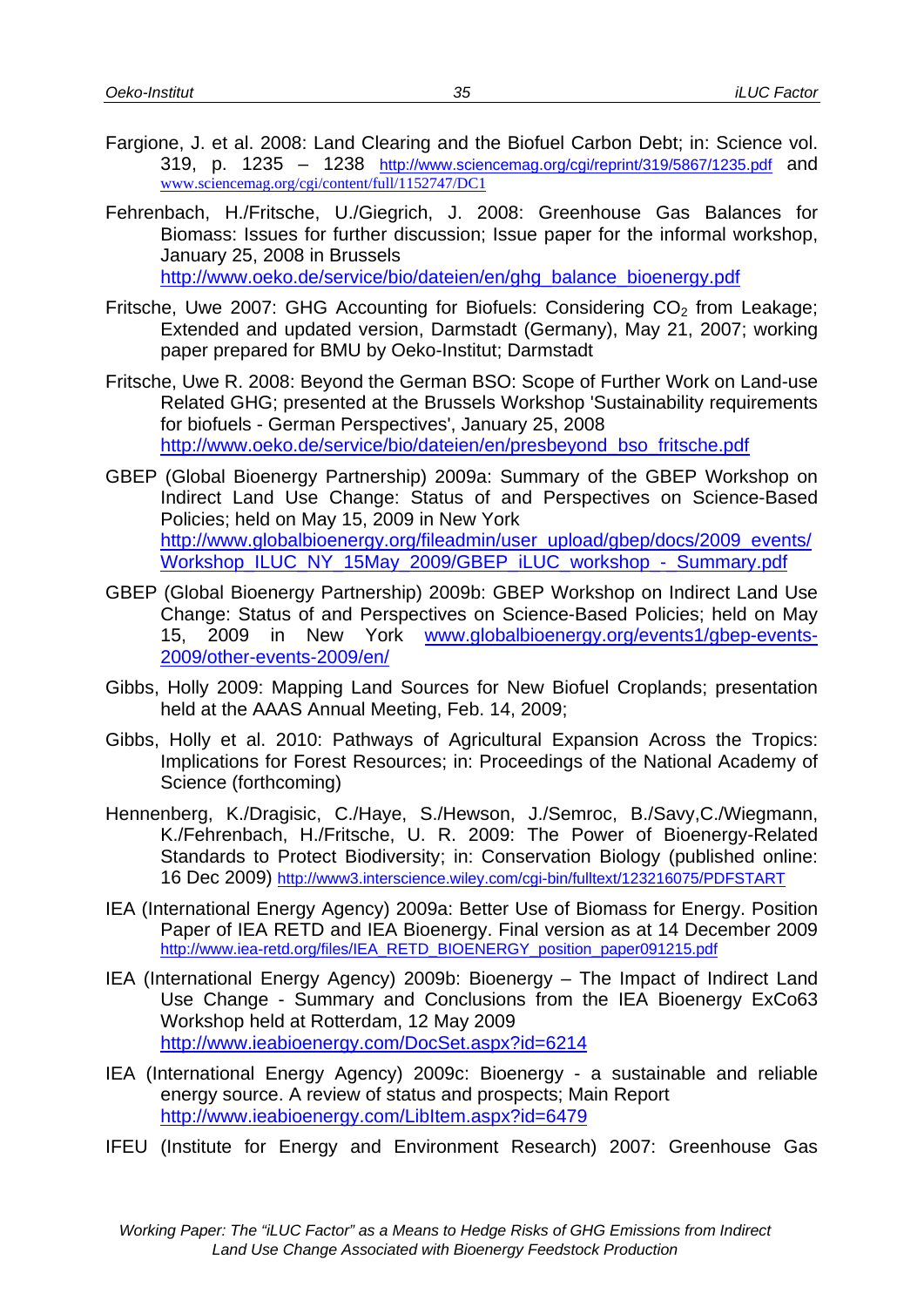Balances for the German Biofuels Quota Legislation: Methodological Guidance and Default Values; Fehrenbach, Horst et al.; prepared for the German Federal Environment Agency (UBA); Heidelberg

- IFEU (Institute for Energy and Environment Research) 2009: Synopsis Current Models and Methods Applicable to Indirect Land-Use Change (ILUC); prepared for BDBe; Heidelberg http://www.lab-biokraftstoffe.de/downloads/PDF/fachinformationen/ifeu-Studie\_ILUC/ifeu\_Kurzfassung\_englisch.pdf
- IFPRI (International Food Policy Research Institute) 2009: Climate Change Impact on Agriculture and Costs of Adaptation; Washington DC http://www.ifpri.org/sites/default/files/publications/pr21.pdf
- IIASA (International Institute for Applied Systems Analysis) 2009: Biofuels and Food Security - Implications of an accelerated biofuels production; Vienna http://www.ofid.org/publications/PDF/biofuels\_book.pdf
- IPCC (Intergovernmental Panel on Climate Change) 2006: 2006 IPPP Guidelines for National Greenhouse Gas Inventories – Vol. 4: Agriculture, Forestry and Other Land Use; IGES (Institute for Global Environmental Strategies), Kanagawa http://www.ipcc-nggip.iges.or.jp/public/2006gl/vol4.html
- Joanneum (Joanneum Research) 2010: The upfront carbon debt of bioenergy; Zanchi, Giuliana; Pena, Naomi; Bird, Neil; Graz http://www.transportenvironment.org/Publications/prep\_hand\_out/lid/591
- Johnston, Matt et al. 2009: Resetting global expectations from agricultural biofuels; in: Environ. Res. Lett. 4 (2009) 014004 http://dx.doi.org/10.1088/1748-9326/4/1/014004
- JRC (EU Joint Research Centre) 2008: Biofuels in the European Context: Facts and Uncertainties. Technical report of the EU Joint Research Centre, April 2008; Netherlands and Italy. www.jrc.ec.europa.eu/
- JRC -IPTS (Joint Research Centre Institute for Prospective Technological Studies) 2010: Impacts of the EU biofuel target on agricultural markets and land use: a comparative modelling assessment; report JRC 58484/EUR 24449 EN; Seville http://ec.europa.eu/energy/renewables/studies/doc/land\_use\_change/study\_jrc biofuel target iluc.pdf
- JRC (EU Joint Research Centre)/EEA (European Environment Agency)/OECD (Organization for Economic Cooperation and Development) 2009: Expert Consultation on "Review and inter-comparison of modelling land use change effects of bioenergy", OECD Conference Centre, Paris, 29-30 January 2009 http://re.jrc.ec.europa.eu/biof/html/luc\_bioenergy\_policies\_paris.htm
- Lapola, David et al. 2010: Indirect land-use changes can overcome carbon savings from biofuels in Brazil; in: PNAS vol. 107 no. 8, p. 3388-3393 www.pnas.org/cgi/doi/10.1073/pnas.0907318107
- Lywood et al. 2009: The relative contributions of changes in yield and land area to increasing crop output; in: Global change biology – Bioenergy http://dx.doi.org/10.1111/j.1757-1707.2009.01028.x

Lywood, Warwick/Pinkney, John/Cockerill, Sam 2009: The relative contributions of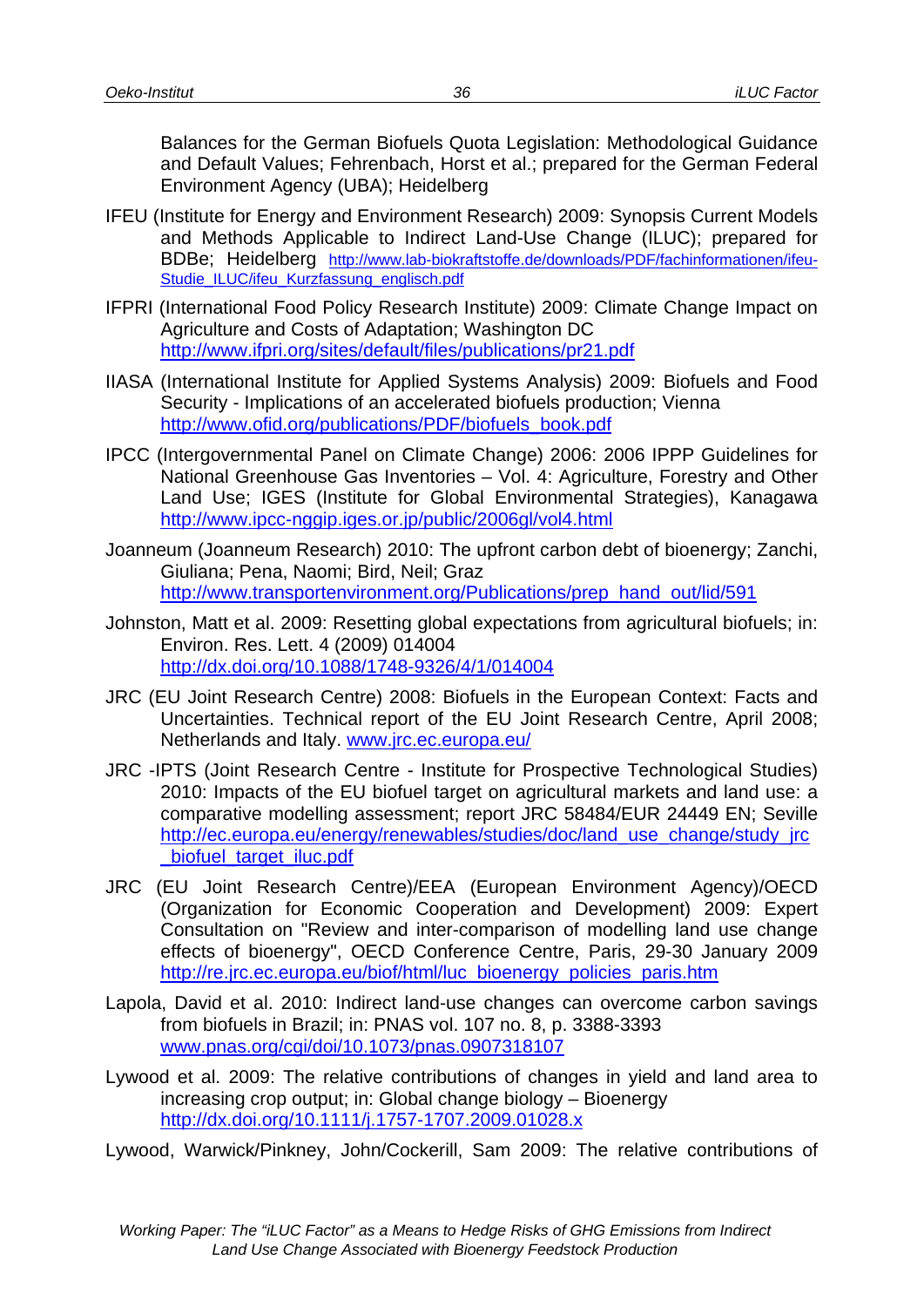changes in yield and land area to increasing crop output; in: GCB Bioenergy (2009) 1, p. 360–369, http://dx.doi.org/10.1111/j.1757-1707.2009.01028.x

- Macedo, I.C./Seabrab, J./Silva, J. 2008: Greenhouse gases emissions in the production and use of ethanol from sugarcane in Brazil: The 2005/2006 averages and a prediction for 2020; in: Biomass and Bioenergy http://doi:10.1016/j.biombioe.2007.12.006
- Melillo, Jerry M. et al. 2009: Indirect Emissions from Biofuels: How Important?; in: Science published online Oct. 22, 2009 http://dx.doi.org/10.1126/science.1180251
- MIT (Massachusetts Institute of Technology) 2009: Unintended Environmental Consequences of a Global Biofuels Program; Melillo, Jerry M. e al.; Report No. 168; Cambridge http://globalchange.mit.edu
- MNP (Milieu en Natuur Planbureau) 2008: Local and global consequences of the EU renewable directive for biofuels – testing the sustainability criteria. MNP Report 500143001; Bilthoven http://www.mnp.nl/nl/publicaties/2008/index.html
- OEKO (Oeko-Institut Institute for applied ecology) 2008: GHG Balances and cumulated primary energy demand of bioenergy conversion pathways including possible land-use changes (Treibhausgasbilanzen und kumulierter Primärenergieverbrauch von Bioenergie-Konversionspfaden unter Berücksichtigung möglicher Landnutzungsänderungen); Fritsche, Uwe R./Wiegmann, Kirsten; study prepared for WBGU; Darmstadt (in German) http://www.wbgu.de/wbgu\_jg2008\_ex04.pdf
- OEKO (Oeko-Institut Institute for applied ecology) 2009a: International Workshop on Sustainable Bioenergy from Algae; held in Berlin Nov. 2, 2009; co-funded by the German Federal Ministry for Environment (BMU) through the Federal Environment Agency (UBA) and the German Federal Ministry for Education and Research (BMBF) http://www.bioenergywiki.net/Sus\_BioAlgae
- OEKO (Oeko-Institut Institute for applied ecology) 2009b: Aquatic Biomass: Sustainable Bio-energy from Algae? Issue Paper; Hennenberg, K./Fritsche, U./Herrera, R. (Oeko-Institut) in collaboration with Anja Eggert (Leibniz Institute for Baltic Sea Research Warnemünde), Morchio Renato (Sur Solutions, Chile), Suzanne Hunt (HuntGreen LLC, USA) and Boosya Bunnag (King Mongkut's University of Technology Thonburi, Thailand); sponsored by BMBF and BMU through UBA; Darmstadt http://www.bioenergywiki.net/images/8/8a/Inputpaper.pdf
- OEKO (Oeko-Institut Institute for applied ecology) 2009c: International Workshop "Aquatic Biomass: Sustainable Bioenergy from Algae?" - Report on the Workshop Outcomes; in collaboration with Morchio Renato (Sur Solutions, Chile), Suzanne Hunt (HuntGreen LLC, USA) and Boosya Bunnag (King Mongkut's University of Technology, Thailand); sponsored by BMBF and BMU through UBA; Darmstadt http://www.bioenergywiki.net/images/3/32/Outcome-Report.pdf
- OEKO (Oeko-Institut Institute for applied ecology) 2010a: Report from the EEA-JRC Workshop "Biomass resource assessment for biofuels/bioenergy and competition with other biomass uses" held at Eberswalde from December  $8 - 9$ ,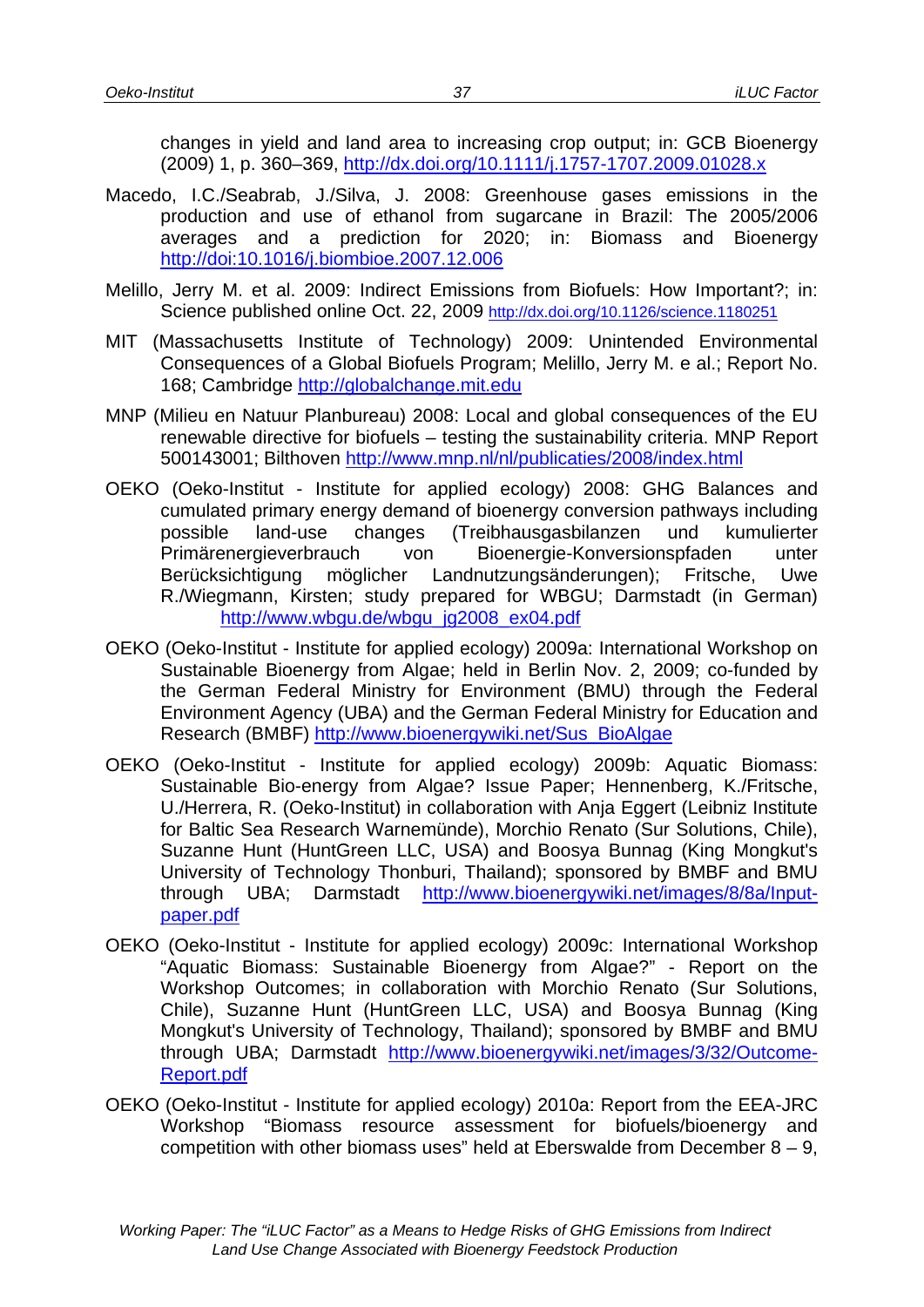2009; Fritsche, U../Hennenberg, K.; prepared for EEA; Darmstadt http://re.jrc.ec.europa.eu/biof/pdf/biomass\_resource\_eberswalde/eberswalde\_r eport.pdf

- OEKO (Oeko-Institut Institute for applied ecology) 2010b: Sustainable Biomass Production from Degraded Lands – Summary of Country Studies; Hennenberg, K./Fritsche, U./Herrera, R.; funded by the German Federal Ministry for Environment (BMU) through the German Federal Environment Agency (UBA); Darmstadt http://www.oeko.de/service/bio
- OEKO (Oeko-Institut Institute for applied ecology)/IFEU (Institute for Energy and Environmental Research) 2009: 2nd Joint International Workshop on Bioenergy, Biodiversity Mapping and Degraded Lands held in Paris, France, 7- 8 July 2009 jointly with the RSB and UNEP and in collaboration with CI, FAO, IUCN and WWF; sponsored by the German Federal Ministry for Environment (BMU) through the German Federal Environment Agency (UBA) http://www.bioenergywiki.net/index.php/2nd\_Joint\_International\_Workshop\_Ma pping
- OEKO (Oeko-Institut Institute for applied ecology)/IFEU (Institute for Energy and Environmental Research) 2010: Sustainable Bioenergy: Summarizing Final Report for the research project "Development of strategies and sustainability standards for the certification of biomass for international trade", sponsored by the German Federal Ministry for Environment (BMU) through the German Federal Environment Agency (UBA); Darmstadt/Heidelberg (forthcoming, see http://www.umweltbundesamt.de and http://www.oeko.de/service/bio)
- OEKO (Oeko-Institut)/RSB (Round Table on Sustainable Biofuels)/CI (Conservation International) 2008: Criteria and Indicators to Identify and Map High Nature Value Areas; Joint Issue Paper prepared for the Joint International Workshop on High Nature Value Criteria and Potential for Sustainable Use of Degraded Lands - June 30 to July 1, 2008 at UNEP, Paris; prepared by Klaus J. Hennenberg, Uwe R. Fritsche, Kirsten Wiegmann (OEKO), Sébastien Haye (RSB), Jenny Hewson, Christine Dragisic (CI) http://www.bioenergywiki.net/images/1/1e/OEKO\_CI\_RSB\_2008\_Joint\_Issue-Paper Criteria WS Paris\_2008.pdf
- OEKO (Oeko-Institut Institute for applied ecology)/RSB (Roundtable on Sustainable Biofuels)/UNEP (United Nations Environment Programme) 2008a: Joint International Workshop on High Nature Value Criteria and Potential for Sustainable Use of Degraded Lands; held in Paris June 30 to July 1, 2008 in collaboration with CI, FAO, IUCN and WWF; sponsored by the German Federal Ministry for Environment (BMU) through the German Federal Environment Agency (UBA)

http://www.bioenergywiki.net/index.php/Joint\_International\_Workshop\_Mapping

OEKO (Oeko-Institut - Institute for applied ecology)/RSB (Roundtable on Sustainable Biofuels)/UNEP (United Nations Environment Programme) 2008b: Bioenergy and Biodiversity: Joint International Workshop on High Nature Value Criteria and Potential for Sustainable Use of Degraded Lands - NOTES and OUTCOME; Darmstadt/Lausanne/Paris http://www.bioenergywiki.net/images/f/ff/Paris\_Workshop\_HNV\_Degraded\_Lan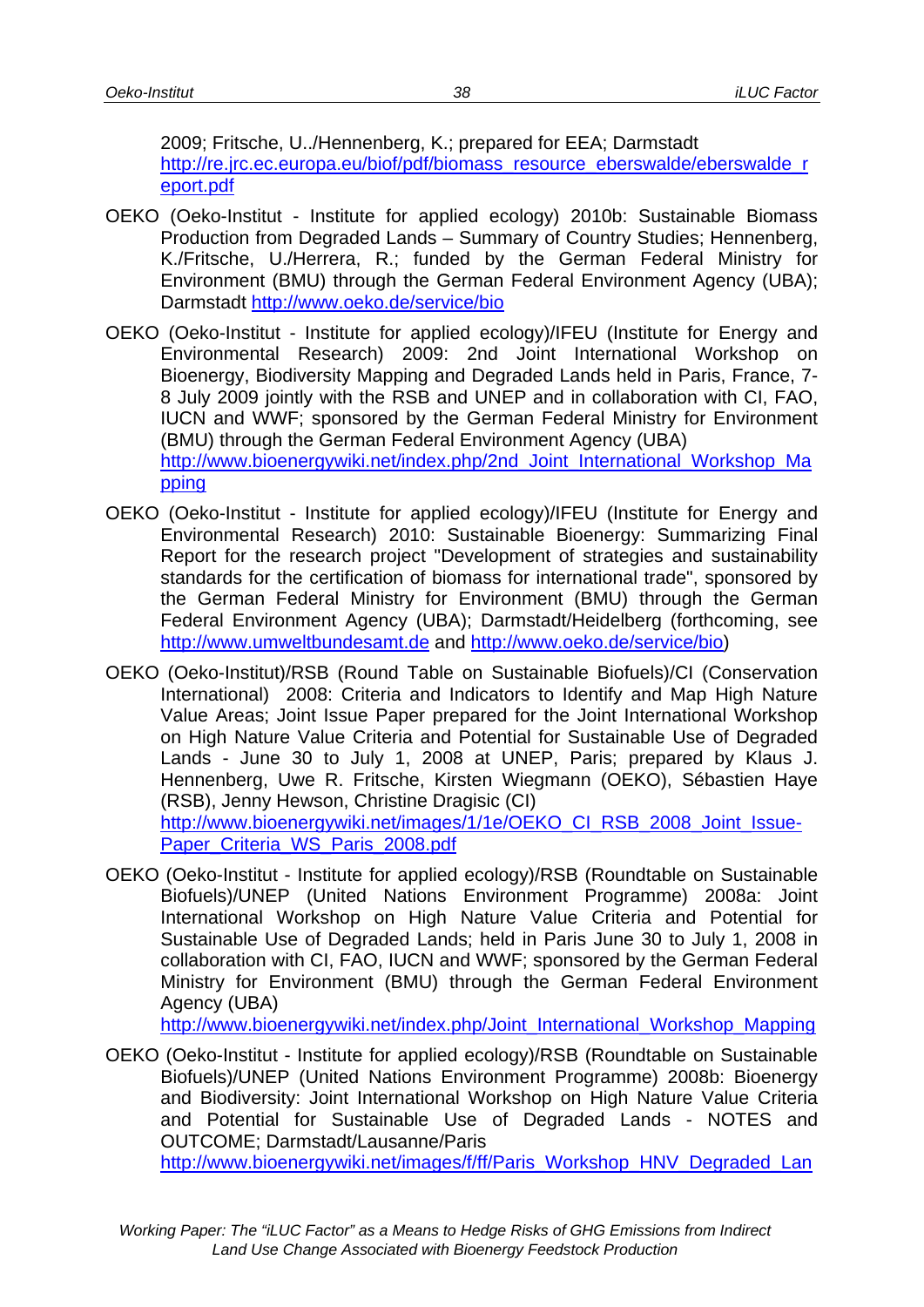#### d\_Informal\_Notes\_final\_%28OEKO\_2008%29.pdf

OEKO (Oeko-Institut - Institute for applied ecology)/UNEP (United Nations Environment Programme) 2009: 2nd Joint International Workshop on Bioenergy, Biodiversity Mapping and Degraded Lands - Report on the Workshop Outcomes; sponsored by the German Federal Ministry for Environment (BMU) through the German Federal Environment Agency (UBA); Darmstadt/Paris http://www.bioenergywiki.net/images/1/15/2nd Paris WS Report.pdf

ORNL (Oak Ridge National Laboratory, Center for BioEnergy Sustainability) 2009: Sustainability of Bioenergy Systems: Cradle to Grave: Report from the 2009 Workshop; ORNL/CBES-002; Oak Ridge http://www.ornl.gov/sci/besd/cbes/EPA/SBSWorkshop\_Report.pdf

- NRDC (Natural Resources Defense Council) 2009: Cultivating clean energy: The promise of algae biofuels; Washington DC http://www.ascension-publishing.com/BIZ/cultivating.pdf
- PBL (Netherlands Environmental Assessment Agency) 2010a: Identifying the indirect effects of bio-energy production; Bilthoven http://www.mnp.nl/bibliotheek/rapporten/500143003.pdf
- PBL (Netherlands Environmental Assessment Agency) 2010b: Evaluation of the indirect effects of biofuel production on biodiversity: assessment across spatial and temporal scales; Oorschot, Mark van/Ros, Jan/Notenboom, Jos; Bilthoven http://www.mnp.nl/bibliotheek/rapporten/500143007.pdf
- PBL (Netherlands Environmental Assessment Agency) 2010c: Are models suitable for determining ILUC factors?; Prins, A.G et al., Bilthoven http://www.mnp.nl/bibliotheek/rapporten/500143006.pdf
- PBL (Netherlands Environmental Assessment Agency) 2010d: Indirect effects of biofuels: intensification of agricultural production; Stehfest, Elke/Ros, Jan/Bouwman, L.; Bilthoven http://www.mnp.nl/bibliotheek/rapporten/500143005.pdf
- PBL (Netherlands Environmental Assessment Agency) 2010e: The contribution of byproducts to the sustainability of biofuels; Ros, Jan/Born, GJ van den/Notenboom, Jan; Bilthoven http://www.mnp.nl/bibliotheek/rapporten/500143004.pdf
- Ratmann, R./Szklo, A./Schaeffer, R. 2010: Land use competition for production of food and liquid biofuels: An analysis of the arguments in the current debate; in: Renewable Energy vol. 35 no. 1, pp. 14-22
- RFA (Renewable Fuels Agency) 2008: The Gallagher Review of the indirect effects of biofuels production; St Leonards-on-Sea http://www.dft.gov.uk/rfa/\_db/\_documents/Report\_of\_the\_Gallagher\_review.pdf
- RSB (Roundtable on Sustainable Biofuels) 2009: Summary on ILUC: http://cgse.epfl.ch/webdav/site/cgse/shared/Biofuels/Documents%20and%20Resources/09-10- 09\_Ecofys%20- %20Summary%20of%20approaches%20to%20accounting%20for%20indirect%20impacts%20 of%20biofuel%20production.pdf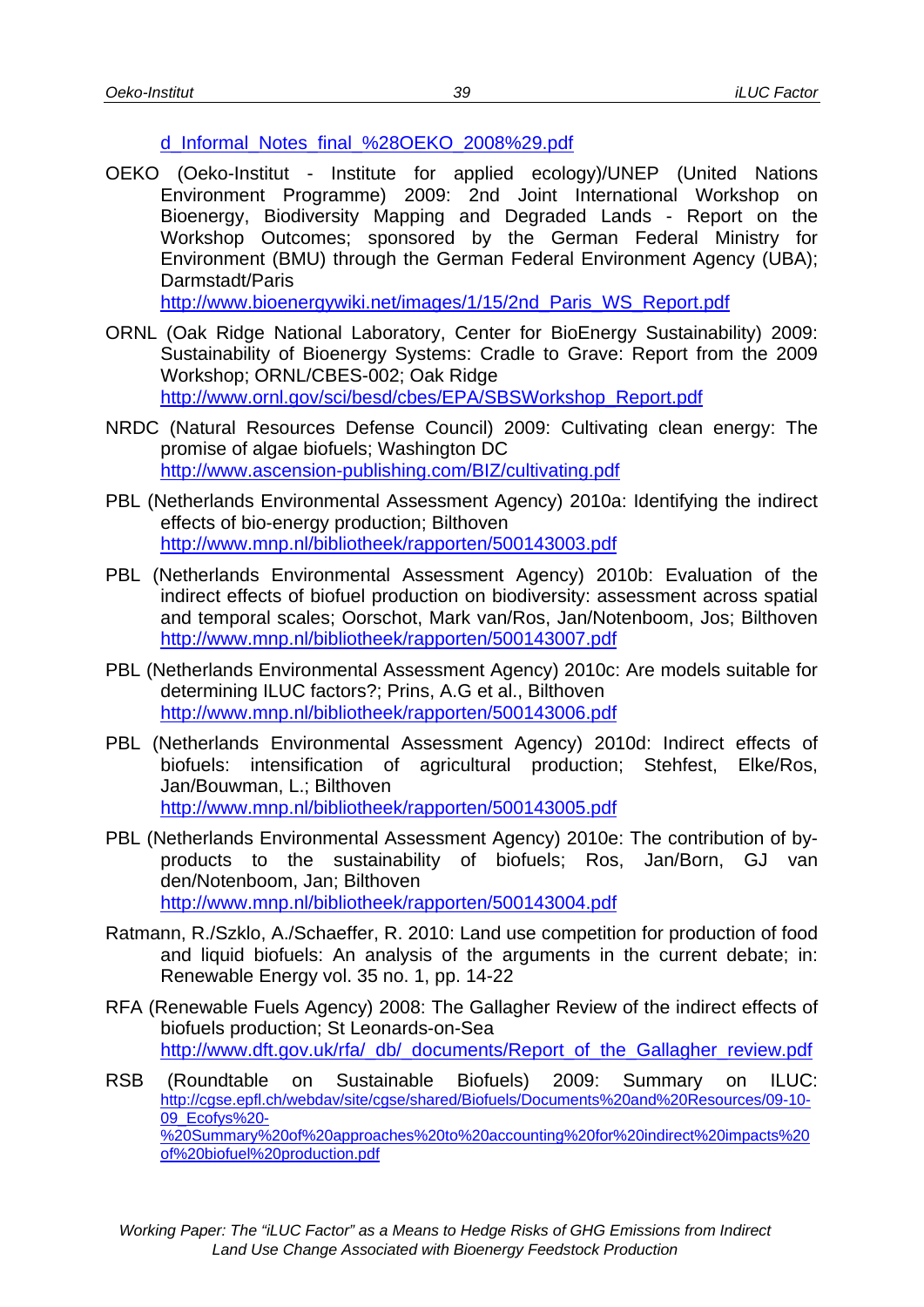- Schlenker, W./Roberts, M. 2009: Nonlinear temperature effects indicate severe damages to U.S. crop yields under climate change; in: PNAS (published online before print August 28, 2009) www.pnas.org\_cgi\_doi\_10.1073\_pnas.0906865106
- Scott-Wilson 2009: Developing a spreadsheet model for the calculation of the emissions from indirect land use change (ILUC) as a result of biofuel production explanatory note; prepared for FoE UK; London http://npnet.pbworks.com/f/FOE,+Scott+Wilson(+2009)+Dveloping+a+speradsheet+mo del.+Biofuels+research+explanatory+note.pdf
- Searchinger, Timothy 2010: Biofuels and the need for additional carbon; in: Environ. Res. Lett. 5 (2010) 024007, http://dx.doi.org/10.1088/1748-9326/5/2/024007
- Searchinger, Timothy 2009: Evaluating Biofuels The Consequences of Using Land to Make Fuel; Brussels Forum Paper Series of the German Marshall Fund of the United States, Washington DC http://www.gmfus.org/template/download.cfm?document=/doc/Biofuels final.pdf
- Searchinger, Timothy et al. 2008: Use of U.S. croplands for biofuels increases greenhouse gases through emissions from land-use change; in: Science vol. 319, p. 1238-1240 http://www.sciencexpress.org;10.1126/science.1151861
- Searchinger, Timothy D. et al. 2009: Fixing a Critical Climate Accounting Error; in: Science 23 vol. 326. no. 5952, pp. 527 - 528 http://dx.doi.org/10.1126/science.1178797
- Sugrue, Annie 2008: Bioenergy production on marginal and degraded land: the potential social impacts; Issue Paper prepared for the Joint International Workshop on High Nature Value Criteria and Potential for Sustainable Use of Degraded Lands - June 30 to July 1, 2008 at UNEP, Paris http://www.bioenergywiki.net/images/a/a1/Bioenergy\_and\_land\_use\_social\_imp acts\_A\_Sugrue.pdf
- Taheripour, Farzad et al. 2010: Biofuels and their by-products: Global economic and environmental implications; in: Biomass and Bioenergy vol. 34 no. 3, p. 278-289 http://dx.doi.org/10.1016/j.biombioe.2009.10.017
- Tilman, David et al. 2009: Beneficial Biofuels The Food, Energy, and Environment Trilemma; in: Science vol. 325, p. 270-271 (publ. online July 17, 2009)
- UNEP (United Nations Environment Programme) 2009: Towards sustainable production and use of resources: Assessing Biofuels; Paris http://www.unep.fr/scp/rpanel/pdf/assessing\_biofuels\_full\_report.pdf
- UNEP (United Nations Environment Programme)/RSB (Roundtable on Sustainable Biofuels)/IPIEACA (International Petroleum Industry Environmental Conservation Association) 2009: Indirect Land-Use Change: A stakeholder debate on the science and policy impacts of sustainable biofuel production; Workshop Nov. 9-10, 2009, Lausanne http://www.ipieca.org/activities/fuels/workshops/nov\_09.php
- WBGU (German Advisory Council on Global Change) 2009: World in Transition Future Bioenergy and Sustainable Land Use; Berlin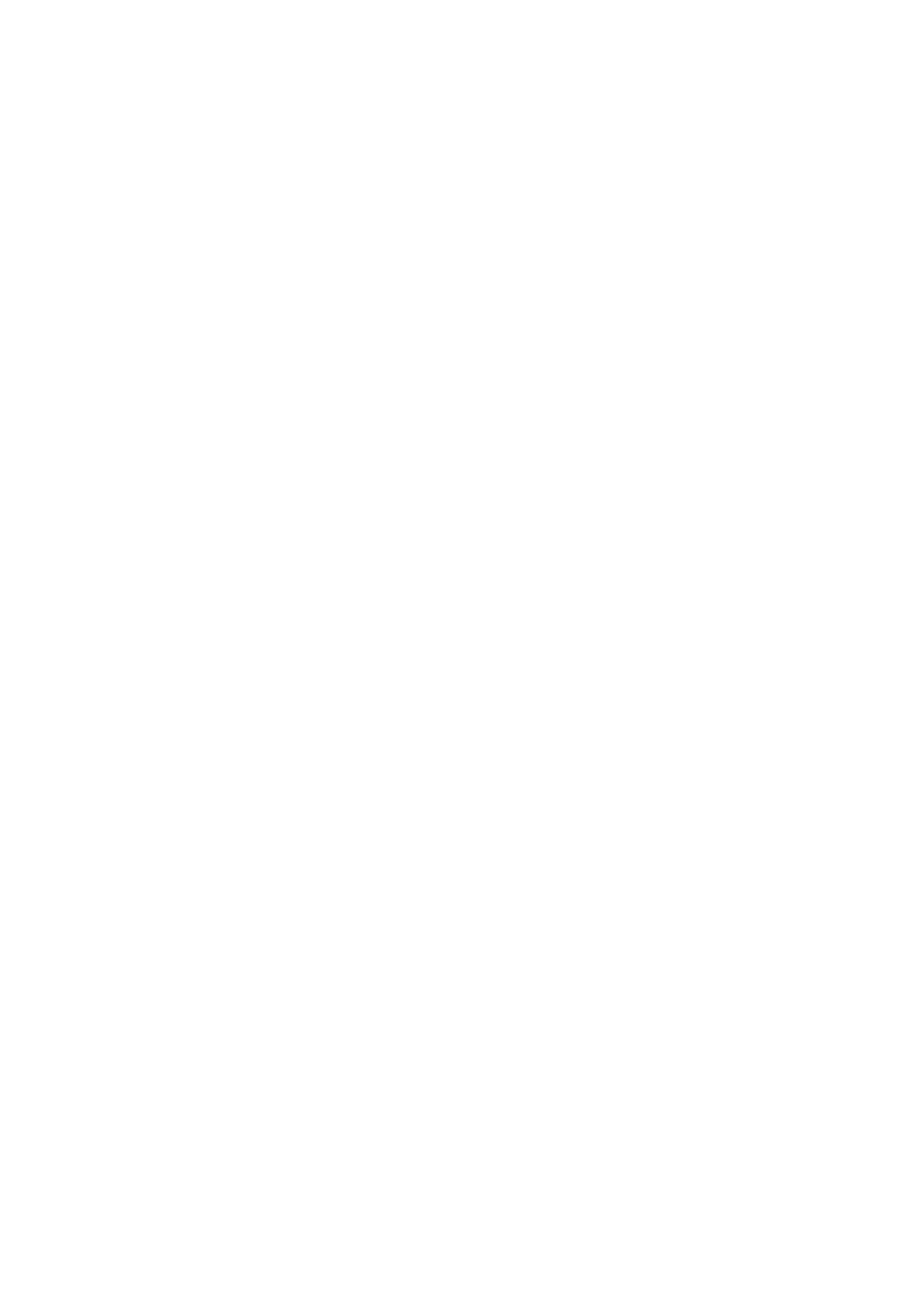## **Annexes**

- **A-1 Acronyms and Abbreviations**
- **A-2 Data Background for the iLUC Factor Calculations 2005-2030**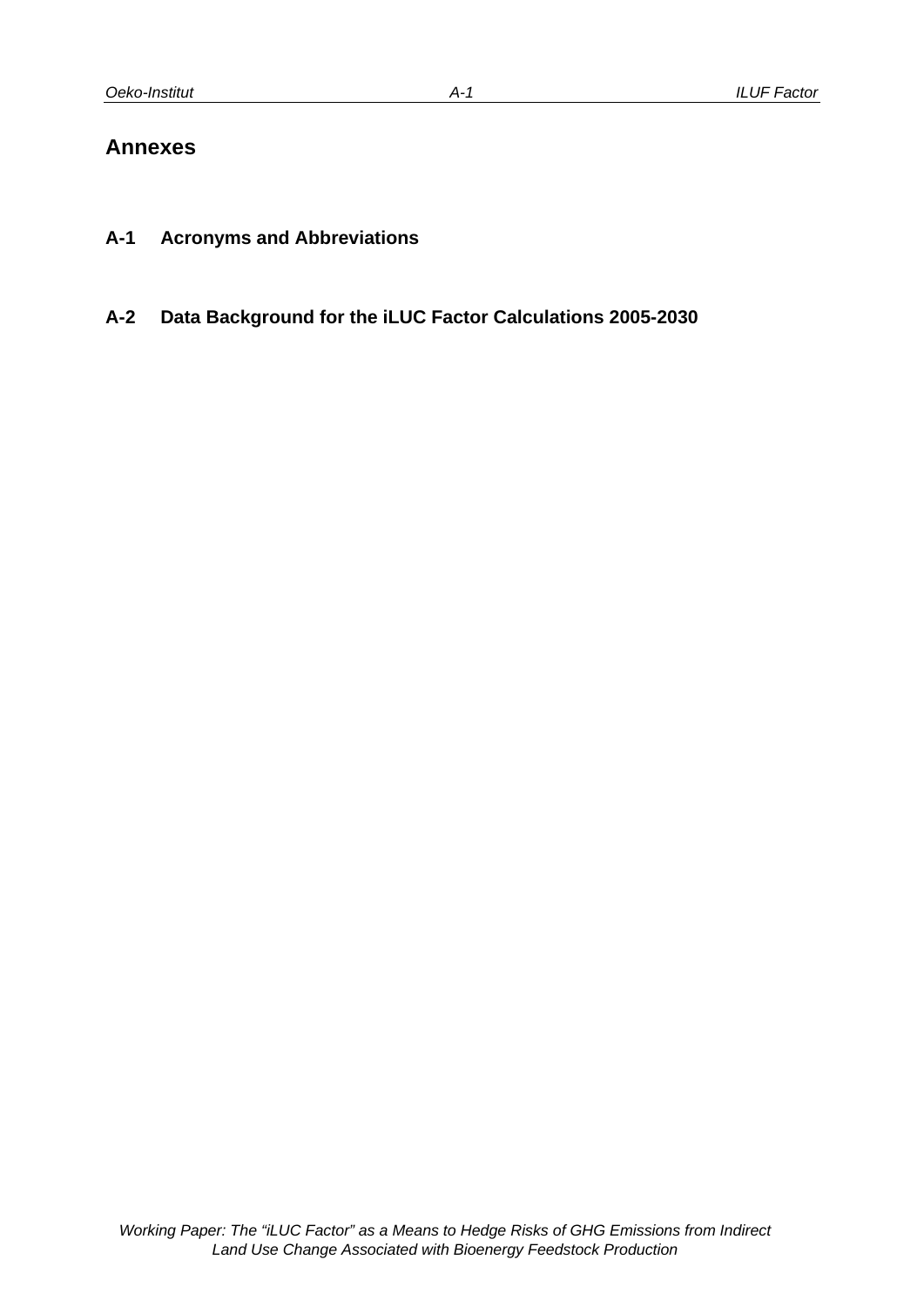# **A-1: Acronyms and Abbreviations**

| AR           | Argentina                                                                               |
|--------------|-----------------------------------------------------------------------------------------|
| <b>BMU</b>   | German Federal Ministry for Environment, Nature Protection and<br><b>Nuclear Safety</b> |
| <b>BR</b>    | <b>Brazil</b>                                                                           |
| <b>BtL</b>   | biomass-to-liquid (Fischer-Tropsch) diesel                                              |
| C            | carbon                                                                                  |
| <b>CARB</b>  | California Air Resources Board                                                          |
| <b>CBD</b>   | <b>Convention on Biological Diversity</b>                                               |
| <b>CDM</b>   | <b>Clean Development Mechanism</b>                                                      |
| <b>CEN</b>   | Comité Européen de Normalisation (European Committee for<br>Standardization)            |
| <b>CI</b>    | <b>Conservation International</b>                                                       |
| degr.        | degraded                                                                                |
| dLUC         | direct land use change(s)                                                               |
| <b>DOE</b>   | <b>US Department of Energy</b>                                                          |
| EEA          | <b>European Environment Agency</b>                                                      |
| <b>EISA</b>  | Energy Independence and Security Act                                                    |
| EPA          | <b>US Environmental Protection Agency</b>                                               |
| EU           | European Union                                                                          |
| <b>FAO</b>   | Food and Agriculture Organization of the United Nations                                 |
| <b>FAPRI</b> | Food and Agricultural Policy Research Institute model                                   |
| <b>GBEP</b>  | <b>Global Bio-Energy Partnership</b>                                                    |
| <b>GEMIS</b> | Global Emissions Model for Integrated Systems (www.gemis,de)                            |
| <b>GHG</b>   | greenhouse gas(es)                                                                      |
| GJ           | GigaJoule(s) = $10^9$ Joules                                                            |
| <b>GTAP</b>  | <b>Global Trade Analysis Project</b>                                                    |
| ha           | hectare(s)                                                                              |
| ID           | Indonesia                                                                               |
| <b>IEA</b>   | <b>International Energy Agency</b>                                                      |
| <b>IFEU</b>  | Institute for Energy and Environment Research                                           |
| <b>IIASA</b> | International Institute for Applied Systems Analysis                                    |
| <b>ILUC</b>  | indirect land use change(s)                                                             |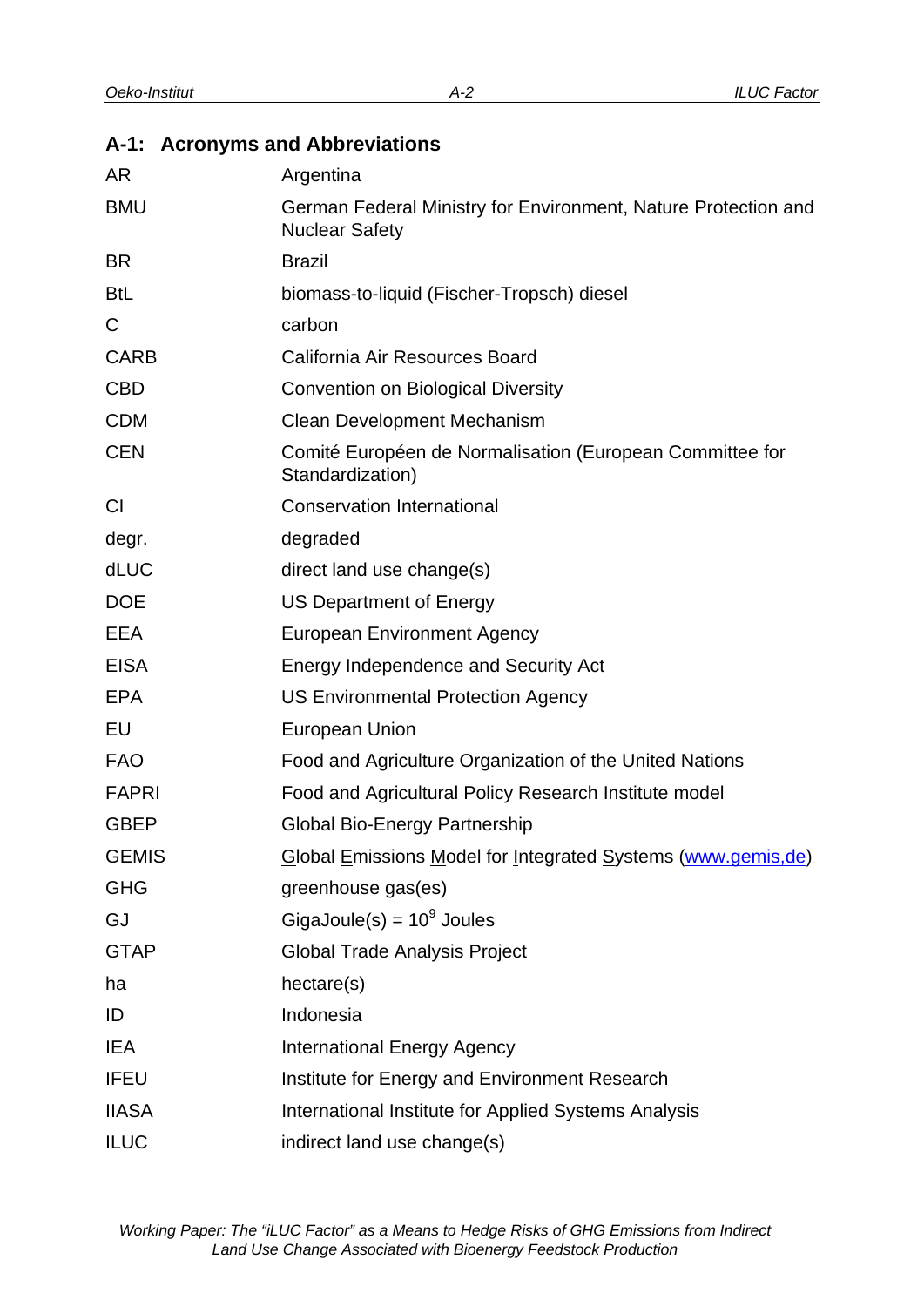| <b>IPCC</b>   | Intergovernmental Panel on Climate Change                                                                   |
|---------------|-------------------------------------------------------------------------------------------------------------|
| <b>ISO</b>    | International Standardization Organization                                                                  |
| <b>JRC</b>    | European Commission Joint Research Centre                                                                   |
| <b>LCA</b>    | life-cycle analysis                                                                                         |
| <b>LCFS</b>   | Low Carbon Fuel Standard (of California)                                                                    |
| <b>LUC</b>    | land use change(s)                                                                                          |
| <b>MAX</b>    | <b>Maximum Case</b>                                                                                         |
| MJ            | MegaJoule(s) = $10^6$ Joules                                                                                |
| MY            | Malaysia                                                                                                    |
| <b>NGO</b>    | Non-governmental organization                                                                               |
| <b>OECD</b>   | Organization for Economic Cooperation and Development                                                       |
| <b>OEKO</b>   | Öko-Institut (Institute for applied Ecology)                                                                |
| <b>OPT</b>    | <b>Optimal Case</b>                                                                                         |
| <b>ORNL</b>   | Oak Ridge National Laboratory                                                                               |
| <b>PBL</b>    | Netherlands Environmental Assessment Agency                                                                 |
| <b>PME</b>    | palmoil methylester                                                                                         |
| <b>RED</b>    | EU Directive on the promotion of the use of energy from<br>renewable sources ("Renewable Energy Directive") |
| <b>REDD</b>   | Reduced Emissions from Deforestation and Degradation                                                        |
| <b>REF</b>    | <b>Reference Case</b>                                                                                       |
| <b>RFS</b>    | Renewable Fuel Standard (US)                                                                                |
| <b>RME</b>    | rapeseedoil methylester                                                                                     |
| <b>RSB</b>    | Roundtable on Sustainable Biofuels                                                                          |
| sav.          | savannah                                                                                                    |
| <b>SME</b>    | soybeanoil methylester                                                                                      |
| <b>SRF</b>    | short-rotation forestry                                                                                     |
| <b>UBA</b>    | German Federal Environment Agency (Umweltbundesamt)                                                         |
| <b>UNEP</b>   | <b>United Nations Environment Programme</b>                                                                 |
| <b>UNFCCC</b> | United Nations Framework Convention on Climate Change                                                       |
| US            | <b>United States of America</b>                                                                             |
| <b>WWF</b>    | <b>World-Wide Fund for Nature</b>                                                                           |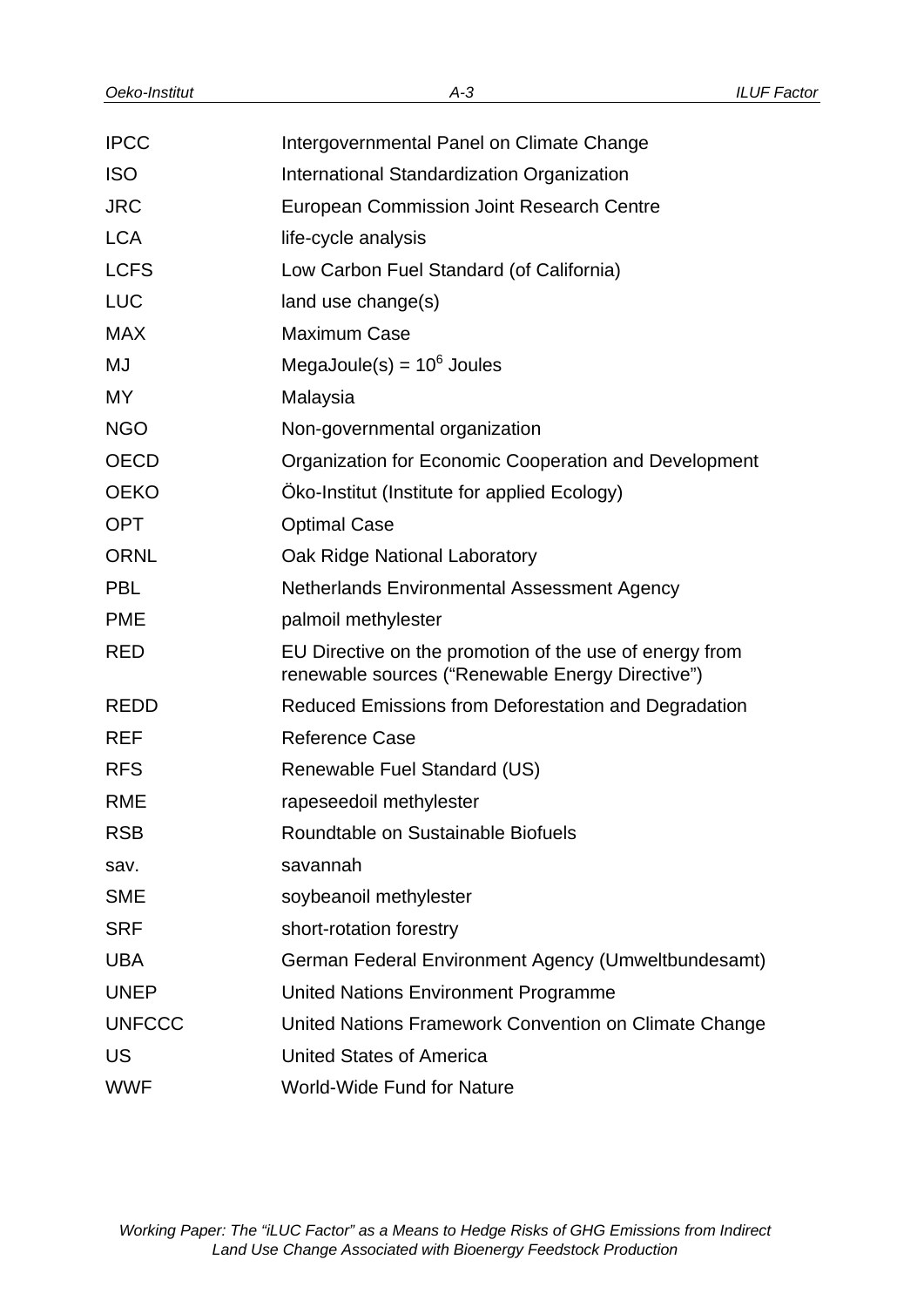## **A-2: Data Background for the iLUC Factor Calculation 2005 - 2030**

*Table A- 1 Carbon Emissions from Direct LUC and World Mix of Land Used for Agricultural Commodity Exports in 2005* 

|                                                             |                             | assumption on C for LUC, based on IPCC |                  |                           | 2005                  |
|-------------------------------------------------------------|-----------------------------|----------------------------------------|------------------|---------------------------|-----------------------|
| region, crop, previous<br>land use                          | above ground<br>[t $C/ha$ ] | below ground<br>[t $C/ha$ ]            | total<br>[t Cha] | emission<br>[t $CO2/ha$ ] | share in<br>world mix |
| EU, rapeseed, arable land                                   | 5                           | 50                                     | 55               | 202                       | 2%                    |
| EU, rapeseed, grassland                                     | 6                           | 63                                     | 69               | 254                       | 2%                    |
| EU, SRF for BtL, arable land                                | 5                           | 50                                     | 55               | 202                       | 0%                    |
| EU, SRF for BtL, grassland                                  | 6                           | 63                                     | 69               | 254                       | 0%                    |
| AR/BR, soybean, grassland                                   | 6                           | 63                                     | 69               | 254                       | 20%                   |
| AR/BR, soybean, svannah                                     | 66                          | 68                                     | 134              | 491                       | 0%                    |
| ID, oil palm, grassland                                     | 6                           | 63                                     | 69               | 254                       | 0%                    |
| ID, oil palm, degraded land                                 | 5                           | 30                                     | 35               | 128                       | 0%                    |
| ID, oil palmö, trop. rain forest                            | 165                         | 100                                    | 265              | 972                       | 3%                    |
| EU, wheat, arable land                                      | 5                           | 50                                     | 55               | 202                       | 4%                    |
| EU, wheat, grassland                                        | 6                           | 63                                     | 69               | 254                       | 2%                    |
| US, maize, arable land                                      | 5                           | 50                                     | 55               | 202                       | 20%                   |
| US, maize, grassland                                        | 6                           | 63                                     | 69               | 254                       | 26%                   |
| BR, sugar cane, arable land                                 | 5                           | 50                                     | 55               | 202                       | 7%                    |
| BR, sugar cane, grassland                                   | 6                           | 63                                     | 69               | 254                       | 9%                    |
| BR, sugar cane, degraded land                               | 5                           | 30                                     | 35               | 128                       | 0%                    |
| BR, sugar cane, savannah                                    | 66                          | 68                                     | 134              | 491                       | 5%                    |
| weighted world mix based on domestic land shares for export |                             |                                        |                  |                           | t $CO2/ha$            |
| theoretical 100% iLUC factor, per hectare and year          | 13.5                        | t $CO2/ha*a$                           |                  |                           |                       |

*Source: own calculation based on IPCC (2006), and FAOSTAT*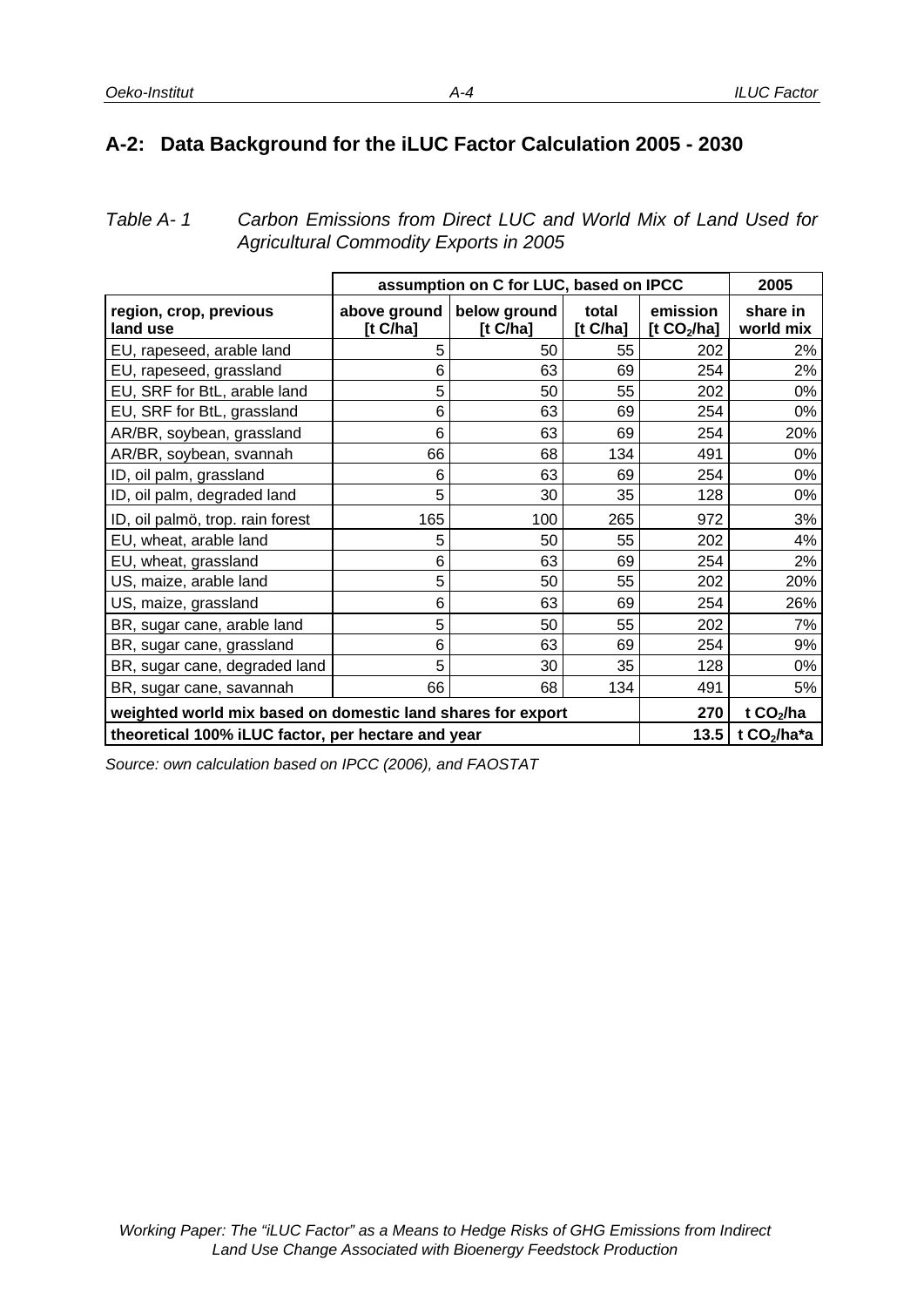|                            | GHG emission g CO <sub>2</sub> eq/MJ <sub>biofuel</sub> |             |                 |                   | reduction vs. fossil fuel |             |         |         |
|----------------------------|---------------------------------------------------------|-------------|-----------------|-------------------|---------------------------|-------------|---------|---------|
| <b>Biodiesel</b>           | LCA                                                     | dLUC        |                 | iLUC25%   iLUC50% | LCA                       | <b>dLUC</b> | iLUC25% | iLUC50% |
| EU, rape, arable           | 40                                                      | 40          | 73              | 107               | $-54%$                    | $-54%$      | $-15%$  | 24%     |
| EU, rape, grass            | 40                                                      | 67          | 100             | 134               | $-54%$                    | $-23%$      | 16%     | 55%     |
| EU, SRF-BtL, arable        | 14                                                      | $-2$        | 36              | 75                | $-84%$                    | $-103%$     | $-58%$  | $-14%$  |
| EU, SRF-BtL, grass         | 14                                                      | 29          | 67              | 106               | $-84%$                    | $-67%$      | $-22%$  | 22%     |
| AR/BR, soy, grass          | 20                                                      | 51          | 92              | 118               | -76%                      | $-41%$      | 7%      | 37%     |
| AR/BR, soy, sav.           | 20                                                      | 188         | 188             | 188               | $-76%$                    | 118%        | 118%    | 118%    |
| ID, oil palm, grass        | 43                                                      | 12          | 30 <sup>°</sup> | 48                | $-50%$                    | $-86%$      | $-65%$  | $-44%$  |
| ID, oil palm, degraded     | 43                                                      | $-55$       | $-55$           | $-55$             | $-50%$                    | $-163%$     | $-163%$ | $-163%$ |
| ID, oil palm, trop. forest | 43                                                      | 213         | 213             | 213               | $-50%$                    | 147%        | 147%    | 147%    |
| <b>Bioethanol</b>          | <b>LCA</b>                                              | <b>dLUC</b> | <b>iLUC25%</b>  | iLUC50%           | <b>LCA</b>                | <b>dLUC</b> | iLUC25% | iLUC50% |
| EU, wheat, arable          | 45                                                      | 45          | 79              | 112               | $-46%$                    | $-46%$      | $-7%$   | 32%     |
| EU, wheat, grass           | 45                                                      | 72          | 106             | 139               | -46%                      | $-15%$      | 24%     | 63%     |
| BR, sugarcane, arable      | 26                                                      | 26          | 47              | 68                | -69%                      | $-70%$      | $-45%$  | $-20%$  |
| BR, sugarcane, grass       | 26                                                      | 43          | 64              | 85                | -69%                      | $-50%$      | $-25%$  | 0%      |
| BR, sugarcane, degrad.     | 26                                                      | $-1$        | $-1$            | -1                | -69%                      | $-101%$     | $-101%$ | $-101%$ |
| BR, sugar cane, sav.       | 26                                                      | 120         | 120             | 120               | $-69%$                    | 41%         | 41%     | 41%     |

|  | Table A-2 | Life-Cycle GHG Emissions of Biofuels and Impacts from iLUC in 2005 |
|--|-----------|--------------------------------------------------------------------|
|--|-----------|--------------------------------------------------------------------|

*Source: own calculation with GEMIS 4.6; fossil comparators from EU RED; positive (bold in red) figures indicate that no emission reduction is achieved but an increase; \*= short-rotation forestry as feedstock for biomass-to-liquid (Fischer-Tropsch) diesel in year 2030* 

*A-5*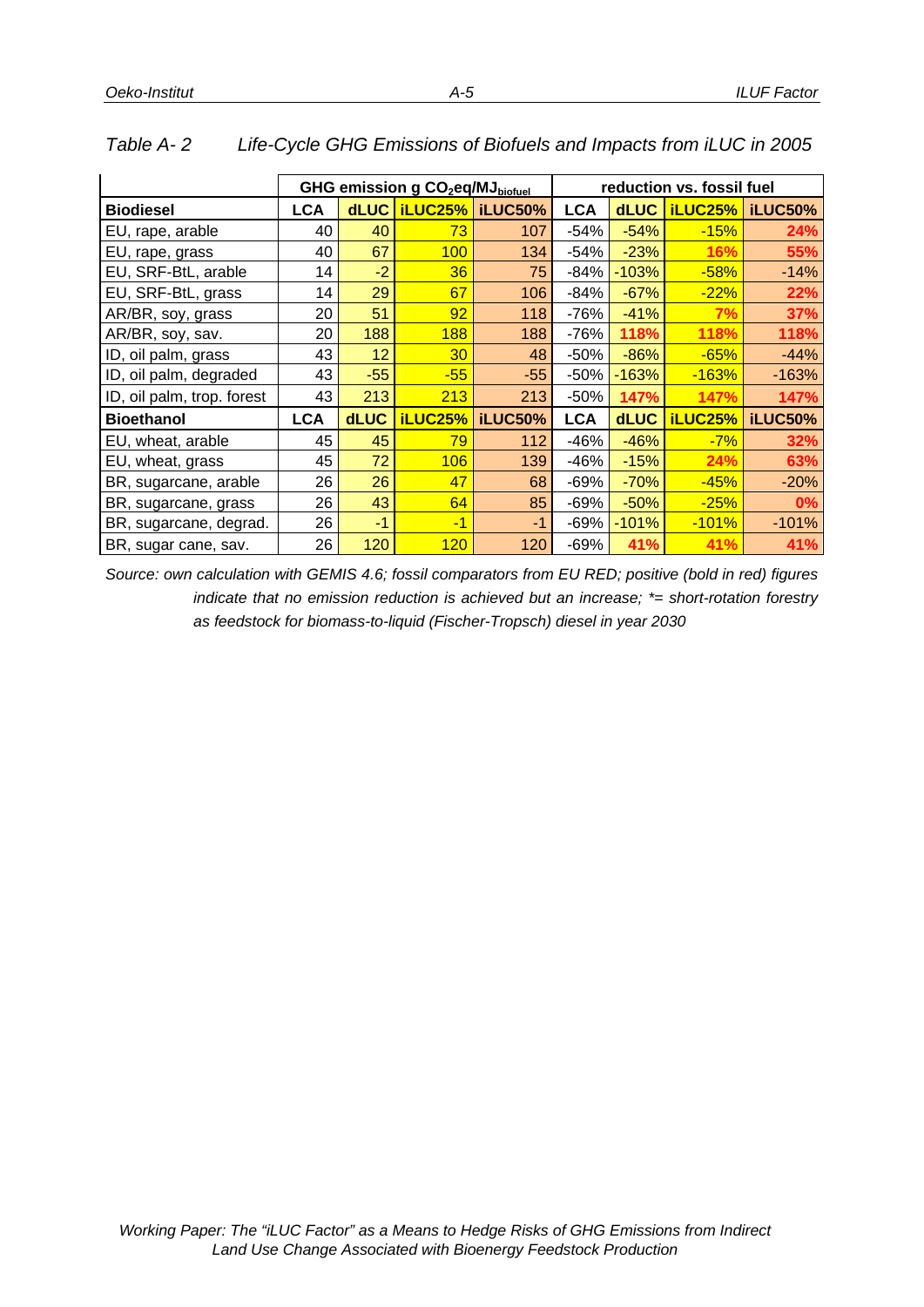| Agricultural Commodity Exports in 2010                      |                         |                                        |                      |                           |                       |  |  |
|-------------------------------------------------------------|-------------------------|----------------------------------------|----------------------|---------------------------|-----------------------|--|--|
|                                                             |                         | assumption on C for LUC, based on IPCC |                      |                           | 2010                  |  |  |
| region, crop, previous<br>land use                          | above ground<br>[t Cha] | below ground<br>[t $C/ha$ ]            | total<br>[t $C/ha$ ] | emission<br>[t $CO2/ha$ ] | share in<br>world mix |  |  |
| EU, rapeseed, arable land                                   | 5                       | 50                                     | 55                   | 202                       | 1%                    |  |  |
| EU, rapeseed, grassland                                     | 6                       | 63                                     | 69                   | 254                       | 3%                    |  |  |
| EU, SRF for BtL, arable land                                | 5                       | 50                                     | 55                   | 202                       | 0%                    |  |  |
| EU, SRF for BtL, grassland                                  | 6                       | 63                                     | 69                   | 254                       | 0%                    |  |  |
| AR/BR, soybean, grassland                                   | 6                       | 63                                     | 69                   | 254                       | 20%                   |  |  |
| AR/BR, soybean, svannah                                     | 66                      | 68                                     | 134                  | 491                       | 0%                    |  |  |
| ID, oil palm, grassland                                     | 6                       | 63                                     | 69                   | 254                       | 0%                    |  |  |
| ID, oil palm, degraded land                                 | 5                       | 30                                     | 35                   | 128                       | 0%                    |  |  |
| ID, oil palm, trop. rain forest                             | 165                     | 100                                    | 265                  | 972                       | 3%                    |  |  |
| EU, wheat, arable land                                      | 5                       | 50                                     | 55                   | 202                       | 3%                    |  |  |
| EU, wheat, grassland                                        | 6                       | 63                                     | 69                   | 254                       | 3%                    |  |  |
| US, maize, arable land                                      | 5                       | 50                                     | 55                   | 202                       | 20%                   |  |  |
| US, maize, grassland                                        | 6                       | 63                                     | 69                   | 254                       | 25%                   |  |  |
| BR, sugarcane, arable land                                  | 5                       | 50                                     | 55                   | 202                       | 4%                    |  |  |
| BR, sugarcane, grassland                                    | 6                       | 63                                     | 69                   | 254                       | 14%                   |  |  |
| BR, sugarcane, degr. land                                   | 5                       | 30                                     | 35                   | 128                       | 0%                    |  |  |
| BR, sugar cane, savannah                                    | 66                      | 68                                     | 134                  | 491                       | 4%                    |  |  |
| weighted world mix based on domestic land shares for export |                         | 270                                    | t $CO2/ha$           |                           |                       |  |  |
| theoretical 100% iLUC factor, per hectare and year          |                         |                                        |                      |                           | t $CO2/ha*a$          |  |  |

*Table A- 3 Carbon Emissions from Direct LUC and World Mix of Land Used for Agricultural Commodity Exports in 2010* 

*Source: own calculation based on IPCC (2006), and FAOSTAT*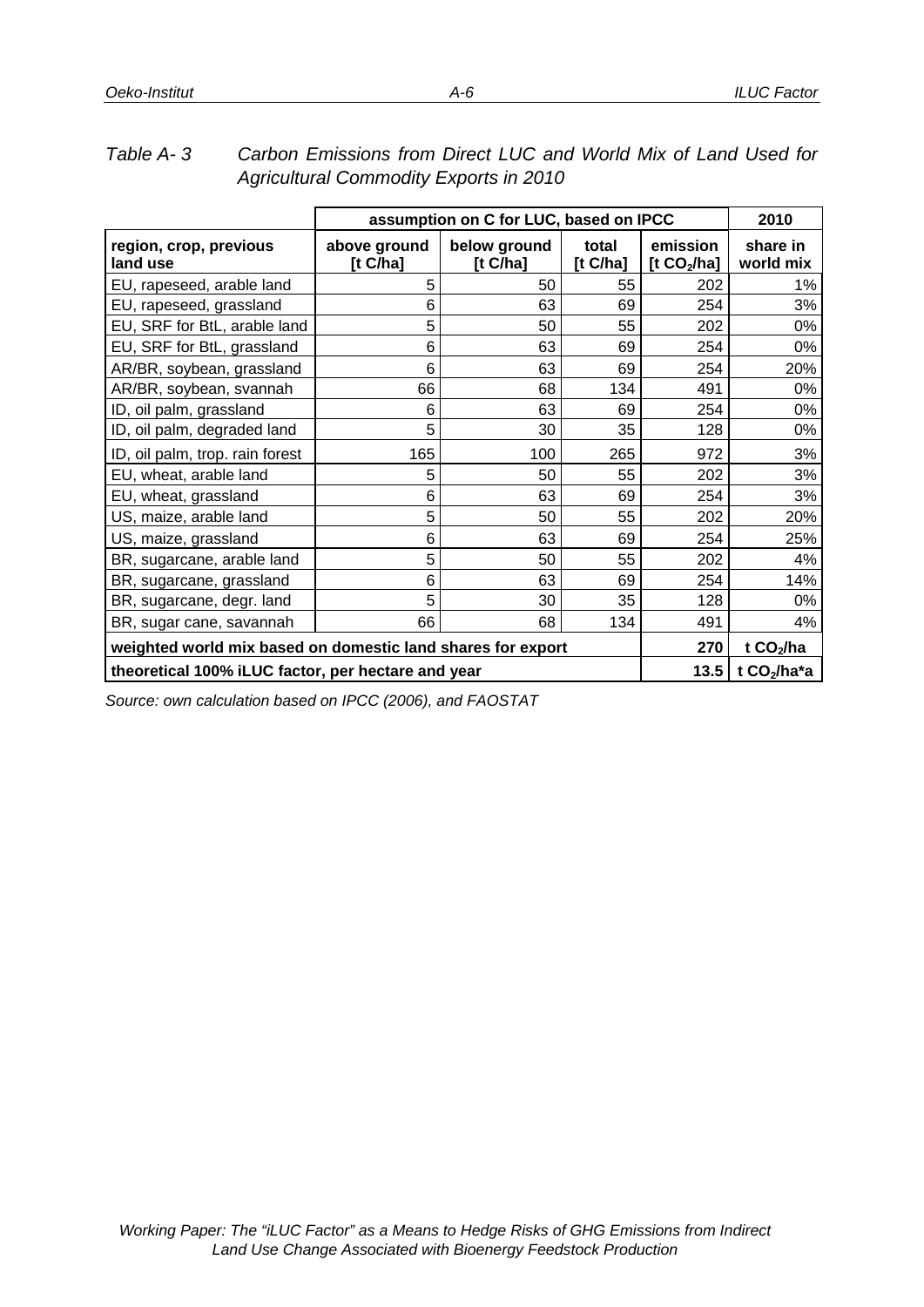|                                 |            | GHG emission g CO <sub>2</sub> eq/MJ <sub>biofuel</sub> |         |                   |            | reduction vs. fossil fuel |                |                 |
|---------------------------------|------------|---------------------------------------------------------|---------|-------------------|------------|---------------------------|----------------|-----------------|
| <b>Biodiesel</b>                | <b>LCA</b> | <b>dLUC</b>                                             |         | iLUC25%   iLUC50% | <b>LCA</b> | <b>dLUC</b>               |                | iLUC25% iLUC50% |
| EU, rapeseed, arable land       | 40         | 40                                                      | 73      | 107               | $-54%$     | $-54%$                    | $-15%$         | 24%             |
| EU, rapeseed, grassland         | 40         | 67                                                      | 100     | 134               | $-54%$     | $-23%$                    | 16%            | 55%             |
| EU, SRF for BtL, arable land    | 14         | $-2$                                                    | 36      | 75                | $-84%$     | $-103%$                   | $-58%$         | $-14%$          |
| EU, SRF for BtL, grassland      | 14         | 29                                                      | 67      | 106               | $-84%$     | $-67%$                    | $-22%$         | 22%             |
| AR/BR, soybean, grassland       | 20         | 51                                                      | 92      | 118               | $-76%$     | $-41%$                    | 7%             | 37%             |
| AR/BR, soybean, svannah         | 20         | 188                                                     | 188     | 188               | $-76%$     | 118%                      | 118%           | 118%            |
| ID, oil palm, grassland         | 43         | 12                                                      | 30      | 48                | $-50%$     | $-86%$                    | $-65%$         | $-44%$          |
| ID, oil palm, degr. land        | 43         | $-55$                                                   | $-55$   | $-55$             | $-50%$     | $-163%$                   | $-163%$        | $-163%$         |
| ID, oil palm, trop. rain forest | 43         | 213                                                     | 213     | 213               | $-50%$     | 147%                      | 147%           | 147%            |
| <b>Bioethanol</b>               | <b>LCA</b> | <b>dLUC</b>                                             | iLUC25% | iLUC50%           | <b>LCA</b> | <b>dLUC</b>               | <b>iLUC25%</b> | iLUC50%         |
| EU, wheat, arable land          | 45         | 45                                                      | 79      | 112               | -46%       | $-46%$                    | $-7%$          | 32%             |
| EU, wheat, grassland            | 45         | 72                                                      | 106     | 139               | $-46%$     | $-15%$                    | 24%            | 63%             |
| BR, sugarcane, arable land      | 26         | 26                                                      | 47      | 68                | $-69%$     | $-70%$                    | $-45%$         | $-20%$          |
| BR, sugarcane, grassland        | 26         | 43                                                      | 64      | 85                | $-69%$     | $-50%$                    | $-25%$         | $0\%$           |
| BR, sugarcane, degr. land       | 26         | $-1$                                                    | -1      | $-1$              | $-69%$     | $-101%$                   | $-101%$        | $-101%$         |
| BR, sugarcane, savannah         | 26         | 120                                                     | 120     | 120               | $-69%$     | 41%                       | 41%            | 41%             |

#### *Table A- 4 Life-Cycle GHG Emissions of Biofuels and Impacts from iLUC in 2010*

*Source: own calculation with GEMIS 4.6; fossil comparators from EU RED; positive (bold in red) figures indicate that no emission reduction is achieved but an increase; \*= short-rotation forestry as feedstock for biomass-to-liquid (Fischer-Tropsch) diesel in year 2030*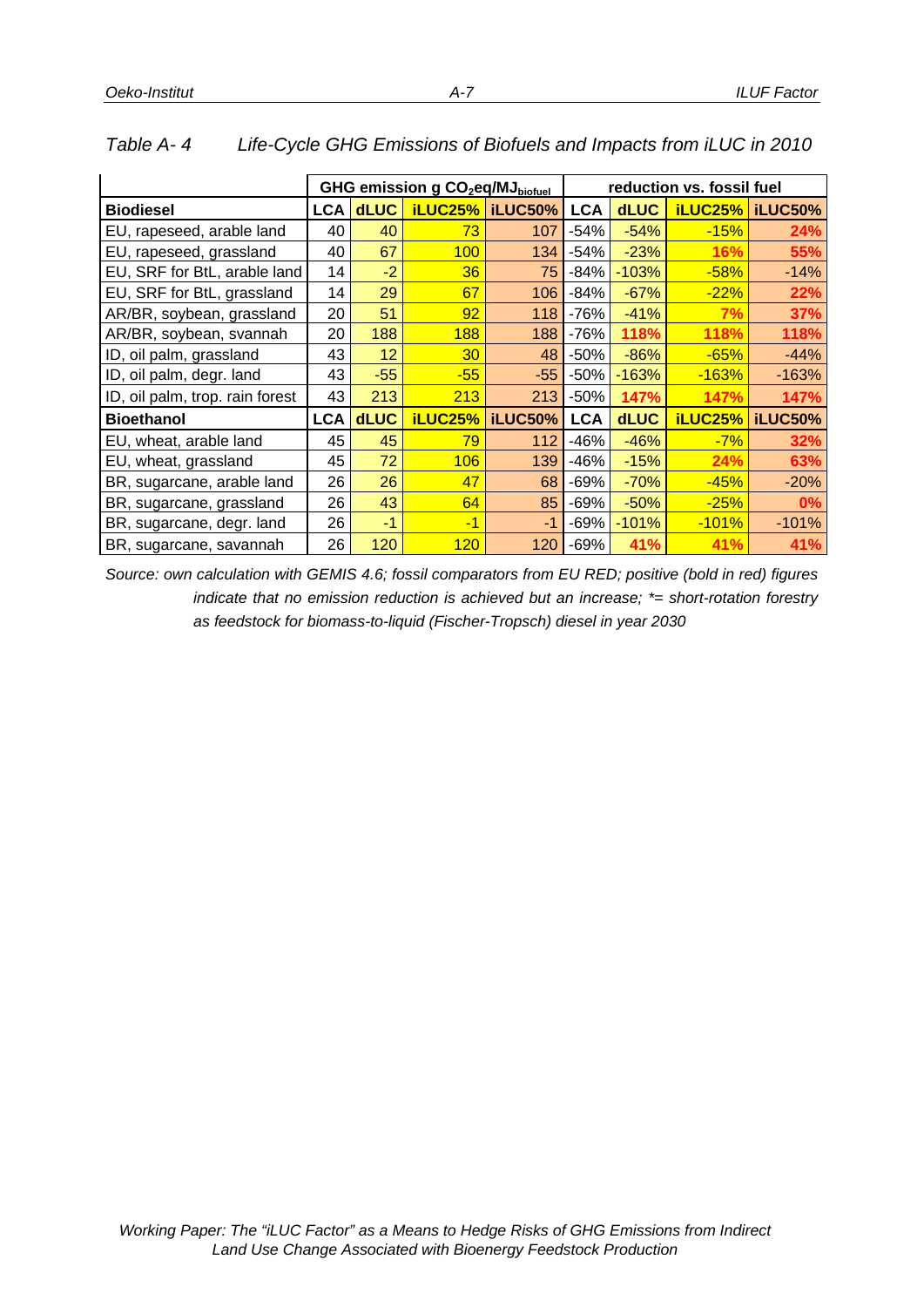| Agricultural Commodity Exports in 2020                      |         |                                        |                  |                           |                       |  |
|-------------------------------------------------------------|---------|----------------------------------------|------------------|---------------------------|-----------------------|--|
|                                                             |         | assumption on C for LUC, based on IPCC |                  |                           | 2020                  |  |
| region, crop, previous<br>land use                          | [t Cha] | above ground below ground<br>[t Cha]   | total<br>[t Cha] | emission<br>[t $CO2/ha$ ] | share in<br>world mix |  |
| EU, rapeseed, arable land                                   | 5       | 50                                     | 55               | 202                       | 0%                    |  |
| EU, rapeseed, grassland                                     | 6       | 63                                     | 69               | 254                       | 2%                    |  |
| EU, SRF for BtL, arable land                                | 5       | 50                                     | 55               | 202                       | 0%                    |  |
| EU, SRF for BtL, grassland                                  | 6       | 63                                     | 69               | 254                       | 0%                    |  |
| AR/BR, soybean, grassland                                   | 6       | 63                                     | 69               | 254                       | 21%                   |  |
| AR/BR, soybean, svannah                                     | 66      | 68                                     | 134              | 491                       | 2%                    |  |
| ID, oil palm, grassland                                     | 6       | 63                                     | 69               | 254                       | 2%                    |  |
| ID, oil palm, degraded land                                 | 5       | 30                                     | 35               | 128                       | 0%                    |  |
| ID, oil palm, trop. rain forest                             | 165     | 100                                    | 265              | 972                       | 4%                    |  |
| EU, wheat, arable land                                      | 5       | 50                                     | 55               | 202                       | 2%                    |  |
| EU, wheat, grassland                                        | 6       | 63                                     | 69               | 254                       | 4%                    |  |
| US, maize, arable land                                      | 5       | 50                                     | 55               | 202                       | 10%                   |  |
| US, maize, grassland                                        | 6       | 63                                     | 69               | 254                       | 30%                   |  |
| BR, sugar cane, arable land                                 | 5       | 50                                     | 55               | 202                       | 2%                    |  |
| BR, sugar cane, grassland                                   | 6       | 63                                     | 69               | 254                       | 18%                   |  |
| BR, sugar cane, degr. land                                  | 5       | 30                                     | 35               | 128                       | 0%                    |  |
| BR, sugar cane, savannah                                    | 66      | 68                                     | 134              | 491                       | 3%                    |  |
| weighted world mix based on domestic land shares for export | 290     | t $CO2/ha$                             |                  |                           |                       |  |
| theoretical 100% iLUC factor, per hectare and year          | 14.5    | t CO <sub>2</sub> /ha*a                |                  |                           |                       |  |

| Table A-5 | Carbon Emissions from Direct LUC and World Mix of Land Used for |
|-----------|-----------------------------------------------------------------|
|           | <b>Agricultural Commodity Exports in 2020</b>                   |

*Source: own calculation based on IPCC (2006), and FAOSTAT*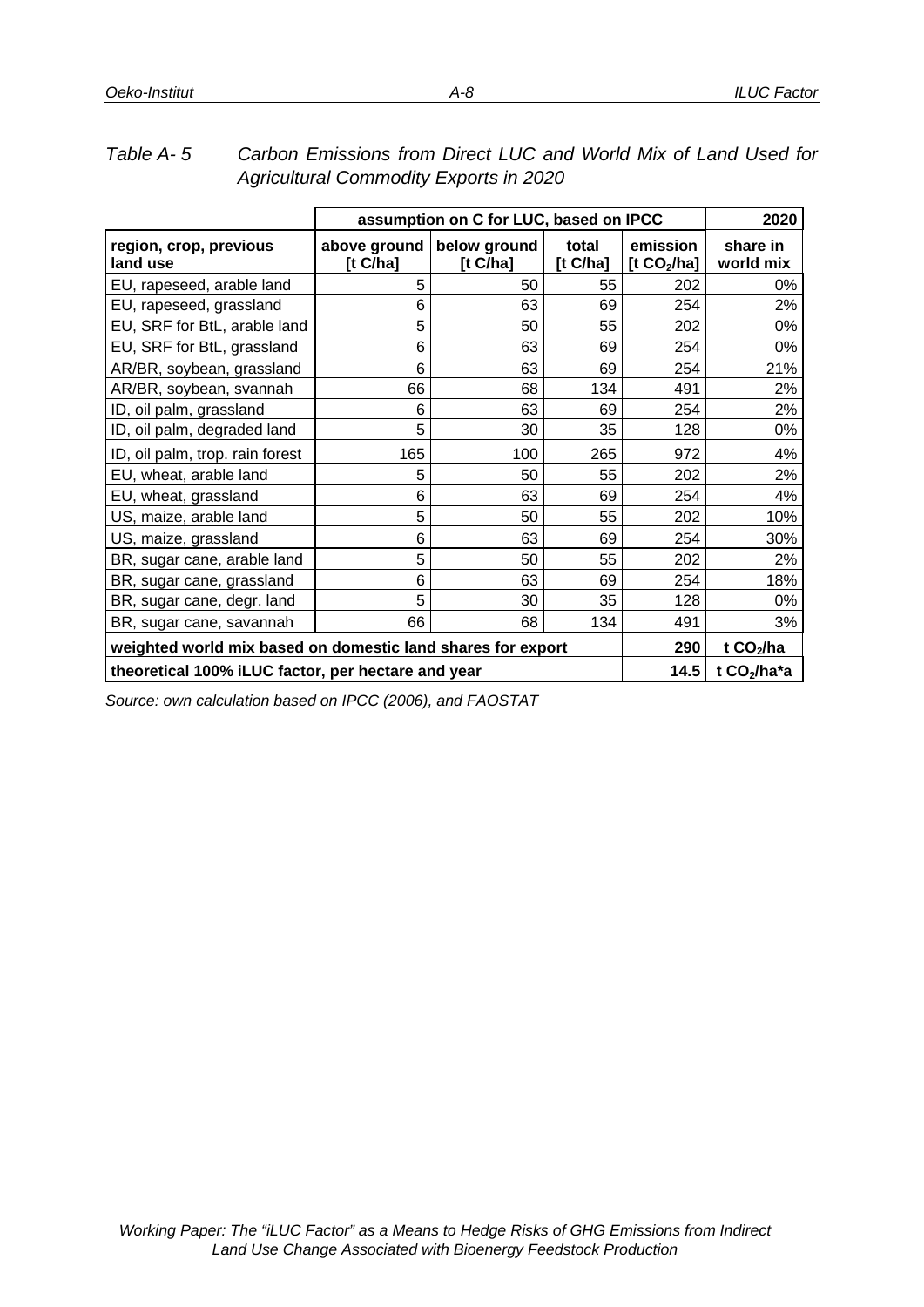|                                 | GHG emission g CO <sub>2</sub> eq/MJ <sub>biofuel</sub> |             |                |                 |            |             | reduction vs. fossil fuel |                |
|---------------------------------|---------------------------------------------------------|-------------|----------------|-----------------|------------|-------------|---------------------------|----------------|
| <b>Biodiesel</b>                | <b>LCA</b>                                              | <b>dLUC</b> |                | iLUC25% iLUC50% | <b>LCA</b> | <b>dLUC</b> | <b>iLUC25%</b>            | <b>iLUC50%</b> |
| EU, rapeseed, arable land       | 40                                                      | 40          | 73             | 107             | -54%       | $-54%$      | $-15%$                    | 24%            |
| EU, rapeseed, grassland         | 40                                                      | 67          | 100            | 134             | $-54%$     | $-23%$      | 16%                       | 55%            |
| EU, SRF for BtL, arable land    | 14                                                      | $-2$        | 36             | 75              | $-84%$     | $-103%$     | $-58%$                    | $-14%$         |
| EU, SRF for BtL, grassland      | 14                                                      | 29          | 67             | 106             | $-84%$     | $-67%$      | $-22%$                    | 22%            |
| AR/BR, soybean, grassland       | 20                                                      | 51          | 92             | 118             | $-76%$     | $-41%$      | 7%                        | 37%            |
| AR/BR, soybean, svannah         | 20                                                      | 188         | 188            | 188             | $-76%$     | 118%        | 118%                      | 118%           |
| ID, oil palm, grassland         | 43                                                      | 12          | 30             | 48              | $-50%$     | $-86%$      | $-65%$                    | $-44%$         |
| ID, oil palm, degraded land     | 43                                                      | $-55$       | $-55$          | $-55$           | $-50%$     | $-163%$     | $-163%$                   | $-163%$        |
| ID, oil palm, trop. rain forest | 43                                                      | 213         | 213            | 213             | $-50%$     | 147%        | 147%                      | 147%           |
| <b>Bioethanol</b>               | <b>LCA</b>                                              | <b>dLUC</b> | <b>iLUC25%</b> | iLUC50%         | <b>LCA</b> | <b>dLUC</b> | <b>iLUC25%</b>            | iLUC50%        |
| EU, wheat, arable land          | 45                                                      | 45          | 79             | 112             | -46%       | $-46%$      | $-7%$                     | 32%            |
| EU, wheat, grassland            | 45                                                      | 72          | 106            | 139             | -46%       | $-15%$      | 24%                       | 63%            |
| BR, sugarcane, arable land      | 26                                                      | 26          | 47             | 68              | $-69%$     | $-70%$      | $-45%$                    | $-20%$         |
| BR, sugarcane, grassland        | 26                                                      | 43          | 64             | 85              | $-69%$     | $-50%$      | $-25%$                    | $0\%$          |
| BR, sugarcane, degr. land       | 26                                                      | $-1$        | -1             | $-1$            | $-69%$     | $-101%$     | $-101%$                   | $-101%$        |
| BR, sugarcane, savannah         | 26                                                      | 120         | 120            | 120             | $-69%$     | 41%         | 41%                       | 41%            |

#### *Table A- 6 Life-Cycle GHG Emissions of Biofuels and Impacts from iLUC in 2020*

*Source: own calculation with GEMIS 4.6; fossil comparators from EU RED; positive (bold in red) figures indicate that no emission reduction is achieved but an increase; \*= short-rotation forestry as feedstock for biomass-to-liquid (Fischer-Tropsch) diesel in year 2030*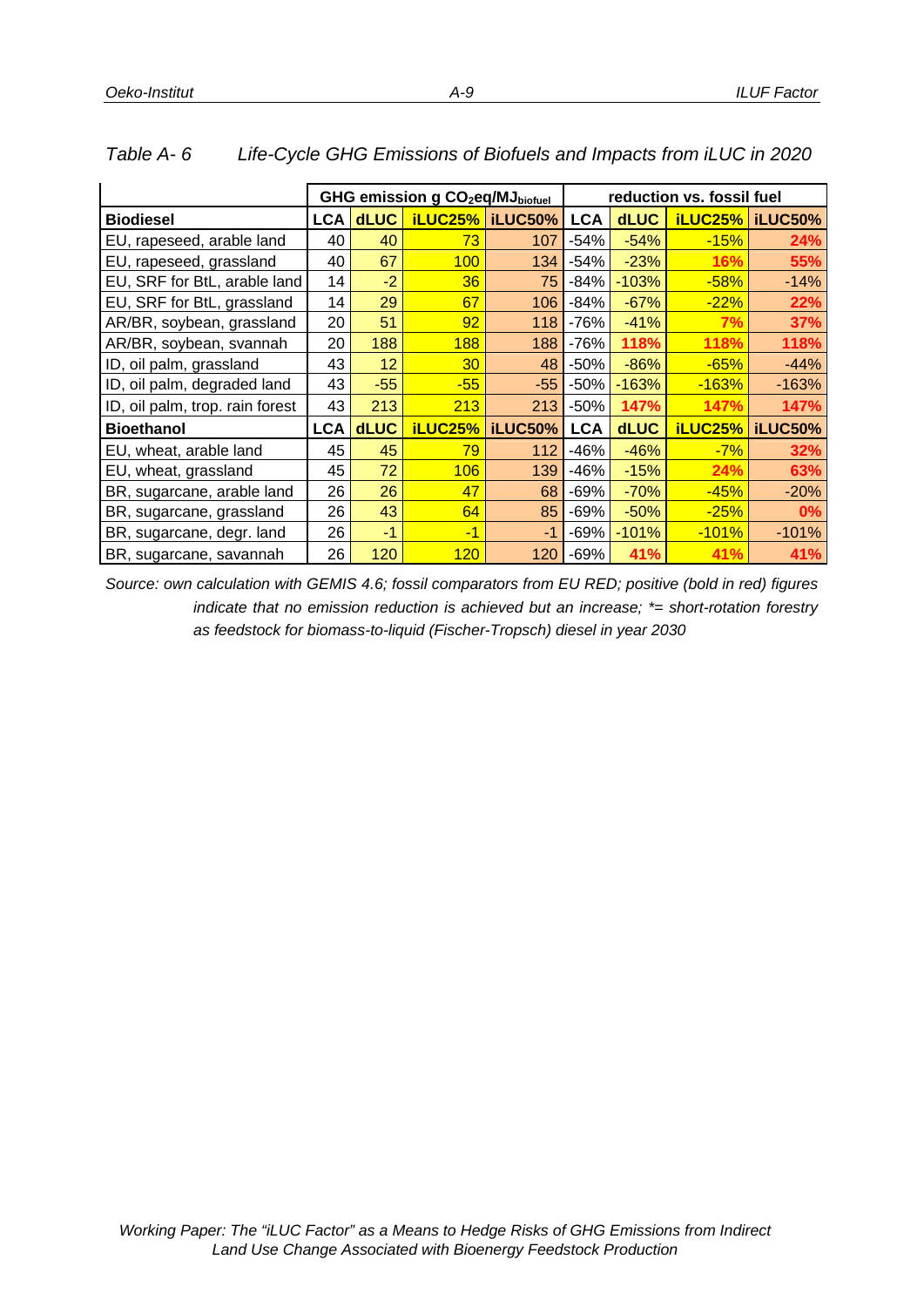|                                                             |                          | assumption on C for LUC, based on IPCC |                  |                           | 2030-REF                     |
|-------------------------------------------------------------|--------------------------|----------------------------------------|------------------|---------------------------|------------------------------|
| region, crop, previous<br>land use                          | above ground<br>[t C/ha] | below ground<br>[t $C/ha$ ]            | total<br>[t Cha] | emission<br>[t $CO2/ha$ ] | share in<br>world mix        |
| EU, rapeseed, arable land                                   | 5                        | 50                                     | 55               | 202                       | 0%                           |
| EU, rapeseed, grassland                                     | 6                        | 63                                     | 69               | 254                       | 0%                           |
| EU, SRF for BtL, arable land                                | 5                        | 50                                     | 55               | 202                       | 0%                           |
| EU, SRF for BtL, grassland                                  | 6                        | 63                                     | 69               | 254                       | 0%                           |
| AR/BR, soybean, grassland                                   | 6                        | 63                                     | 69               | 254                       | 23%                          |
| AR/BR, soybean, svannah                                     | 66                       | 68                                     | 134              | 491                       | 3%                           |
| ID, oil palm, grassland                                     | 6                        | 63                                     | 69               | 254                       | 4%                           |
| ID, oil palm, degraded land                                 | 5                        | 30                                     | 35               | 128                       | 0%                           |
| ID, oil palm, trop. rain forest                             | 165                      | 100                                    | 265              | 972                       | 4%                           |
| EU, wheat, arable land                                      | 5                        | 50                                     | 55               | 202                       | 0%                           |
| EU, wheat, grassland                                        | 6                        | 63                                     | 69               | 254                       | 5%                           |
| US, maize, arable land                                      | 5                        | 50                                     | 55               | 202                       | 0%                           |
| US, maize, grassland                                        | 6                        | 63                                     | 69               | 254                       | 33%                          |
| BR, sugar cane, arable land                                 | 5                        | 50                                     | 55               | 202                       | 0%                           |
| BR, sugar cane, grassland                                   | 6                        | 63                                     | 69               | 254                       | 26%                          |
| BR, sugar cane, degr. land                                  | 5                        | 30                                     | 35               | 128                       | 0%                           |
| BR, sugar cane, savannah                                    | 66                       | 68                                     | 134              | 491                       | 2%                           |
| weighted world mix based on domestic land shares for export | 290                      | t $CO2/ha$                             |                  |                           |                              |
| theoretical 100% iLUC factor, per hectare and year          |                          |                                        |                  |                           | 14-5 t CO <sub>2</sub> /ha*a |

## *Table A- 7 Carbon Emissions from Direct LUC and World Mix of Land Used for Agricultural Commodity Exports in 2030 (Reference Case)*

*Source: own calculation based on IPCC (2006), and FAOSTAT*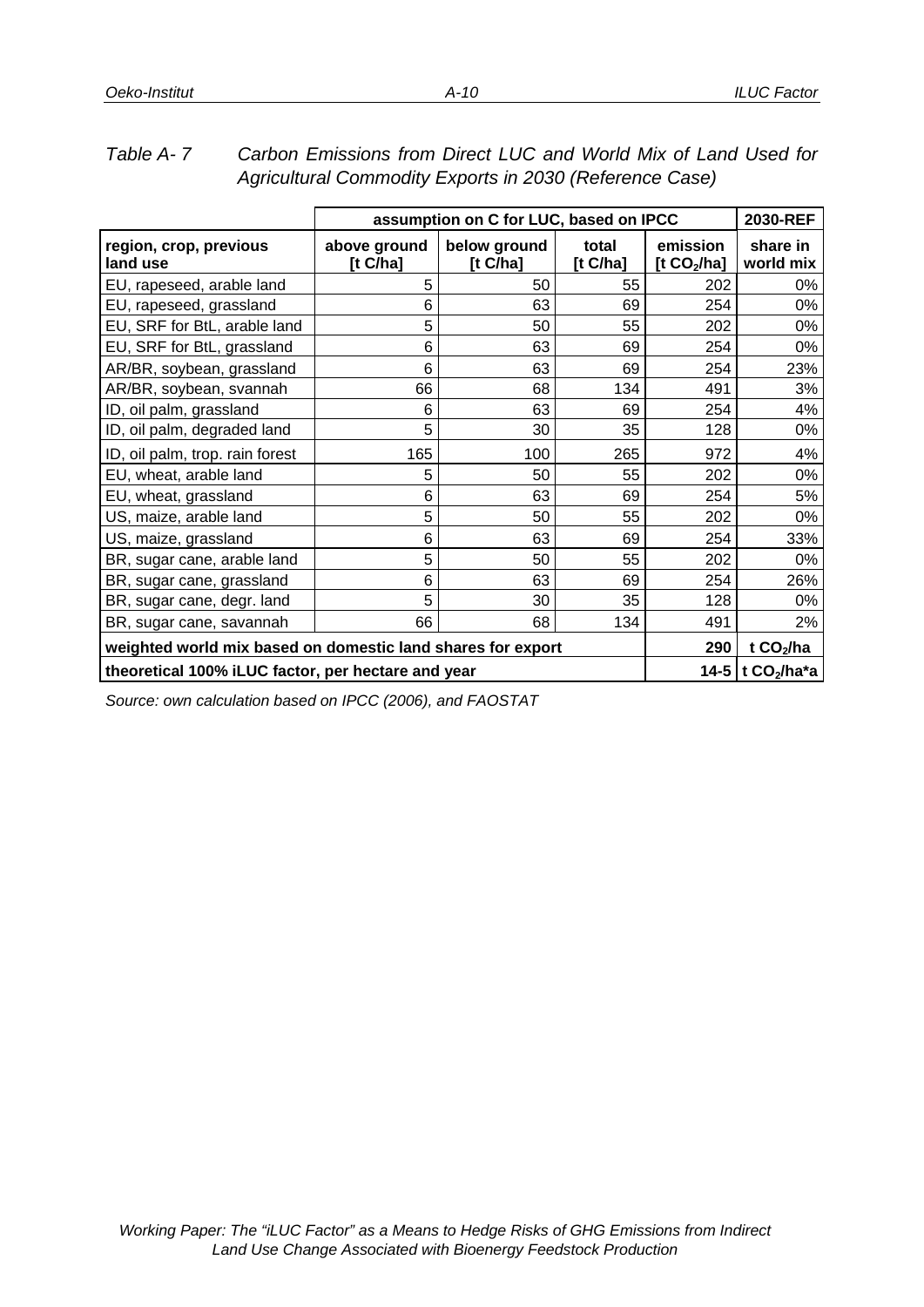|                                 | GHG emission g CO <sub>2</sub> eq/MJ <sub>biofuel</sub> |             |                |                 | reduction vs. fossil fuel |             |                |                          |
|---------------------------------|---------------------------------------------------------|-------------|----------------|-----------------|---------------------------|-------------|----------------|--------------------------|
| <b>Biodiesel</b>                | <b>LCA</b>                                              | <b>dLUC</b> |                | iLUC25% iLUC50% | <b>LCA</b>                | <b>dLUC</b> |                | <b>iLUC25%   iLUC50%</b> |
| EU, rapeseed, arable land       | 40                                                      | 40          | 73             | 107             | $-54%$                    | $-54%$      | $-15%$         | 24%                      |
| EU, rapeseed, grassland         | 40                                                      | 67          | 100            | 134             | $-54%$                    | $-23%$      | <b>16%</b>     | 55%                      |
| EU, SRF for BtL, arable land    | 14                                                      | $-2$        | 36             | 75              | $-84%$                    | $-103%$     | $-58%$         | $-14%$                   |
| EU, SRF for BtL, grassland      | 14                                                      | 29          | 67             | 106             | $-84%$                    | $-67%$      | $-22%$         | 22%                      |
| AR/BR, soybean, grassland       | 20                                                      | 51          | 92             | 118             | $-76%$                    | $-41%$      | 7%             | 37%                      |
| AR/BR, soybean, svannah         | 20                                                      | 188         | 188            | 188             | $-76%$                    | 118%        | 118%           | 118%                     |
| ID, oil palm, grassland         | 43                                                      | 12          | 30             | 48              | $-50%$                    | $-86%$      | $-65%$         | $-44%$                   |
| ID, oil palm, degraded land     | 43                                                      | $-55$       | $-55$          | $-55$           | $-50%$                    | $-163%$     | $-163%$        | $-163%$                  |
| ID, oil palm, trop. rain forest | 43                                                      | 213         | 213            | 213             | $-50%$                    | 147%        | 147%           | 147%                     |
| <b>Bioethanol</b>               | <b>LCA</b>                                              | <b>dLUC</b> | <b>iLUC25%</b> | iLUC50%         | <b>LCA</b>                | <b>dLUC</b> | <b>iLUC25%</b> | iLUC50%                  |
| EU, wheat, arable land          | 45                                                      | 45          | 79             | 112             | $-46%$                    | $-46%$      | $-7%$          | 32%                      |
| EU, wheat, grassland            | 45                                                      | 72          | 106            | 139             | $-46%$                    | $-15%$      | 24%            | 63%                      |
| BR, sugar cane, arable land     | 26                                                      | 26          | 47             | 68              | $-69%$                    | $-70%$      | $-45%$         | $-20%$                   |
| BR, sugar cane, grassland       | 26                                                      | 43          | 64             | 85              | $-69%$                    | $-50%$      | $-25%$         | $0\%$                    |
| BR, sugar cane, degr. land      | 26                                                      | $-1$        | $-1$           | $-1$            | $-69%$                    | $-101%$     | $-101%$        | $-101%$                  |
| BR, sugar cane, savannah        | 26                                                      | 120         | 120            | 120             | $-69%$                    | 41%         | 41%            | 41%                      |

## *Table A- 8 Life-Cycle GHG Emissions of Biofuels and Impacts from iLUC in 2030 (Reference Case)*

*A-11*

*Source: own calculation with GEMIS 4.6; fossil comparators from EU RED; positive (bold in red) figures indicate that no emission reduction is achieved but an increase; \*= short-rotation forestry as feedstock for biomass-to-liquid (Fischer-Tropsch) diesel in year 2030*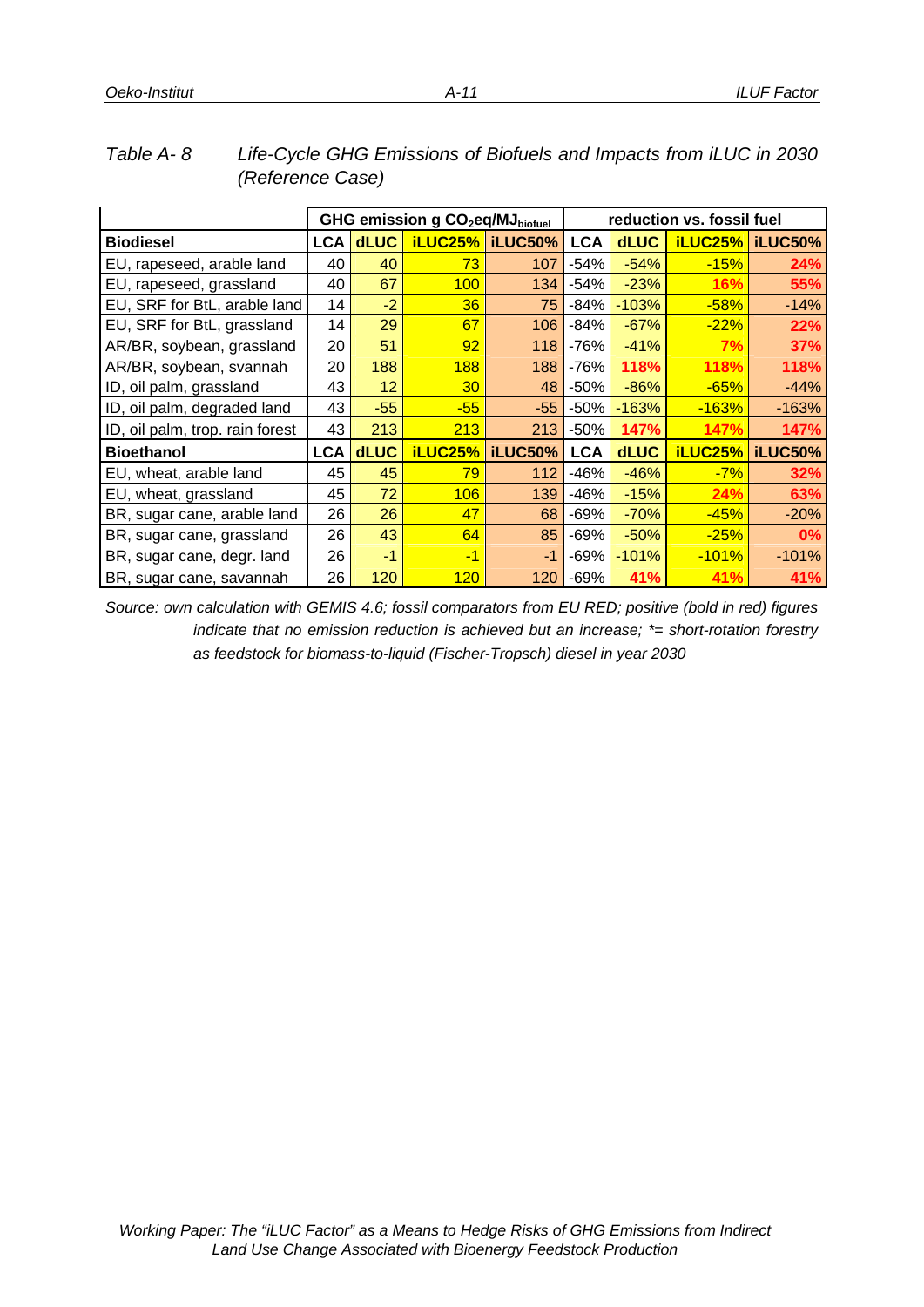|                                                             |                         | assumption on C for LUC, based on IPCC |                  |                           | 2030-MAX                |
|-------------------------------------------------------------|-------------------------|----------------------------------------|------------------|---------------------------|-------------------------|
| region, crop, previous land<br>use                          | above ground<br>[t Cha] | below ground<br>[t $C/ha$ ]            | total<br>[t Cha] | emission<br>[t $CO2/ha$ ] | share in<br>world mix   |
| EU, rapeseed, arable land                                   | 5                       | 50                                     | 55               | 202                       | 0%                      |
| EU, rapeseed, grassland                                     | 6                       | 63                                     | 69               | 254                       | 0%                      |
| EU, SRF for BtL, arable land                                | 5                       | 50                                     | 55               | 202                       | 0%                      |
| EU, SRF for BtL, grassland                                  | 6                       | 63                                     | 69               | 254                       | 0%                      |
| AR/BR, soybean, grassland                                   | 6                       | 63                                     | 69               | 254                       | 20%                     |
| AR/BR, soybean, svannah                                     | 66                      | 68                                     | 134              | 491                       | 6%                      |
| ID, oil palm, grassland                                     | 6                       | 63                                     | 69               | 254                       | 0%                      |
| ID, oil palm, degraded land                                 | 5                       | 30                                     | 35               | 128                       | 0%                      |
| ID, oil palm, trop. rain forest                             | 165                     | 100                                    | 265              | 972                       | 8%                      |
| EU, wheat, arable land                                      | 5                       | 50                                     | 55               | 202                       | 0%                      |
| EU, wheat, grassland                                        | 6                       | 63                                     | 69               | 254                       | 5%                      |
| US, maize, arable land                                      | 5                       | 50                                     | 55               | 202                       | 0%                      |
| US, maize, grassland                                        | 6                       | 63                                     | 69               | 254                       | 33%                     |
| BR, sugarcane, arable land                                  | 5                       | 50                                     | 55               | 202                       | 0%                      |
| BR, sugarcane, grassland                                    | 6                       | 63                                     | 69               | 254                       | 24%                     |
| BR, sugarcane, degr. land                                   | 5                       | 30                                     | 35               | 128                       | 0%                      |
| BR, sugarcane, savannah                                     | 66                      | 68                                     | 134              | 491                       | 4%                      |
| weighted world mix based on domestic land shares for export | 340                     | t $CO2/ha$                             |                  |                           |                         |
| theoretical 100% iLUC factor, per hectare and year          |                         |                                        |                  | 17.0                      | t CO <sub>2</sub> /ha*a |

*Table A- 9 Carbon Emissions from Direct LUC and World Mix of Land Used for Agricultural Commodity Exports in 2030 (Maximum Case)* 

*Source: own calculation based on IPCC (2006), and FAOSTAT*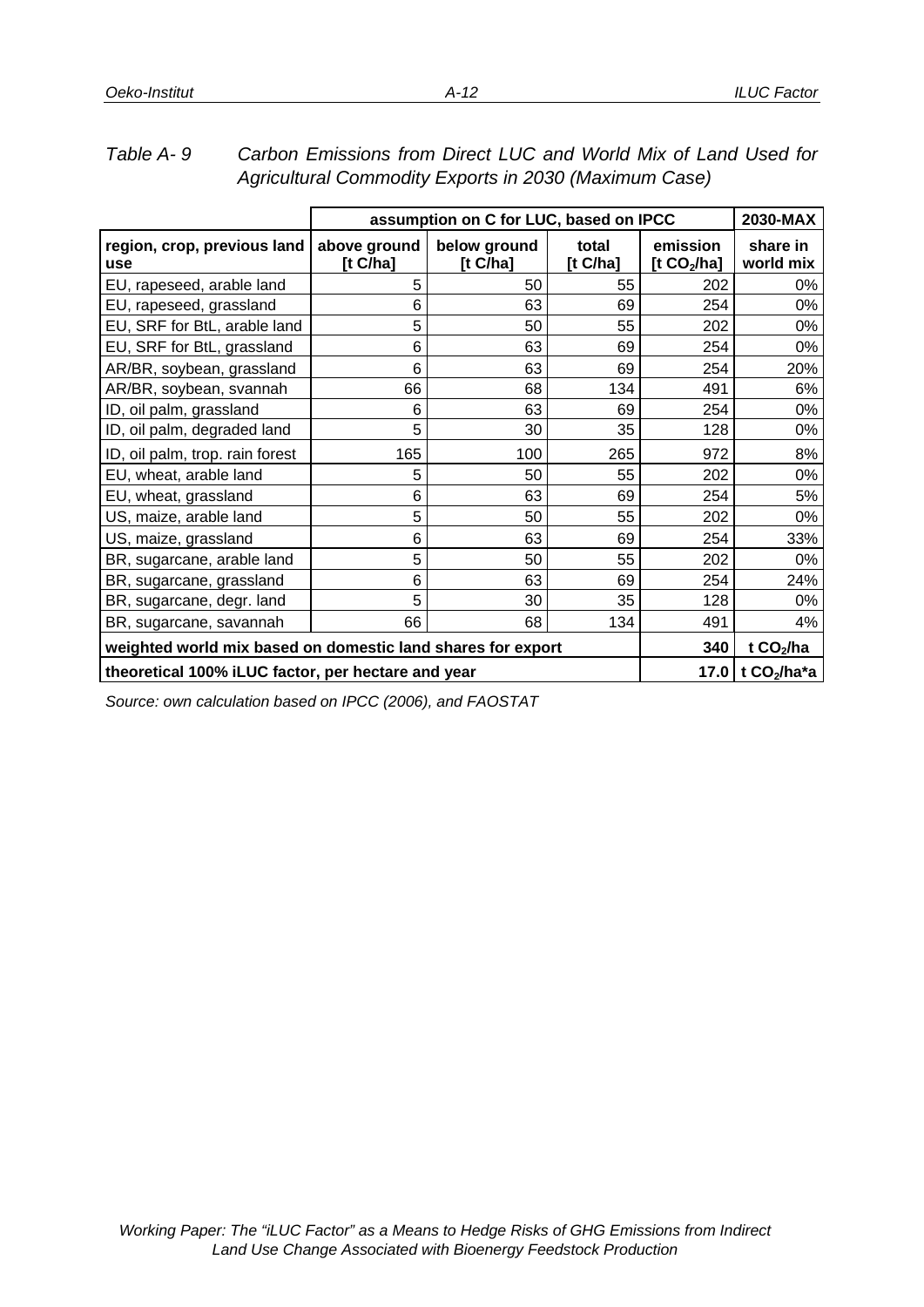|                                 | GHG emission g CO <sub>2</sub> eq/MJ <sub>biofuel</sub> |             |                |                 | reduction vs. fossil fuel |             |                |                |
|---------------------------------|---------------------------------------------------------|-------------|----------------|-----------------|---------------------------|-------------|----------------|----------------|
| <b>Biodiesel</b>                | <b>LCA</b>                                              | <b>dLUC</b> |                | iLUC25% iLUC50% | <b>LCA</b>                | <b>dLUC</b> | <b>iLUC25%</b> | iLUC50%        |
| EU, rapeseed, arable land       | 40                                                      | 40          | 73             | 107             | $-54%$                    | $-54%$      | $-15%$         | 24%            |
| EU, rapeseed, grassland         | 40                                                      | 67          | 100            | 134             | $-54%$                    | $-23%$      | 16%            | 55%            |
| EU, SRF for BtL, arable land    | 14                                                      | $-2$        | 36             | 75              | $-84%$                    | $-103%$     | $-58%$         | $-14%$         |
| EU, SRF for BtL, grassland      | 14                                                      | 29          | 67             | 106             | $-84%$                    | $-67%$      | $-22%$         | 22%            |
| AR/BR, soybean, grassland       | 20                                                      | 51          | 92             | 118             | $-76%$                    | $-41%$      | 7%             | 37%            |
| AR/BR, soybean, svannah         | 20                                                      | 188         | 188            | 188             | $-76%$                    | 118%        | 118%           | 118%           |
| ID, oil palm, grassland         | 43                                                      | 12          | 30             | 48              | $-50%$                    | $-86%$      | $-65%$         | $-44%$         |
| ID, oil palm, degraded land     | 43                                                      | $-55$       | $-55$          | $-55$           | $-50%$                    | $-163%$     | $-163%$        | $-163%$        |
| ID, oil palm, trop. rain forest | 43                                                      | 213         | 213            | 213             | $-50%$                    | 147%        | 147%           | 147%           |
| <b>Bioethanol</b>               | <b>LCA</b>                                              | <b>dLUC</b> | <b>iLUC25%</b> | <b>iLUC50%</b>  | <b>LCA</b>                | <b>dLUC</b> | <b>iLUC25%</b> | <b>iLUC50%</b> |
| EU, wheat, arable land          | 45                                                      | 45          | 79             | 112             | $-46%$                    | $-46%$      | $-7%$          | 32%            |
| EU, wheat, grassland            | 45                                                      | 72          | 106            | 139             | $-46%$                    | $-15%$      | 24%            | 63%            |
| BR, sugarcane, arable land      | 26                                                      | 26          | 47             | 68              | $-69%$                    | $-70%$      | $-45%$         | $-20%$         |
| BR, sugarcane, grassland        | 26                                                      | 43          | 64             | 85              | $-69%$                    | $-50%$      | $-25%$         | $0\%$          |
| BR, sugarcane, degr. land       | 26                                                      | $-1$        | $-1$           | -1              | $-69%$                    | $-101%$     | $-101%$        | $-101%$        |
| BR, sugarcane, savannah         | 26                                                      | 120         | 120            | 120             | $-69%$                    | 41%         | 41%            | 41%            |

## *Table A- 10 Life-Cycle GHG Emissions of Biofuels and Impacts from iLUC in 2030 (Maximum Case)*

*Source: own calculation with GEMIS 4.6; fossil comparators from EU RED; positive (bold in red) figures indicate that no emission reduction is achieved but an increase; \*= short-rotation forestry as feedstock for biomass-to-liquid (Fischer-Tropsch) diesel in year 2030*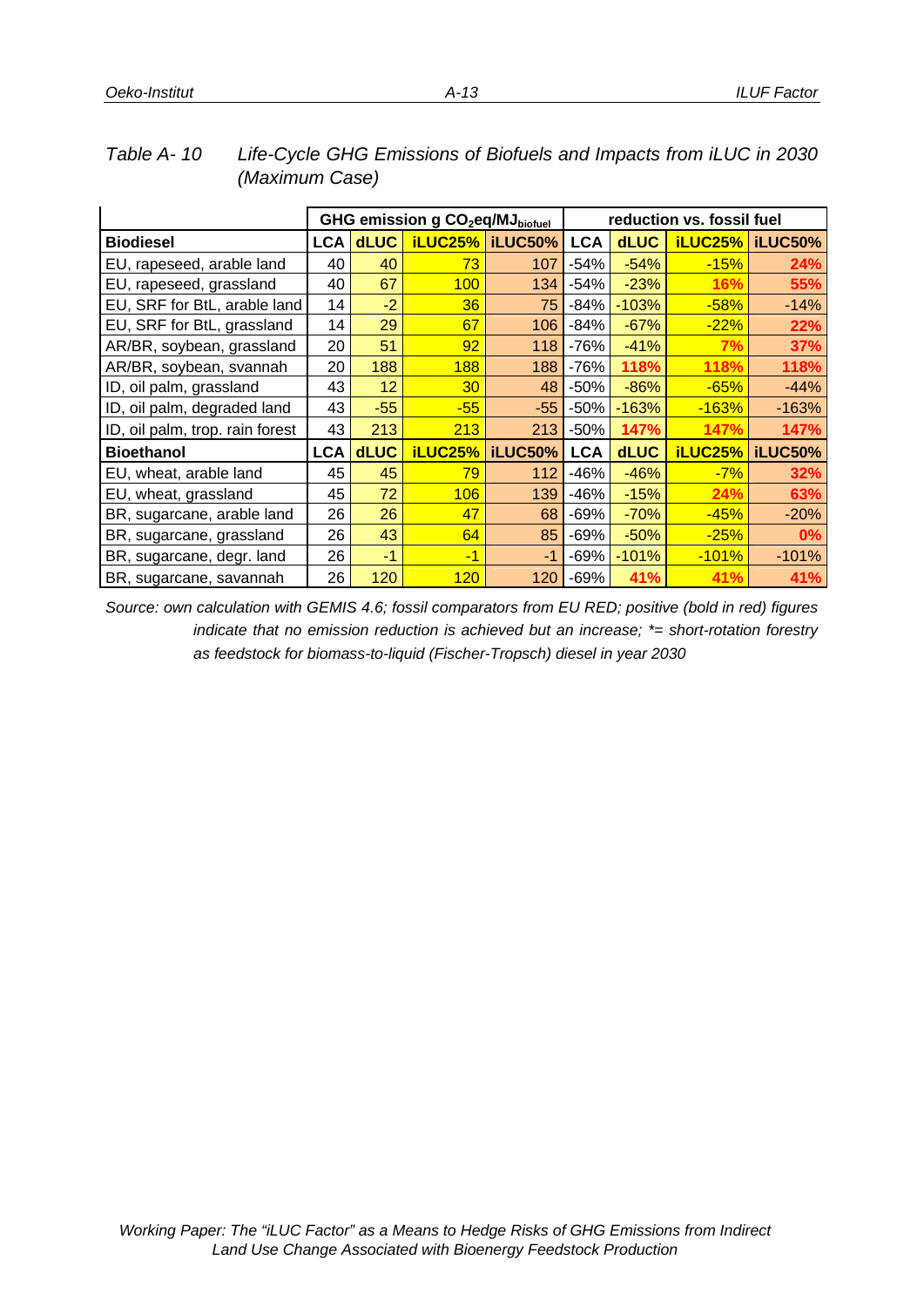|                                                             |                             | assumption on C for LUC, based on IPCC |                  |                           | 2030-OPT              |
|-------------------------------------------------------------|-----------------------------|----------------------------------------|------------------|---------------------------|-----------------------|
| region, crop, previous land<br>use                          | above ground<br>[t $C/ha$ ] | below ground<br>[t $C/ha$ ]            | total<br>[t Cha] | emission<br>[t $CO2/ha$ ] | share in<br>world mix |
| EU, rapeseed, arable land                                   | 5                           | 50                                     | 55               | 202                       | 0%                    |
| EU, rapeseed, grassland                                     | 6                           | 63                                     | 69               | 254                       | 0%                    |
| EU, SRF for BtL, arable land                                | 5                           | 50                                     | 55               | 202                       | 0%                    |
| EU, SRF for BtL, grassland                                  | 6                           | 63                                     | 69               | 254                       | 0%                    |
| AR/BR, soybean, grassland                                   | 6                           | 63                                     | 69               | 254                       | 26%                   |
| AR/BR, soybean, svannah                                     | 66                          | 68                                     | 134              | 491                       | 0%                    |
| ID, oil palm, grassland                                     | 6                           | 63                                     | 69               | 254                       | 5%                    |
| ID, oil palm, degraded land                                 | 5                           | 30                                     | 35               | 128                       | 0%                    |
| ID, oil palm, trop. rain forest                             | 165                         | 100                                    | 265              | 972                       | 0%                    |
| EU, wheat, arable land                                      | 5                           | 50                                     | 55               | 202                       | 0%                    |
| EU, wheat, grassland                                        | 6                           | 63                                     | 69               | 254                       | 5%                    |
| US, maize, arable land                                      | 5                           | 50                                     | 55               | 202                       | 0%                    |
| US, maize, grassland                                        | 6                           | 63                                     | 69               | 254                       | 33%                   |
| BR, sugarcane, arable land                                  | 5                           | 50                                     | 55               | 202                       | 0%                    |
| BR, sugarcane, grassland                                    | 6                           | 63                                     | 69               | 254                       | 18%                   |
| BR, sugarcane, degr. land                                   | 5                           | 30                                     | 35               | 128                       | 0%                    |
| BR, sugarcane, savannah                                     | 66                          | 68                                     | 134              | 491                       | 0%                    |
| weighted world mix based on domestic land shares for export | 220                         | t $CO2/ha$                             |                  |                           |                       |
| theoretical 100% iLUC factor, per hectare and year          |                             |                                        |                  |                           | 11.0 t $CO_2/ha^*a$   |

## *Table A- 11 Carbon Emissions from Direct LUC and World Mix of Land Used for Agricultural Commodity Exports in 2030 (Optimal Case)*

*Source: own calculation based on IPCC (2006), and FAOSTAT*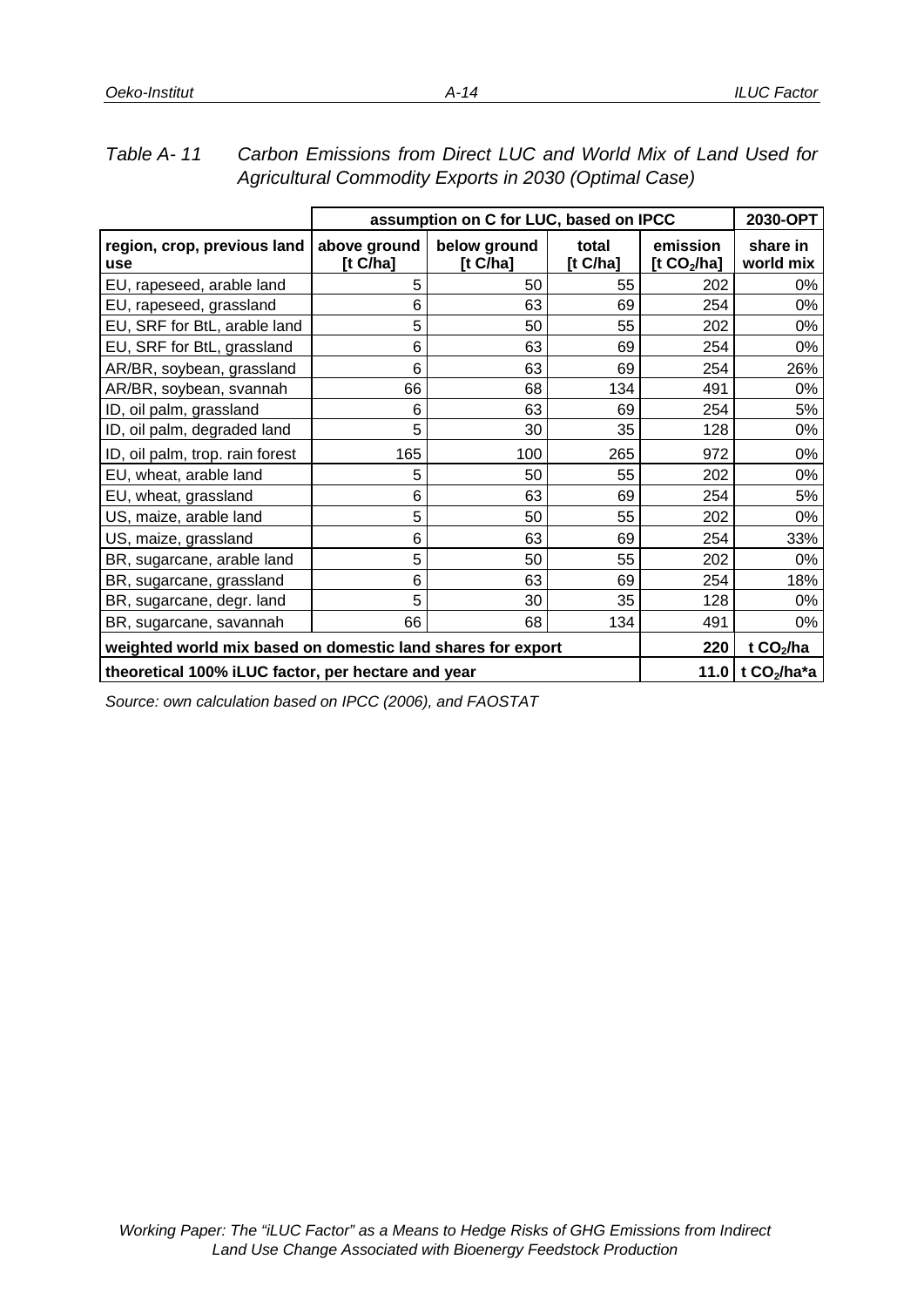|                                 | GHG emission g CO <sub>2</sub> eq/MJ <sub>biofuel</sub> |             |                |                |            |             | reduction vs. fossil fuel |                 |
|---------------------------------|---------------------------------------------------------|-------------|----------------|----------------|------------|-------------|---------------------------|-----------------|
| <b>Biodiesel</b>                | LCA                                                     | <b>dLUC</b> | <b>iLUC25%</b> | iLUC50%        | <b>LCA</b> | <b>dLUC</b> |                           | iLUC25% iLUC50% |
| EU, rapeseed, arable land       | 40                                                      | 40          | 73             | 107            | $-54%$     | $-54%$      | $-15%$                    | 24%             |
| EU, rapeseed, grassland         | 40                                                      | 67          | 100            | 134            | $-54%$     | $-23%$      | 16%                       | 55%             |
| EU, SRF for BtL, arable land    | 14                                                      | $-2$        | 36             | 75             | $-84%$     | $-103%$     | $-58%$                    | $-14%$          |
| EU, SRF for BtL, grassland      | 14                                                      | 29          | 67             | 106            | $-84%$     | $-67%$      | $-22%$                    | 22%             |
| AR/BR, soybean, grassland       | 20                                                      | 51          | 92             | 118            | $-76%$     | $-41%$      | 7%                        | 37%             |
| AR/BR, soybean, svannah         | 20                                                      | 188         | 188            | 188            | $-76%$     | 118%        | 118%                      | 118%            |
| ID, oil palm, grassland         | 43                                                      | 12          | 30             | 48             | $-50%$     | $-86%$      | $-65%$                    | $-44%$          |
| ID, oil palm, degraded land     | 43                                                      | $-55$       | $-55$          | $-55$          | $-50%$     | $-163%$     | $-163%$                   | $-163%$         |
| ID, oil palm, trop. rain forest | 43                                                      | 213         | 213            | 213            | $-50%$     | 147%        | 147%                      | 147%            |
| <b>Bioethanol</b>               | <b>LCA</b>                                              | <b>dLUC</b> | iLUC25%        | <b>iLUC50%</b> | <b>LCA</b> | <b>dLUC</b> | <b>iLUC25%</b>            | iLUC50%         |
| EU, wheat, arable land          | 45                                                      | 45          | 79             | 112            | -46%       | $-46%$      | $-7%$                     | 32%             |
| EU, wheat, grassland            | 45                                                      | 72          | 106            | 139            | $-46%$     | $-15%$      | 24%                       | 63%             |
| BR, sugarcane, arable land      | 26                                                      | 26          | 47             | 68             | $-69%$     | $-70%$      | $-45%$                    | $-20%$          |
| BR, sugarcane, grassland        | 26                                                      | 43          | 64             | 85             | $-69%$     | $-50%$      | $-25%$                    | 0%              |
| BR, sugarcane, degr. land       | 26                                                      | $-1$        | -1             | -1             | $-69%$     | $-101%$     | $-101%$                   | $-101%$         |
| BR, sugarcane, savannah         | 26                                                      | 120         | 120            | 120            | $-69%$     | 41%         | 41%                       | 41%             |

### *Table A- 12 Life-Cycle GHG Emissions of Biofuels and Impacts from iLUC in 2030 (Optimal Case)*

*Source: own calculation with GEMIS 4.6; fossil comparators from EU RED; positive (bold in red) figures indicate that no emission reduction is achieved but an increase; \*= short-rotation forestry as feedstock for biomass-to-liquid (Fischer-Tropsch) diesel in year 2030*